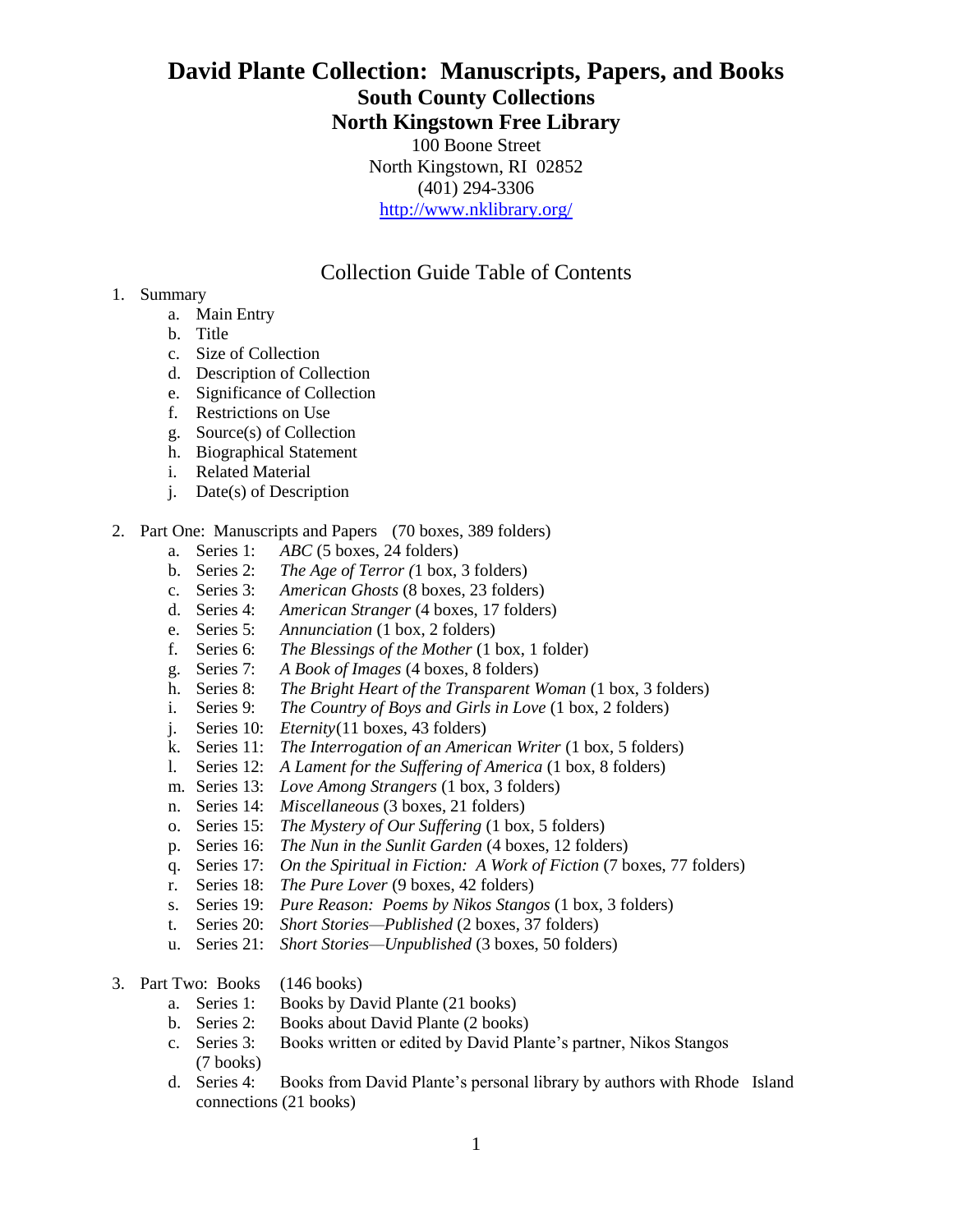- e. Series 5: Books David Plante used as background in the writing of his novel *ABC* (8 books)
- f. Series 6: Books about French Canadian literature and history (8 books)
- g. Series 7: Books from David Plante's personal library (79 books)

# **Summary**

# **Main Entry**: Plante, David, 1940-

**Title**: David Plante Collection, ca. 1971-2009—

**Size**: 70 boxes and 144 books

**Description:** The collection is divided into two parts. Part One consists of manuscripts of both published and unpublished material, papers, correspondence by and about the author, page notes, notebooks and other personal documents dating from 1971 through 2009. Part Two consists of books by the author, books about the author, and books that comprise a representative collection from the author's personal library during the years 1986 through 2009 when he was on the faculty of the Writing Division in the School of the Arts at Columbia University and was living part of every year in New York City.

**Collection Significance:** The David Plante collection is significant to the North Kingstown Free Library for a number of reasons. David Plante is a highly-regarded modern American writer who was born in Providence, Rhode Island. All of his work is informed by his French-Canadian, Catholic, working-class roots in that Providence landscape. Susan Aylward, the North Kingstown Free Library director from 2002 to 2011 wrote her doctoral dissertation on David Plante. Her friendship with the author and her scholarship on his work played a large role in Plante's giving this important collection to the NKFL. The manuscripts and papers provide insight into the author's creative process. Many of the manuscripts are unpublished work, making them rare and valuable to both scholars and Plante readers. The books: a representative collection of Plante's writing; writing about Plante; and titles (many of which are personally inscribed to Plante) that were extant in his private library when he was teaching at Columbia University from 1996 to 2010 show the breadth of the circle of his friends, acquaintances, and colleagues in the New York and London literary and art worlds and they also show a wide variety of reading interests. As with the manuscripts, the books from his private collection provide not only insight into the author's creative process; but much biographical insight as well.

**Restrictions**: Library use only by prior appointment.

**Source**: This is a synthetic collection, most of which was given to the library in 2009 and 2010 by David Plante. Some book material was already extant in the library's circulating collection and South County Collection and has been incorporated here. Other material, by and about the author may be acquired through purchase or gift as material becomes available.

**Biographical Statement:** David Plante is an American writer who was born in Providence, Rhode Island on March 4, 1940. The sixth of seven sons born to Albina (Bison) and Anaclet Plante, he was educated at the Notre Dame de Lourdes parish school in Providence. He attended the La Salle Academy, a private Catholic high school in Providence and graduated with a bachelor's degree in French from Boston College and the University of Louvain in Belgium in 1961. In the late 1960's Plante moved to London where he met Nikos Stangos, a Greek poet who was in the diplomatic service. Later, Stangos was an acquisitions editor for Penguin Books, finally moving on to the art book publisher Thames and Hudson where he enjoyed a successful thirty-year career, retiring as an editorial director in 2003. Plante and Stangos were life partners for over forty years until Stangos' death in 2004. They were well known in the art and literary world of Europe and America as much for their individual achievements and their intellects as for their devoted partnership within which they nurtured lasting friendships.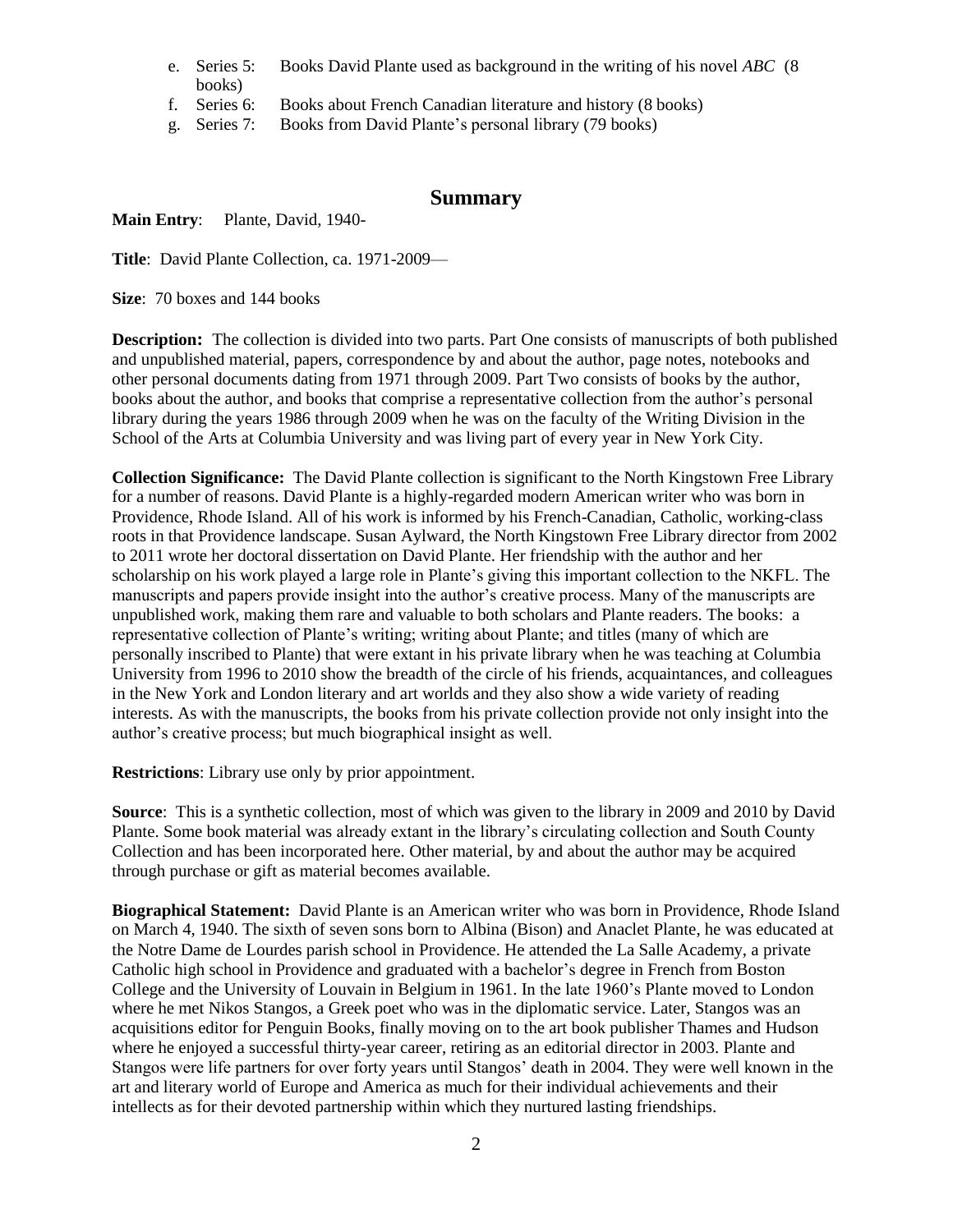David Plante's writing career began in London in 1971 with his first published novel, *The Ghost of Henry James.* His work includes novels, short stories, essays, biographical profiles, memoirs, poetry, and plays. He has devoted his career to writing about the power of love, death, grief, longing, despair, faith, and imagination. All of his writing is informed by his French-Canadian, Catholic upbringing in the working class landscape of Providence. Seven of his fifteen novels are semi-autobiographical in nature and are largely set in and around the Providence parish where he was raised. The first of these, *The Family,* was nominated for a National Book Award in 1979. Highly regarded both here and abroad, Plante has been the recipient of a number of literary awards and prizes throughout his career and has been writer-inresidence at several institutions both in the United States and abroad, retiring in 2010 from the Columbia University School of the Arts where he taught in the Writing Division for more than a decade. He has lived abroad since the late 1960's, maintains dual citizenship in the United States and the United Kingdom, and currently divides his time between residences in London, Athens, and Lucca, Italy.

#### **Related Material:**

David Plante papers (1963-1982)

Housed at the McFarlin Library. Department of Special Collections and University Archives. University of Tulsa. Tulsa, OK. [www.lib.utulsa.edu/Speccoll/collections/plantedavid/index.htm](http://www.lib.utulsa.edu/Speccoll/collections/plantedavid/index.htm)

#### David Plante Diaries

Housed at the Berg Collection. New York Public Library.

**Date(s) of Description:** Susan Aylward, May 2011—May 2015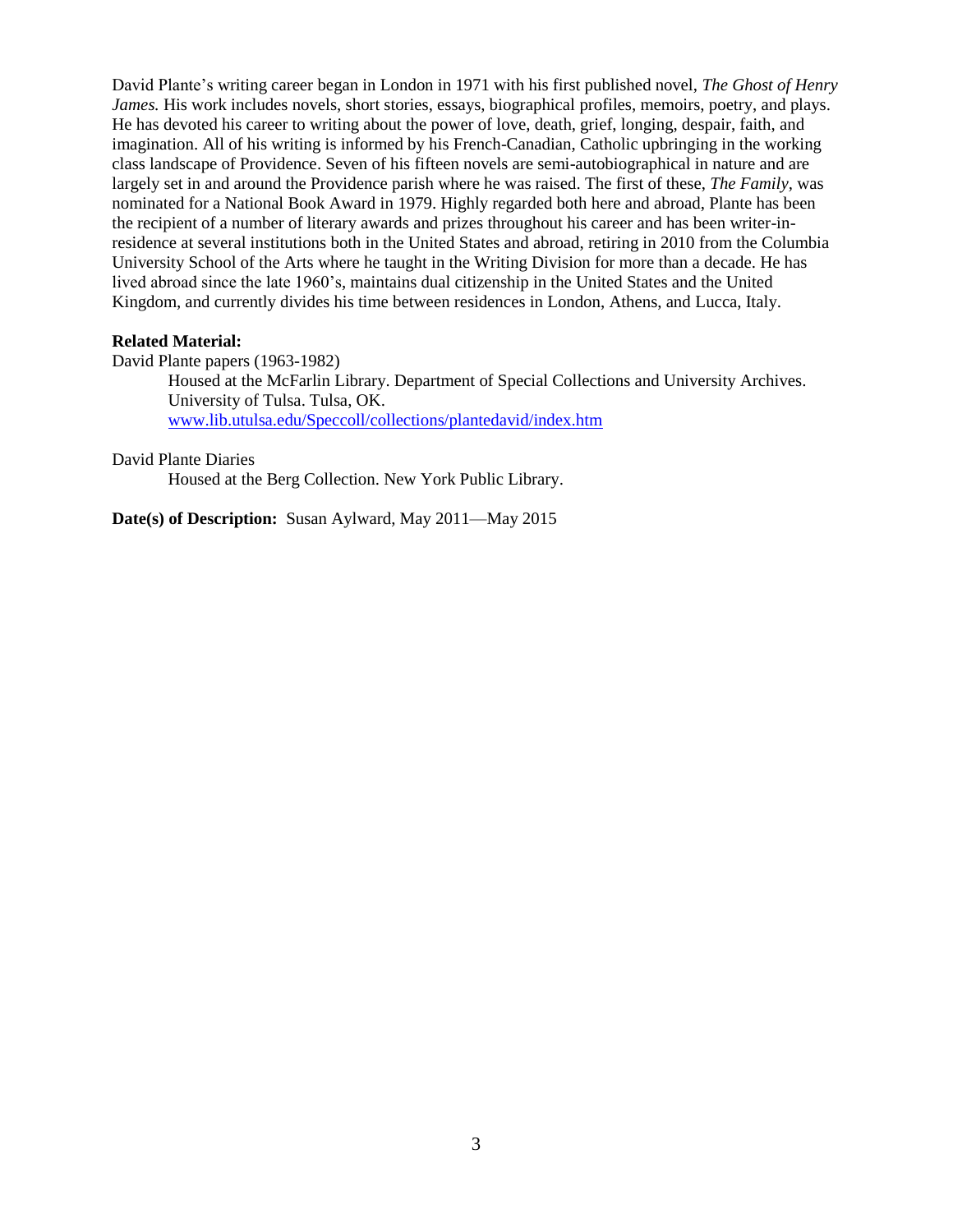# **Part One: Manuscripts and Papers**

**Description:** Consists of handwritten, typed, faxed, and photocopied typescripts, and page notes of short stories, essays, plays, non-fiction works, and novels—both published and unpublished—some of which Plante worked on during the years 1986 through 2009 when he was on the faculty of the Writing Division in the School of the Arts at Columbia University in New York City. The collection also contains miscellaneous personal correspondence and other documents.

**Scope and Content Note:** This part of the collection is divided into 21 series stored in 389 folders in 70 boxes.

**Location:** South County Room Locked Cabinets Numbers Two and Three.

**Source:** This part of the collection was given to the North Kingstown Free Library South County Collections by David Plante in the Fall of 2009 and the Spring of 2010.

**Access:** These manuscripts and papers are restricted to library use only by prior appointment.

**Preferred Citation:** [Identification of the item]. The David Plante Collection. The North Kingstown Free Library, South County Collections.

# **Inventory/Finding Aid:**

**Series** 1 **Series Title**: ABC **Date**: 1999--2007

**Number of Boxes**: 5 boxes (24 folders)

**Scope and Content Note**: *ABC* is Plante's fourteenth novel. It was published in 2007. This series contains the outline for the book; the proposal for the book; early chapters; research notes; various pieces of correspondence related to the research and publication of the manuscript; six drafts of the manuscript; an edited copy; and the page proofs. These are arranged with component pieces coming before the full drafts of the manuscript, which are arranged in chronological order in so far as can be determined.

- 1.1.1 "ABC: Outline for a Novel." Typescript, 7p. (2 copies)
- 1.1.2 Proposal for the Alphabet Book. Typescript, 30p. *Note: Cover letter addressed to Richard and dated Sept. 28, 2003.*
- 1.1.3a Notes for ABC. Photocopies, newspaper clippings, handwritten pages, 212p.
- 1.1.3b Pages remain in the order in which they were found. *Note: These notes include printed pages from reference works in both print and online form on the subject of the history of the alphabet; Chechyna, Ugarit, and other items of research for the novel; e-mail correspondence; handwritten notes and drafts of parts of the novel.*
- 1.1.4 Illustrations for the novel. Scanned pages, 5p.
- 1.1.5 "The Writing Tablet." Typescript, 5p. *Note: Includes a handwritten note on the cover in Plante's handwriting which says: "used in ABC."*
- 1.1.6 "Working Title: Alphabet Book." Typescript, 65p. (2 copies). *Note: Second copy has a cover letter dated Oct 21 to Richard on Columbia University School of the Arts stationery.*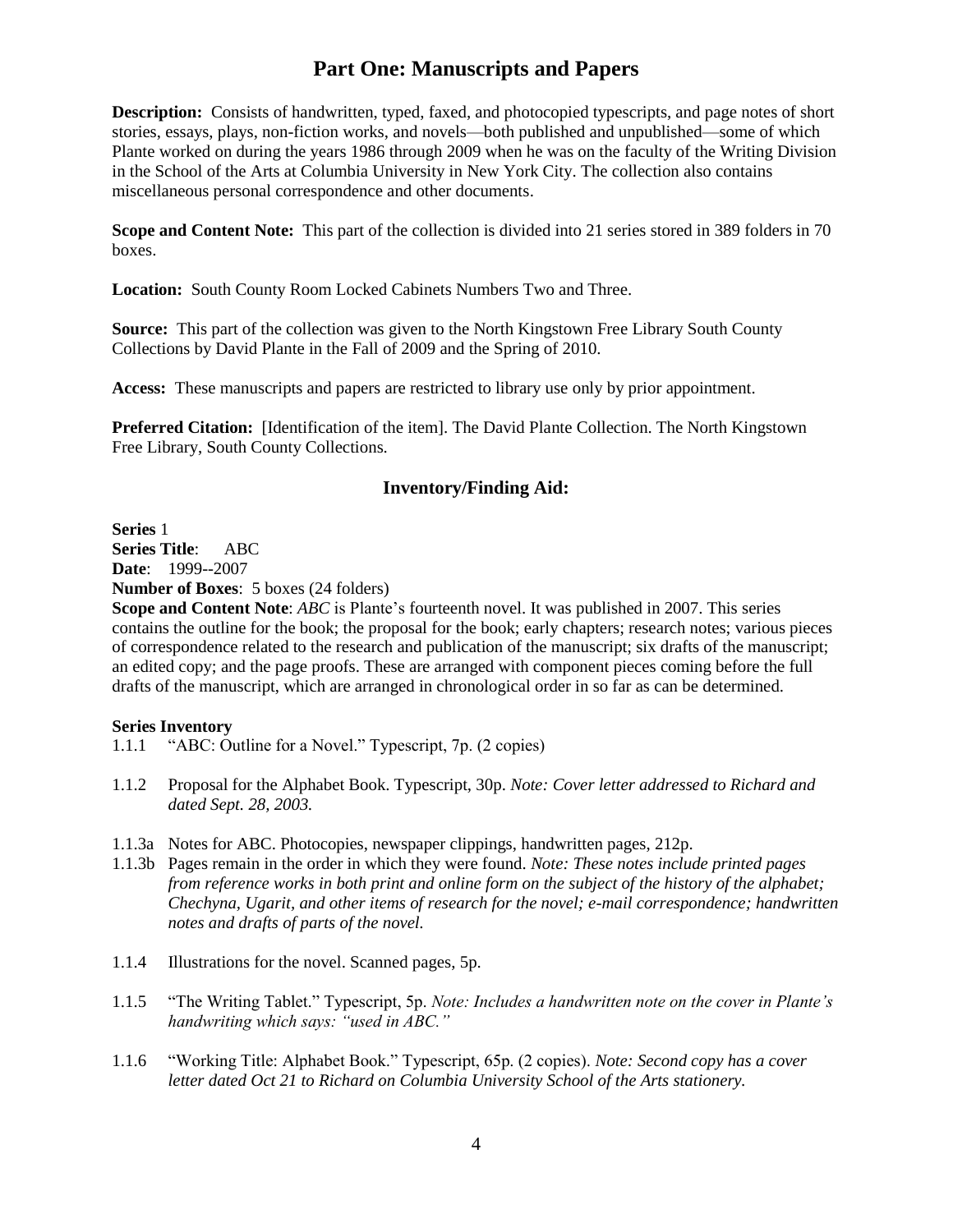- 1.1.7 "Working Title: Alphabet Book." Typescript, 64p. *Note: Text is identical to 1.6, but ends at page 64.*
- 1.1.8 "Working Title: Alphabet Book." Typescript, 72p. *Note: Text is identical to 1.6&7, but includes additional 7 pages of notes at the end.*
- 1.1.9 "Working Title: Alphabet." Typescript and handwritten, 30. *Note: Text appears to be from an early version with handwritten pages on yellow lined paper.*
- 1.2.1a ABC: A Novel. Typescript, 268p. *Note: Material in brackets throughout the*
- 1.2.1b *manuscript are changes suggested by Plante's editor, Deborah Garrison.*
- 1.2.2a ABC: A Novel. Typescript with handwritten revisions and editors comments,
- 1.2.2b 268p. *Note: This draft of the manuscript includes a printed e-mail from Random House editor Deborah Garrison dated 28 August 2006, which explains her changes suggested in brackets—see note for 2.1. Plante has responded to those suggestions and made additional changes/corrections in the manuscript.*
- 1.3.1a ABC: A Novel. Typescript with handwritten revisions, 282p. *Note: This draft of*
- 1.3.1b *the manuscript replicates the same changes that Plante made to the version in 2.2 as well as some additional changes.*
- 1.3.2a ABC: A Novel. Typescript, 277p. *Note: This draft of the manuscript is a clean*
- 1.3.2b *copy that incorporates revisions from previous versions 2.1--3.1.*
- 1.4.1a ABC: A Novel. Typescript with handwritten revisions, 277p. *Note: This draft of*
- 1.4.1b *the manuscript appears to be a duplicate of 3.2, however, it includes all of the illustrative material for which there were only placeholders in 3.2 and other previous versions of the manuscript.*
- 1.5.1a ABC: A Novel. Typescript with handwritten revisions and editorial revisions,
- 1.5.1b 283p. *Note: This draft of the manuscript contains editorial revisions prior to publication.*
- 1.5.2a ABC: A Novel. Typescript with handwritten revisions, 273p. *Note: This is the*
- 1.5.2b *master set of page proofs with editorial corrections.*

#### **Series** 2

**Series Title**: The Age of Terror

**Date**: 1998

# **Number of Boxes:** 1 box (3 folders)

**Scope and Content Note**: *The Age of Terror* is Plante's thirteenth novel, published by St. Martin's Press in 1999. This box contains an early manuscript of the novel, titled "*Terror;"* a short piece titled "Friendship with Foreigners" that was used in *The Age of Terror;* and *a* copy of the final manuscript from production.

- 2.1.1 Terror. Typescript, 233p.
- 2.1.2 "Friendship with Foreigners." Typescript, 11p. *Note: Title page includes a note in Plante's handwriting, "Used in The Age of Terror.*
- 2.1.3 The Age of Terror. Typescript with handwritten revisions, 244p. *Note: These are production proofs of the manuscript with a note from St. Martin's Press dated December 1998.*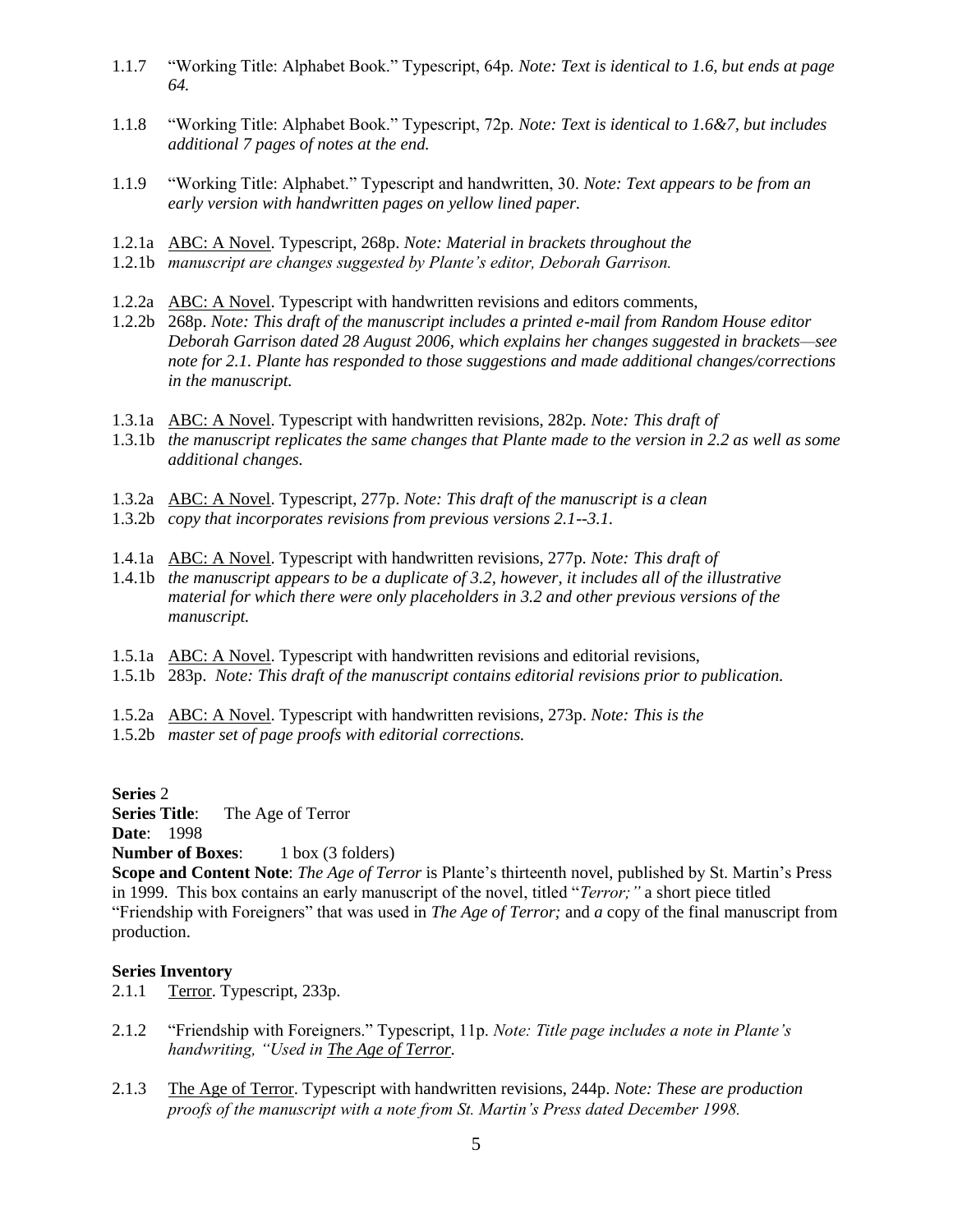# **Series** 3 **Series Title**: American Ghosts **Date**: 2000--2005

**Number of Boxes:** 8 boxes (23 folders)

**Scope and Content Note**: *American Ghosts* is a memoir of Plante's French-Canadian, Catholic family, in which he explores how his family, their history, and his upbringing have informed his spiritual and writing life. It was published in 2005 after having gone through a number of title and content changes. These boxes contain a number of fragments, notes, and full versions showing the evolution of the piece and including the carefully selected pictures that were left out of the final publication, which was a significant omission on the part of the publisher.

- 3.1.1 "The Native American." Typescript, 12p. *Note: A short story featuring a young French-Canadian boy named Alphonse in a parochial school. This story is a fictional version of a childhood incident about which Plante writes in American Ghosts.*
- 3.1.2 Typescript and handwritten fragments with handwritten revisions, 35p. *Note: Fragments of three chapters.*
- 3.1.3 The Parish: A Spiritual Memoir. Typescript and handwritten with handwritten revisions, 129p. Paes remain in the order in which they were found. *Note: Incomplete fragments of various chapters, not necessarily in order. Front page, in Plante's handwriting gives dates for three versions: January 28, 2001, July 23, 2001, Sept 22, 2001.*
- 3.1.4 The Parish: A Spiritual Memoir. Typescript with handwritten revisions, 76p. Pages remain in the order in which they were found. *Note: Incomplete fragments of various chapters, not necessarily in order. Title page has The Forest Ghosts of the Forest written in Plante's handwriting above the typed title.*
- 3.2.1 Untitled. Typescript with handwritten revisions, 199p. Pages remain in the order in which they were found. *Note: Appears to be a later version than those in Box 1. Includes several copies of a 4p. article written by Plante titled "Nous sommes un people étrange."*
- 3.2.2 Untitled. Typescript and handwritten with handwritten revisions, 212p. Pages remain in the order in which they were found. *Note: May be a later version than that in 2.1. Includes Plante's separately published article, "Returning to Providence," which becomes a chapter in the manuscript.*
- 3.3.1 The Ghosts of My Ancestors in the Forest: A Spiritual Memoir. Typescript, 172p. *Note: On the title page, Plante has crossed out the title and written "Images" above. He has also penciled "Corrected Jan 2001" on the title page. Included at the end of this version of the manuscript is a 24 p. chapter titled "Identity and Religion in Jerusalem" with a title sheet typed with "Should this chapter be added?"*
- 3.3.2 The Ghosts of the Forests: A Spiritual Memoir. Typescript, 137p. *Note: This is a subsequent version to that in folder 3.1.*
- 3.3.3 The Ghosts of the Forests: A Spiritual Memoir. Typescript, 137p. *Note: Identical to the version in folder 3.2.*
- 3.4.1a American Ghosts. Typescript with handwritten revisions, 411p. *Note: Includes a*
- 3.4.1b *number of illustrations. This is a version subsequent to those in boxes 1-3.*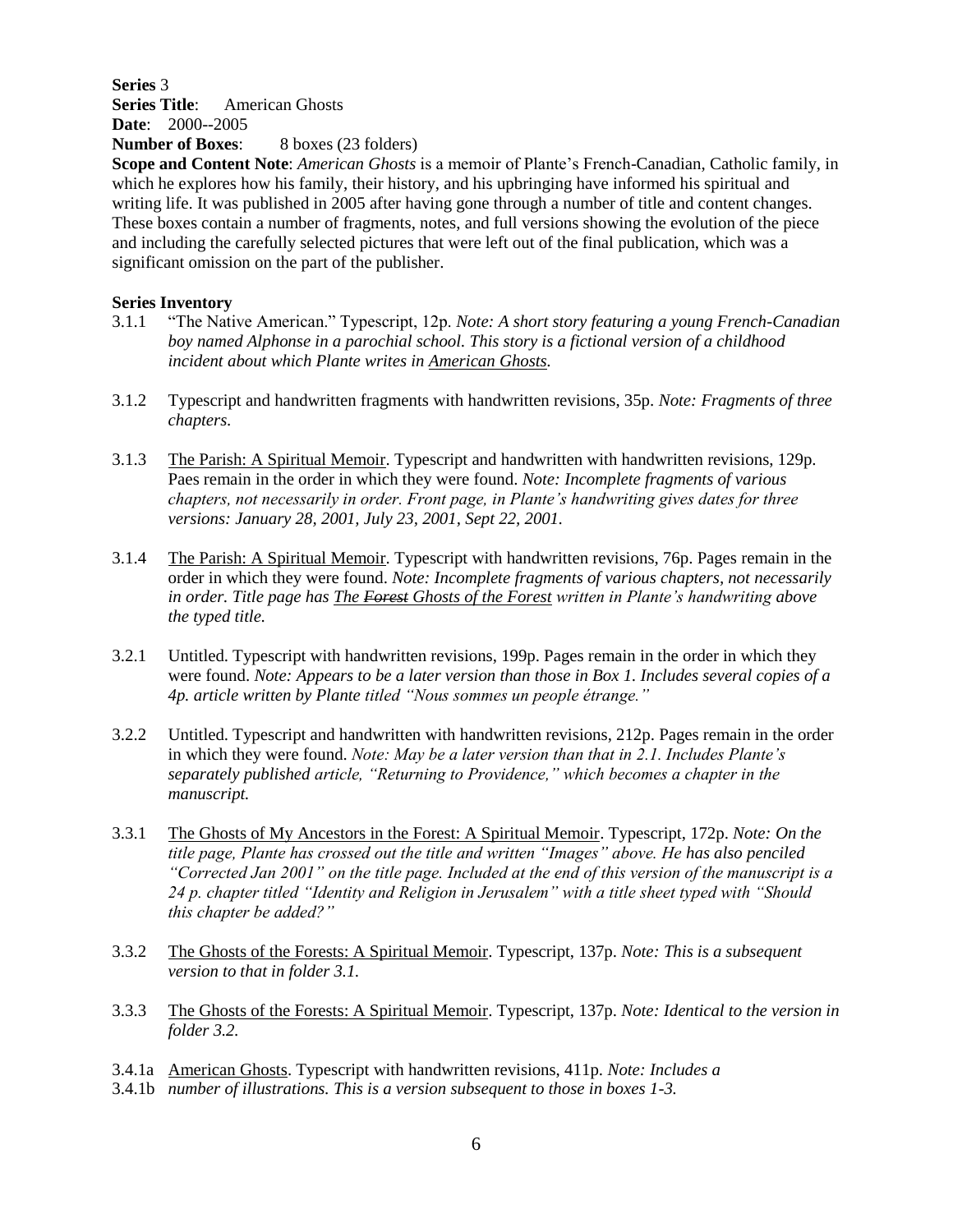- 3.5.1a American Ghosts. Typescript and handwritten with handwritten revisions, 393p.
- 3.5.1b *Note: Includes a number of illustrations. This version is likely subsequent to that in box 4. Missing chapter 1.*
- 3.6.1a American Ghosts. Typescript, 381p.
- 3.6.1b *Note: Includes a number of illustrations. This version is likely subsequent to that in box 5. There is a gap between page 81 and page 124; some material is likely missing. Dated March, 2000 in Plante's handwriting with a list of "Suggestions by Mary [Gordon]," also in Plante's handwriting.*
- 3.6.2 Illustrative material for American Ghosts. Photocopies of original photographs and other illustrations for the manuscript, 72p.
- 3.7.1a American Ghosts. Typescript with handwritten revisions, 334p. *Note: Does not*
- 3.7.1b *include illustrative material. Title page includes a handwritten note: "Edited: April 2003." This version is therefore subsequent to that in box 6.*
- 3.8.1 American Ghosts. Typescript, 151p. *Note: Fragment containing chapters one through seventeen, with illustrative material. This version is subsequent to that in box 7 and is close to the final published version.*
- 3.8.2 American Ghosts. Typescript, 260p. *Note: Fragment containing chapters eleven through thirtynine. Contains no illustrative material.*
- 3.8.3 American Ghosts. Typescript, 17p. *Note: Fragment containing chapter one and the caption for the photograph of the Notre Dame de Lourdes Church on Atwells Ave. in Providence (R.I.). Title page includes a handwritten note: "Edited: January 2003."*
- 3.8.4 Handwritten notes. Handwritten, unp.
- 3.8.5 Letters regarding publication of American Ghosts. Typescript, 3p.

# **Series** 4

**Series Title**: American Stranger

**Date**: undetermined

**Number of Boxes:** 4 boxes (17 folders)

**Scope and Content Note**: This novel has undergone a series of title changes as Plante has re-worked and revised it. These include: Cultural Identity, What Makes it Strange; Two Americans, America's God, and finally, American Stranger. In April 2009, he had sent a final draft to his agent.

- 4.1.1 "Untitled." Typescript and handwritten, with handwritten revisions, 123p. *Note: This is an incomplete fragment.*
- 4.1.2 Two Americans. Typescript and handwritten, with handwritten revisions, 133p.
- 4.1.3 Cultural Identity. Typescript and handwritten, with handwritten revisions, 102p. *Note: This contains fragments of the novel. The pages are in the order in which they were found.*
- 4.1.4 Cultural Identity. Typescript, 85p. *Note: This is an incomplete fragment of the novel.*
- 4.2.1a Cultural Identity. Typescript, 91p. *Note: This is an incomplete fragment of the*
- 4.2.1b *novel. 2.1a and b are identical copies.*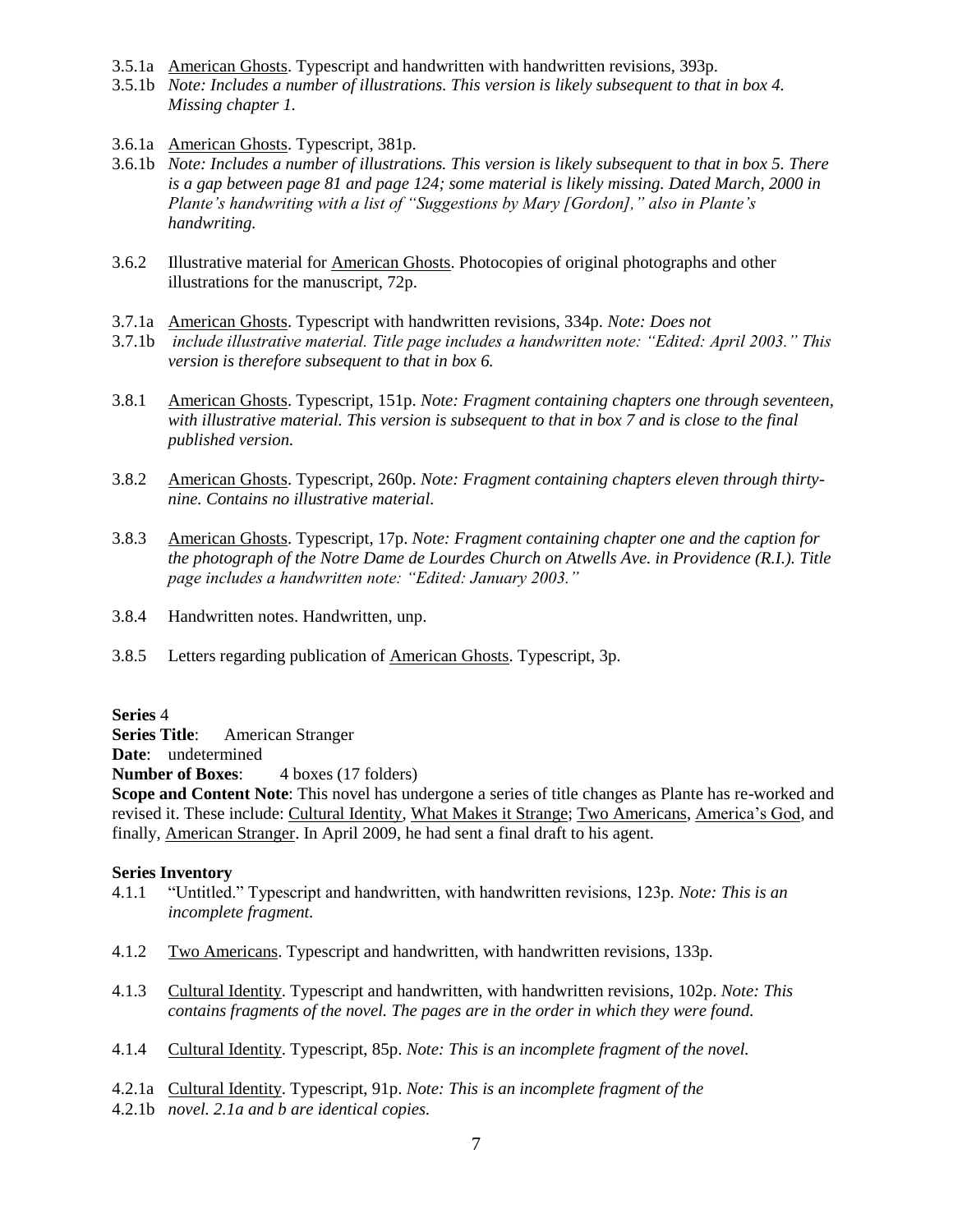- 4.2.2 America's God. Typescript, 179p.
- 4.2.3 American Stranger. Typescript, 210p.
- 4.3.1a American Stranger. Typescript, 212p. *Note: This is the manuscript version Plante*
- 4.3.1b *sent to his agent in April 2009. Folder 3.1a contains pages 1-114; 3.1b contains pages 115-212.*
- 4.4.1 Cultural Identity: An Unpublished Novella. Typescript and handwritten, with handwritten revisions, 15p. *Note: This is a fragment.*
- 4.4.2 Cultural Identity. Typescript with handwritten revisions, 109p. *Note: This is a fragment beginning with chapter six, containing numbered pages 58-166.*
- 4.4.3 What Makes it Strange. Typescript with handwritten revisions, 40p. *Note: This is a fragment including numbered pages 1-26, 123-135.*
- 4.4.4 What Makes it Strange. Typescript with handwritten revisions, 44p. *Note: This is a fragment including numbered pages 1-28, 123-137.*
- 4.4.5 "The Greek Girl." Typescript and handwritten, with handwritten revisions, 17p. *Note: This includes a note from Plante indicating that this was cut from American Stranger.*
- 4.4.6 What Makes it Strange. Typescript with handwritten revisions, 48p. *Note: This includes numbered pages 1-45 with three additional pages at the end, in different typeface, saying chapter five. There are notes, in Plante's handwriting on the title page, with dates from 2001 and 2002.*
- 4.4.7 What Makes it Strange. Typescript with handwritten revisions, 39p. *Note: This includes numbered pages 1-26 and 123-134. There is a note on the title page in Plante's handwriting dating the manuscript "March 11, 2002/cuts at end suggested by Nikos [Stangos]."*

**Series** 5

**Series Title**: Annunciation **Date**: 1993

**Number of Boxes:** 1 box (2 folders)

**Scope and Content Note**: This is Plante's twelfth novel, published by Ticknor & Fields in 1994. This box contains the author's extra set of page proofs for the novel.

# **Series Inventory**

5.1.1a Typescript with handwritten revisions, 346p. *Note: These are the page proofs for* 5.1.1b *the novel. 1.1a contains pages 1-198; 1.1b contains pages 199-346.*

**Series** 6

**Series Title:** The Blessings of the Mother

**Date**: 2003 (?)

**Number of Boxes:** 1 boxes (1 folder)

**Scope and Content Note:** This is an unpublished play which is accompanied by a letter to "Arnold" asking for a critical look and explaining his technique in writing it.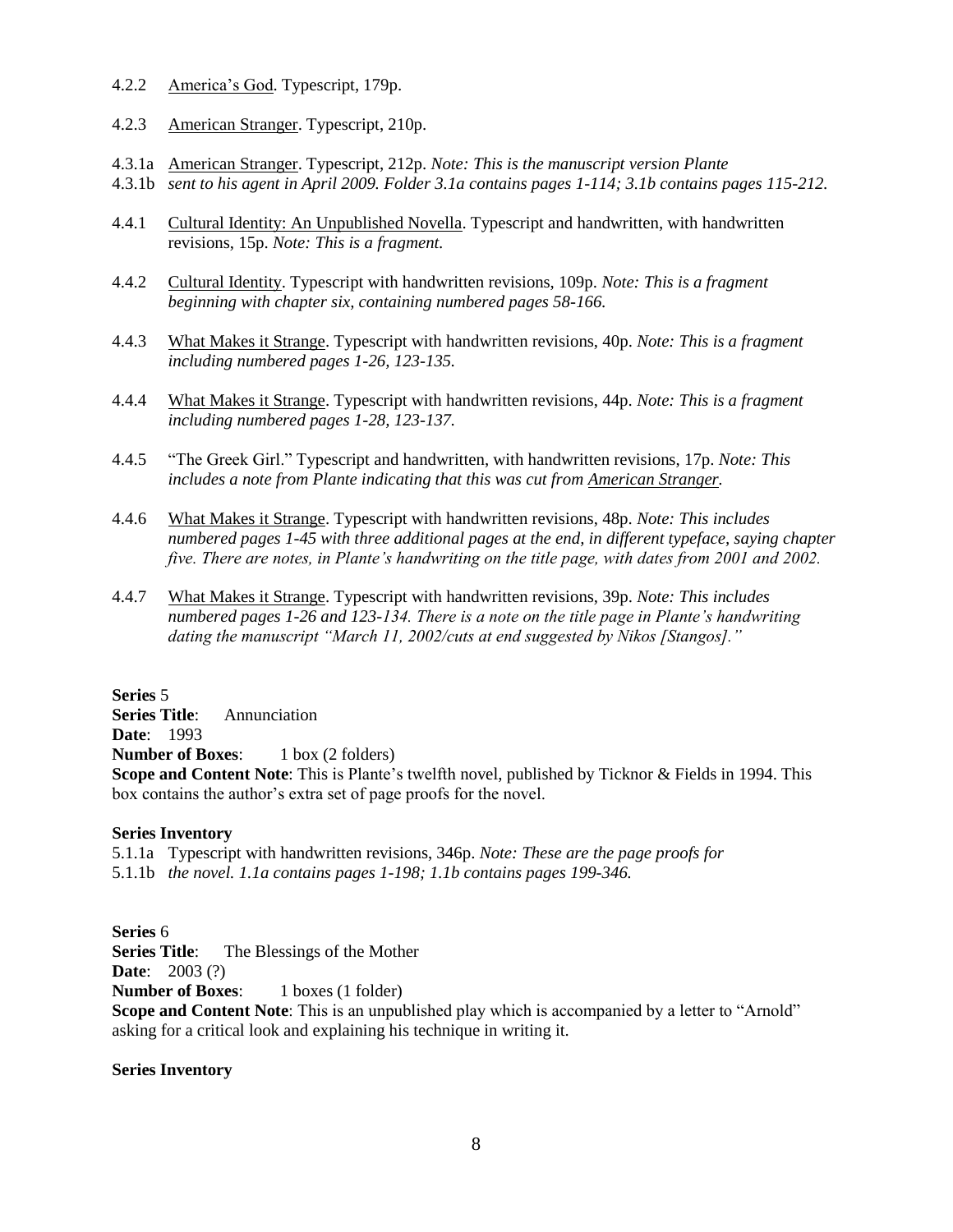6.1.1 Typescript, 120p. *Note: Includes a loose letter to "Arnold" dated 24 September 2003, asking for a critical look and explaining that he wrote the play "as if it were in fact a piece of fiction, using description here and there and the past tense…." Bound in blue boards.*

**Series** 7

**Series Title**: A Book of Images

**Date**: Undetermined

**Number of Boxes:** 4 boxes (8 folders)

**Scope and Content Note**: This unpublished work began with a book dummy of 650 blank pages, which Plante used to write one image on each page. Eventually, he typed out the images on separate pieces of paper. In the mid-2000's he mentioned the project to Archie Rand, a colleague of his at Columbia University. Together, they fashioned a spiral, "endless" book of Plante's written images accompanied by Rand's visual images of 650 drawings. They called this collaboration: "An Inventory of the Country," which was exhibited at the Neiman Center Gallery at Columbia University in April 2008. The manuscripts in this series contain only Plante's written images; not Rand's visual ones.

# **Series Inventory**

- 7.1.1a Typescript, 400p. *Note: Contains the first 400p. of the 656p. manuscript. This was*
- 7.1.1b *presumably gathered together for work on the collaboration between Plante and Archie Rand since there is a typed note to Archie Rand at the top of the pages concerning their transmittal to him.*
- 7.2.1 Typescript, 256p. *Note: Contains the remaining 256p. of the 656p. manuscript in 1.1a & 1.1b.*
- 7.3.1a Typescript with handwritten revisions, 400p. *Note: Missing page 17. This*
- 7.3.1b *contains revisions to the pages in 1.1. Contains the same typed note to Archie Rand, as well as an additional handwritten note to the same.*
- 7.4.1 Typescript with handwritten revisions, 256p. *Note: Contains the remaining 256p. of the 656p. manuscript in 3.1.*
- 7.4.2 "Images." Typescript, 30p. *Note: Contains a note on the handwritten title page in Plante's handwriting to "choose fifteen." These are selected images from among the 656.*
- 7.4.3 "An Inventory of the Country." 5p. (2 copies). *Note: This is the exhibition program, written by Plante and Archie Rand, to accompany the exhibit of their collaborative book at the Neiman Center Gallery at Columbia University in April 2008.*

**Series** 8

**Series Title:** The Bright Heart of the Transparent Woman **Date**: 1994

**Number of Boxes:** 1 box (3 folders)

**Scope and Content Note**: This is an unpublished novel. Plante indicated on the title page of the manuscript that it was begun on "June  $6$ , 1994/50<sup>th</sup> Anniversary of D DAY/In Athens." This box contains a number of drafts of the manuscript. The pages remain in the order in which they were found.

- 8.1.1a Typescript and handwritten, with handwritten revisions, var. p. *Note: Each folder*
- 8.1.1b *contains roughly one-third of the manuscript pages.*
- 8.1.1c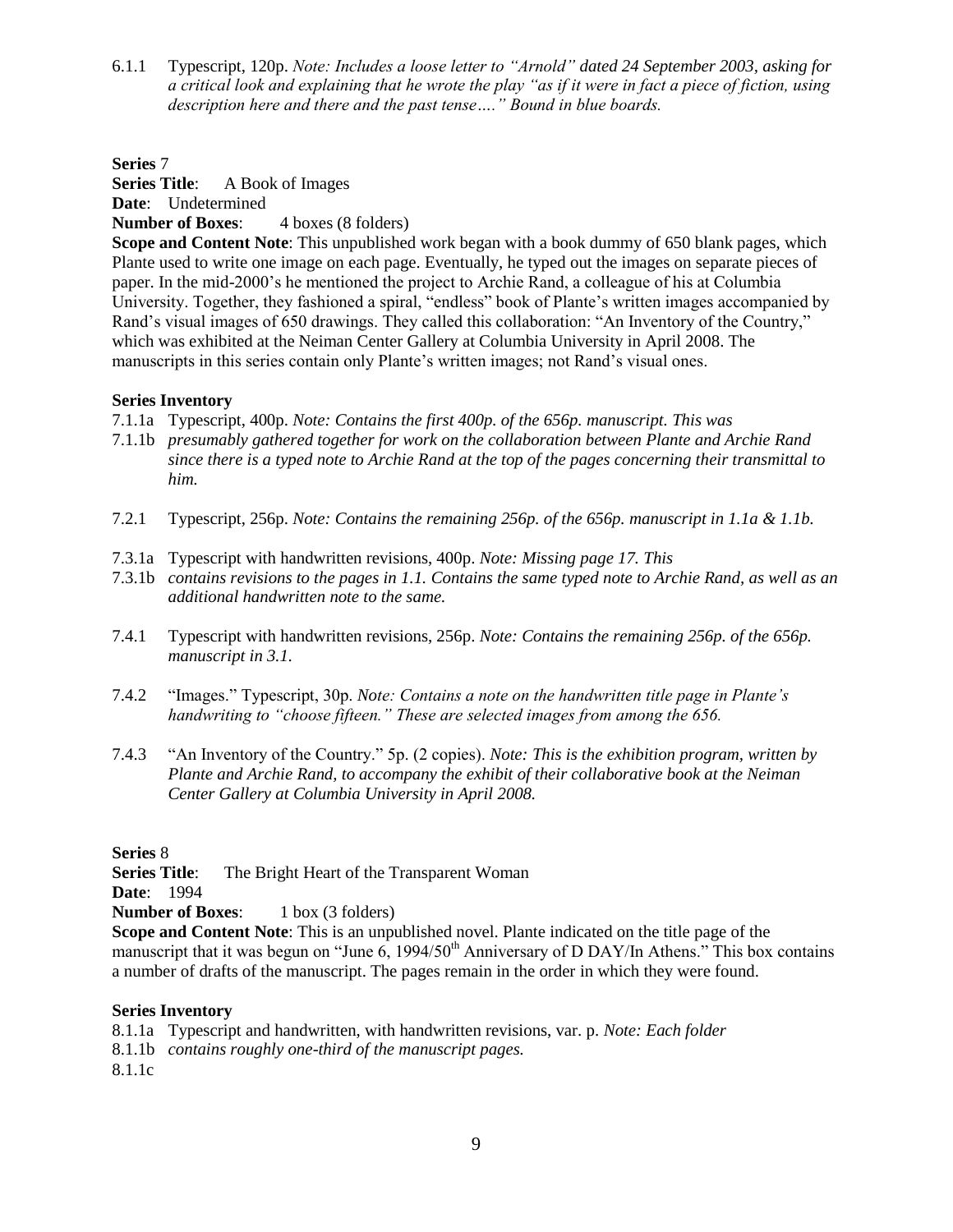**Series** 9 **Series Title:** The Country of Boys and Girls in Love **Date**: 1999 **Number of Boxes:** 1 box (2 folders) **Scope and Content Note**: This is an unpublished novel.

#### **Series Inventory**

9.1.1a Typescript, 293p. *Note: Chapters one through six (pages 1-120) are contained in*

9.1.1b *1.1a and chapters seven through thirteen (pages 121-293) are contained in 1.1b. There is a note on the title page in Plante's handwriting "December 1999/to be edited.*

**Series** 10

**Series Title**: Eternity **Date**: Undetermined

**Number of Boxes:** 11 boxes (43 folders)

**Scope and Content Note**: This is an unpublished novel, of which there are multiple draft manuscripts, with a number of titles (*Eternity, The Calling, and also The Age of Faith and The Act of Faith). Folders are arranged in boxes in no specific sequential arrangement.*

### **Series Inventory**

10.1.1a The Calling. Typescript, 280p. *Note: Chapters one through eighteen (pages 1*

10.1.1b *142) are contained in 1.1a and chapters nineteen through thirty-three (pages 142-279) are contained in 1.1b.* 

10.1.2a The Calling. Typescript with handwritten revisions, 229p. *Note: Chapters one*

- 10.1.2b *through sixteen (pages 2-120) are contained in 1.2a and chapters seventeen through thirty (pages 121-230) are contained in 1.2b.*
- 10.2.1a The Calling. Typescript, 222p. *Note: Chapters one through nineteen (pages 1*
- 10.2.1b *129) are contained in 2.1a and chapters twenty through thirty (pages 130-221) are contained in 2.1b.*
- 10.2.2a The Calling. Typescript, 231p. *Note: Chapters one through sixteen (pages 1*
- 10.2.2b *109) are contained in 2.2a and chapters seventeen through thirty-one (pages 110-230) are contained in 2.2b.*
- 10.3.1a The Calling. Typescript with handwritten revisions, 270p. *Note: Chapters one*
- 10.3.1b *through sixteen (pages 1-131) are contained in 3.1a and chapters seventeen through thirty-three (pages 132-269) are contained in 3.1b.*
- 10.3.2 The Calling. Typescript with handwritten revisions, var. p. *Note: Bound in green boards. Pagination has been renumbered by hand and is not always consecutive.*
- 10.4.1a The Calling. Typescript with handwritten revisions, var. p. *Note: Chapters one*

10.4.1b *through nineteen are contained in 4.1a and chapters twenty through thirty-three are contained in 4.1b. Pagination has been renumbered by hand and is not always consecutive. The date "December 2001" is handwritten on the title page.*

- 10.4.2a The Calling. Typescript and handwritten, with handwritten revisions, var. p. *Note:*
- 10.4.2b *Chapters one through nineteen are contained in 4.2a and chapters twenty through thirty are contained in 4.2b. There is no sequential pagination; handwritten pages are inserted among typed pages. There is no title page.*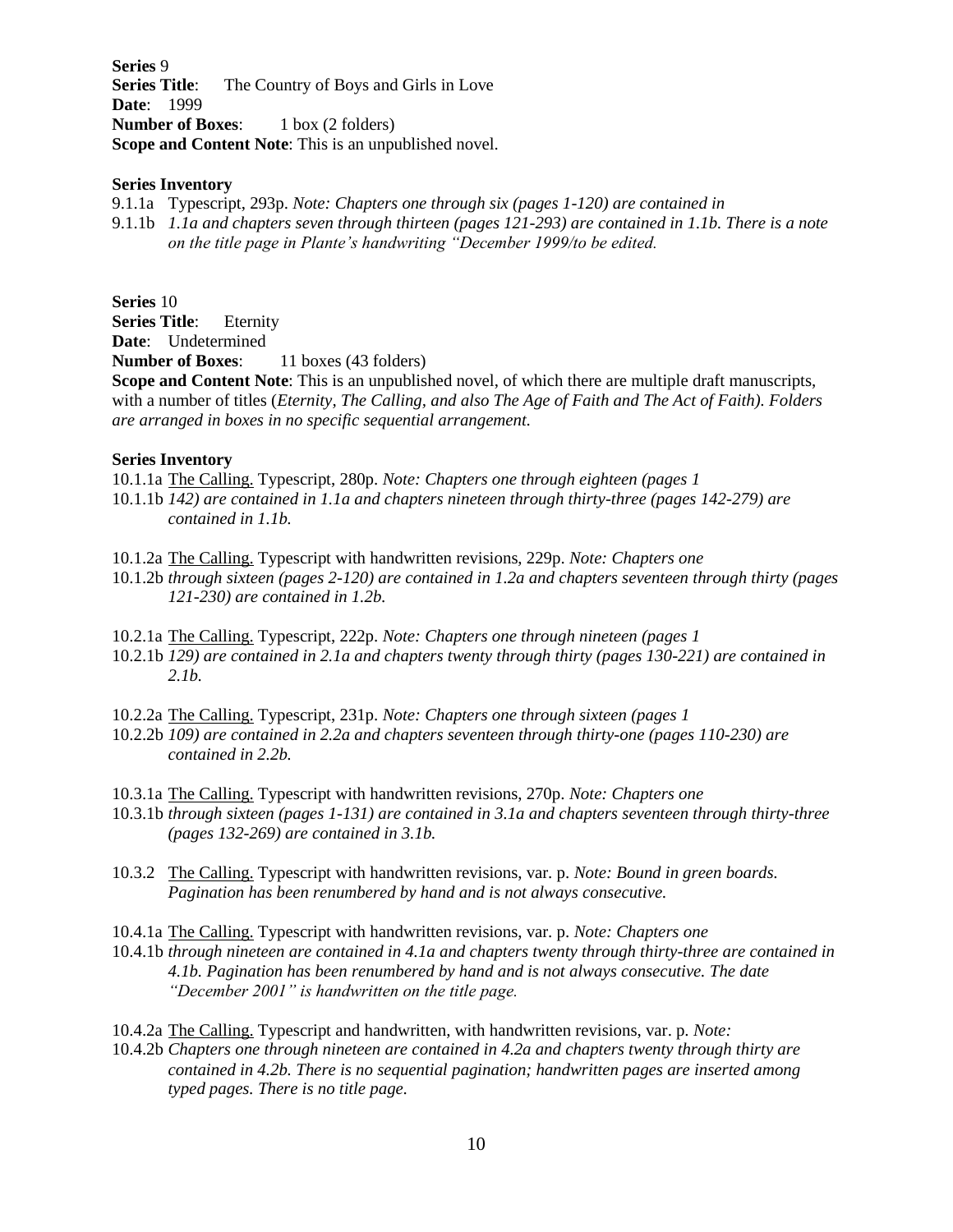10.5.1a The Calling. Typescript, 221p. *Note: Chapters one through twenty are contained* 10.5.1b *in 5.1a and chapters twenty-one through thirty are contained in 5.1b.* 

- 10.5.2a The Calling. Typescript, 230p. *Note: Chapters one through sixteen are* 10.5.2b *contained in 5.2a and chapters seventeen through thirty-one are contained in 5.2b.*
- 10.6.1a The Calling. Typescript and handwritten, with handwritten revisions, var. p. *Note:*
- 10.6.1b *Chapters one through nineteen are contained in 6.1a and chapters twenty through thirty are contained in 6.1b. 6.1b contains much handwritten material after the close of chapter thirty.*
- 10.6.2 Eternity. Typescript, 117p. *Note: Bound in black boards. Contains chapters one through seventeen.*
- 10.7.1a Eternity. Typescript and handwritten, with handwritten revisions, var. p. *Note:*
- 10.7.1b *7.1a contains half of the manuscript; 7.1b contains the other half. Pages are in the order in which they were found.*

10.7.2a Eternity. Typescript, 240 p. *Note: Chapters one through eighteen are contained in* 10.7.2b *7.1a and chapters nineteen through thirty are contained in 7.2b.* 

10.8.1a Eternity. Typescript and handwritten, with handwritten revisions, var. p. *Note:*

10.8.1b *Each folder contains one third of the manuscript pages. Pages are in the order in* 10.8.1c *which they were found.* 

- 10.9.1a Eternity. Typescript with handwritten revisions, 240 p. *Note: Chapters one*
- 10.9.1b *through fifteen are contained in 9.1a. Chapters sixteen through thirty-one are contained in 9.1b. At the end of folder 9.1b there is an additional copy of chapter thirty with a note in Plante's handwriting: "Cut this chapter!" The title page has a handwritten note in Plante's handwriting: "Cut down to novella."*
- 10.9.2a Eternity. Typescript and handwritten, with handwritten revisions, var. p. *Note:*
- 10.9.2b *9.2a contains half of the manuscript; 9.2b contains the other half. Pages are in the order in which they were found. There is a note on the title page in Plante's handwriting that the manuscript was edited in Quincy on Easter weekend 2003 and he has listed a number of possible other titles: "The Calling," "A Face Appearing in the Dark," "A Face in the Dark."*
- 10.10.1a Untitled. Typescript and handwritten, with handwritten revisions, var. p. *Note:*
- 10.10.1b *10.1a contains half of the manuscript; 10.1b contains the other half. Pages are in the order in which they were found.*
- 10.10.2a Untitled. Typescript and handwritten, with handwritten revisions, var. p. *Note:*
- 10.10.2b *10.2a contains half of the manuscript; 10.2b contains the other half. Pages are in the order in which they were found. Pages begin with number 18.*
- 10.11.1 The Age of Faith. Typescript and handwritten, with handwritten revisions, var. p. *Note: Contains fragments of a manuscript and some duplicate sections with revisions. Pages remain in the order in which they were found.*
- 10.11.2 The Act of Faith. Typescript and handwritten, with handwritten revisions, var. p. *Note: Pages remain in the order in which they were found. The title page has the typed title: The Age of Faith. Plante has crossed out the word Age and inserted the word Act.*
- 10.11.3 [The Age of Faith]. Typescript and handwritten, with handwritten revisions, var. p. *Note: Pages remain in the order in which they were found. These are random pages from the latter half of the*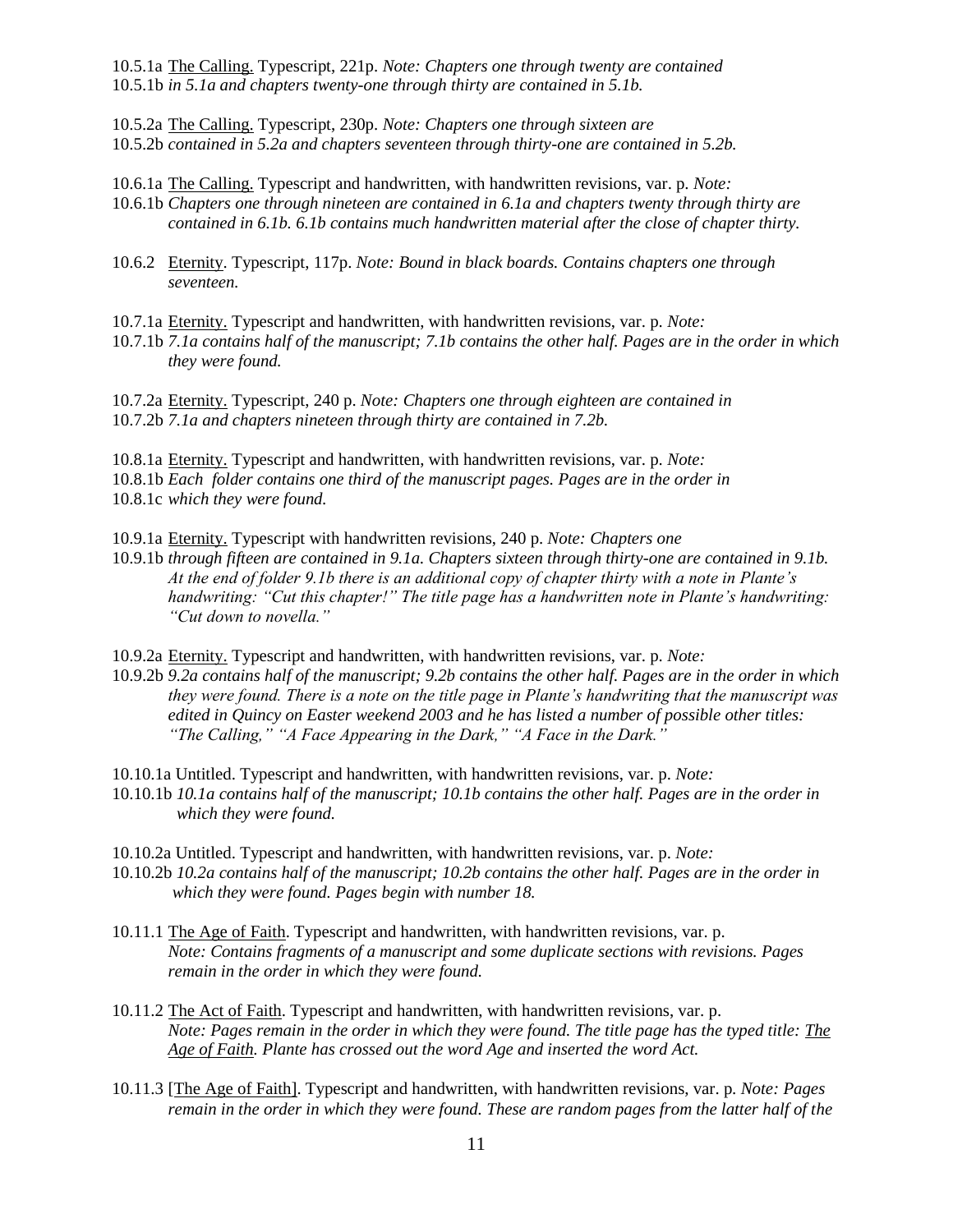*manuscript, not in consecutive order. The title page is dated in Plante's handwriting: "February 14,2001."*

- 10.11.4 Looking into the Dark. Typescript with handwritten revisions, 4p. *Note: This appears to be a re-working of chapter five. Dated "Dec 14, 2000" in Plante's handwriting.*
- 10.11.5 "Preface." Typescript, 18p. *Note: This includes the preface, chapter one, and chapter two (incomplete).*
- 10.11.6 Handwritten, 46p. *Note: These are notes and handwritten workings of some of the chapters. The pages remain in the order in which they were found.*

### **Series** 11

**Series Title:** The Interrogation of an American Writer

# **Date**: Undetermined

**Number of Boxes:** 1 box (5 folders)

**Scope and Content Note**: This box contains the manuscript of an unpublished story/novella in which an "American writer fantasizes about being a Russian writer, arrested by the KGB, sent to a labor camp, and interrogated."

#### **Series Inventory**

- 11.1.1 Typescript and handwritten, with handwritten revisions, 36p.
- 11.1.2 Typescript, with handwritten revisions, 34p. *Note: There are textual differences between versions 1.1 and 1.2, not all of which include the revisions noted in 1.1*
- 11.1.3 Typescript, 28p. *Note: Includes the revisions made in 1.2.*
- 11.1.4 Typescript with handwritten revisions, 6p. *Note: This is a fragment.*
- 11.1.5 Typescript, 3p. *Note: This is a fragment. It includes a pencil note on the title page, in Plante's handwriting: "Good idea—but messily realized—lacks real substance--."*

# **Series** 12

**Series Title:** A Lament for the Suffering of America

**Date**: Undetermined

**Number of Boxes:** 1 box (8 folders)

**Scope and Content Note**: This box contains the manuscript of an unpublished book that brings together Russian literature and the image of America that appears in Russian literature. There is one full-length draft of the manuscript; a shorter version of notes, which uses the working title *Lamentation*; and a number of other shorter pieces on this or related topics that may or may not have been relative to Plante's thinking as he drafted this book.

- 12.1.1 A Lament for the Suffering of America. Typescript with handwritten revisions, 104p. *Note: The title A Lament for the Suffering of America has been crossed out in red pen with a question mark inserted next to the title.*
- 12.1.2 ["Lamentation."] Typescript with handwritten revisions, 30p. *Note: These pages are working notes to this book with Plante's summary of the intent of the book on the opening page.*
- 12.1.3 "Russian Formalism." Typescript with handwritten revisions, 26p.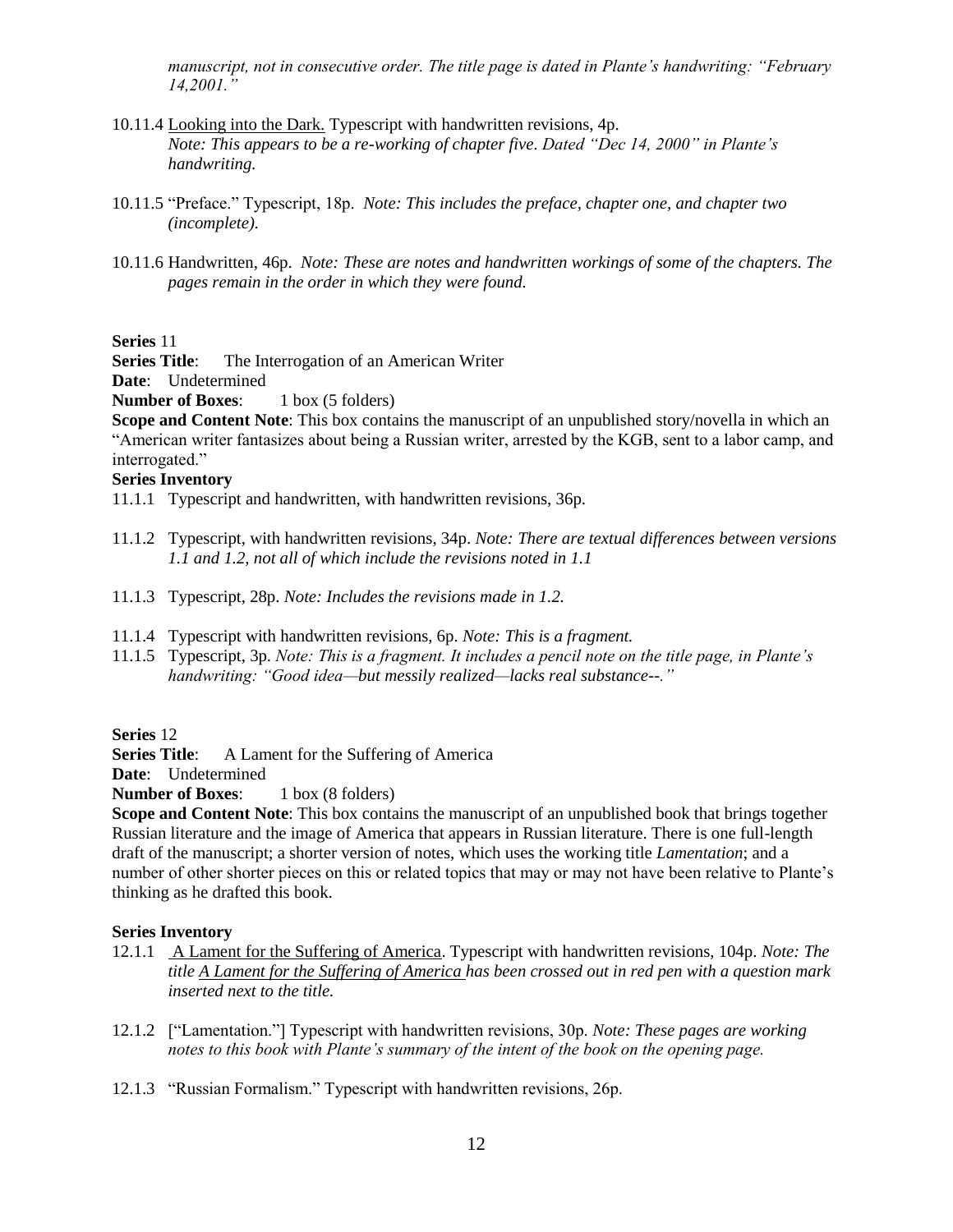- 12.1.4 "What I Would Like Literature to Do." Typescript, 5p. *Note: Pages are numbered 38-42.*
- 12.1.5 [Untitled]. Typescript, 2p. *Note: Includes two quotations—one about America from Henry James; one about Russia from Nicolai Gogol. Pages are numbered 13-14.*
- 12.1.6 "A Chapter Without Dolores, Joseph, or Agnes." Typescript, 14p.
- 12.1.7 "Dream Russia: A Story." Typescript with handwritten revisions, 5p.
- 12.1.8 ["Dream Russia: A Story."] Typescript, 5p. *Note: Incorporates changes made in 1.7.*

**Series** 13 **Series Title**: Love Among Strangers **Date**: 2000 (?) **Number of Boxes:** 1 box (3 folders) **Scope and Content Note**: Unpublished manuscript, which is a memoir piece of Plante's life after college.

### **Series Inventory**

13.1.1a Typescript with handwritten revisions, 336p. *Note: 1.1a includes pages 1-178* 13.1.1b *(chapters 1-5) and 1.1b includes pages 179-336 (chapters 6-12).*

13.1.2 Typescript and handwritten, with handwritten revisions, 100p. *Note: Fragments of several different chapters. Pages remain in the order in which they were found.*

**Series** 14 **Series Title**: Miscellaneous **Date**: Undetermined **Number of Boxes**: 3 boxes (21 folders) **Scope and Content Note**: This box contains miscellaneous non-fiction pieces.

#### **Series Inventory**

- 14.1.1 "A Commonplace Book." Typescript, 18p. *Note: These pages are numbered 20-37. They are entries from the commonplace book that Plante has kept for years.*
- 14.1.2 "Eternity: Talk Given at the American Academy of Religion." Typescript and handwritten, with handwritten corrections, 34p. *Note: This is an early draft of the talk, which includes 11 photocopied pages handwritten from a notebook.*
- 14.1.3 "Eternity: Talk Given at the American Academy of Religion." Typescript with handwritten corrections, 29p. *Note: This appears to be a subsequent version.*
- 14.1.4a "Homage to Ezra Pound." Typescript, 16p. "The Spiritual Crisis." Typescript with

14.1.4b handwritten revisions, 104p. *Note: Both copies are photocopies of a booklet or pamphlet. Copy b contains some handwritten edits.*

14.1.5a "Notes on Chekhov." Typescript, 23p. *Note: Copies are identical.* 14.1.5b

- 14.1.6 "Notes to New Novel." Typescript, 31p. *Note: Includes 7 pages of notes to a novel featuring Daniel Francoeur and 23 pages from Daniel's commonplace book.*
- 14.1.7 "Prayers." Typescript, 11p. *Note: Includes ten prayers, one to a page.*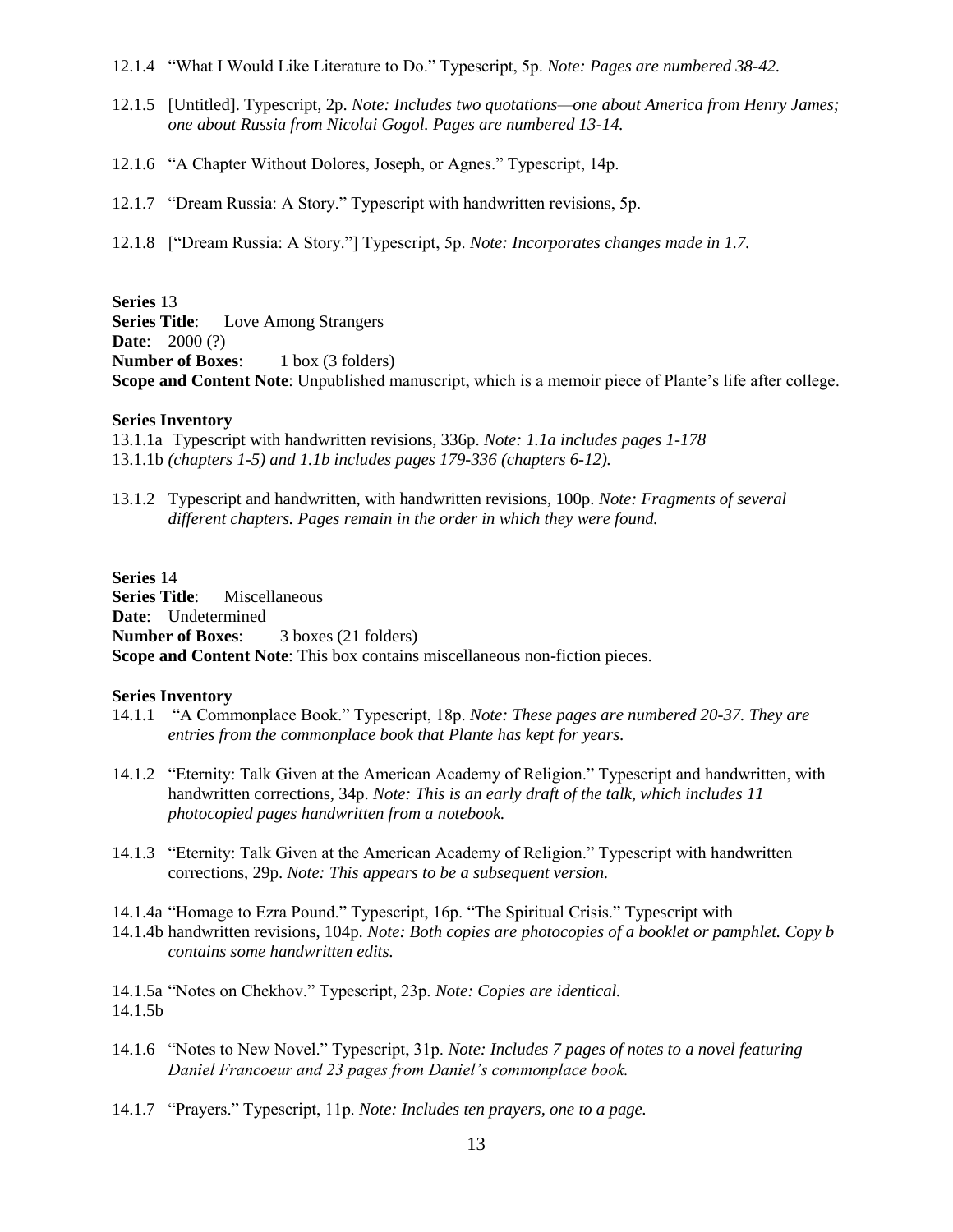- 14.1.8 "Prayers." Typescript with handwritten revisions, 16p. *Note: Includes fifteen prayers, one to a page. Some of these are the prayers in 14.1.7 above.*
- 14.1.9 "Prayers." Typescript and handwritten, with handwritten revisions, 135p. Bound in black covers. *Note: This binder includes various prayers, some in French, some in English many of which are duplicate copies.*
- 14.1.10 "The Spiritual Crisis." Typescript, 104p.
- 14.2.1a Course evaluations from Plante's students in the Writing Division of the School
- 14.2.1b of the Arts at Columbia University. *Note: These evaluations date from 1998 through 2005.*
- 14.2.2 Information from Plante's classes in the Writing Division of the School of the Arts at Columbia University. *Note: Includes a course description of a seminar on Chekhov; Passages from letters by Chekhov about the use of images; Course description of a seminar from 2001 on the use of images in fiction; and Course descriptions from the Writing Division, Fall 1999.*
- 14.3.1a E-mail correspondence about the selection of the National Book Award in 2005 14.3.1b for which Plante was a panelist.
- 14.4.1 Notebook of "to-do" lists from 2008-2009.
- 14.4.2 Composition notebook dated October, 2002.
- 14.4.3 Dust jacket from *Figures in Bright Air*, which Plante used as a Christmas card to his family. The Christmas greetings are handwritten inside the jacket. [1975?]
- 14.4.4 Plante's address book.

**Series** 15

**Series Title:** The Mystery of Our Suffering

**Date**: Undetermined

**Number of Boxes:** 1 box (5 folders)

**Scope and Content Note**: This is an unpublished and unproduced play. There are five manuscript versions in this series, one of which (presumed to be an early version) is written in prose form. The others are written in script form, one of which may have been meant to be a film script.

- 15.1.1 Typescript, 68p. *Note: This version is written in prose form.*
- 15.1.2 Typescript, 96p. *Note: This version is written in script form and includes two photocopied illustrations: one inside a mill and one inside a church.*
- 15.1.3 Typescript, 98p. *Note: This version is textually identical to 1.2, but includes two additional photocopied illustrations: two copies of mill workers coming to or from a mill complex.*
- 15.1.4 Typescript, 106p. *Note: This version includes a sticky note from Plante indicating this is a play. It is similar, textually, to 1.2 and 1.3 but there are some subtle differences.*
- 15.1.5 Typescript, 100p. *Note: This version indicates on the title page that it is a film. It includes a third act, which is not present in any of the other script versions. It includes all of the illustrations in*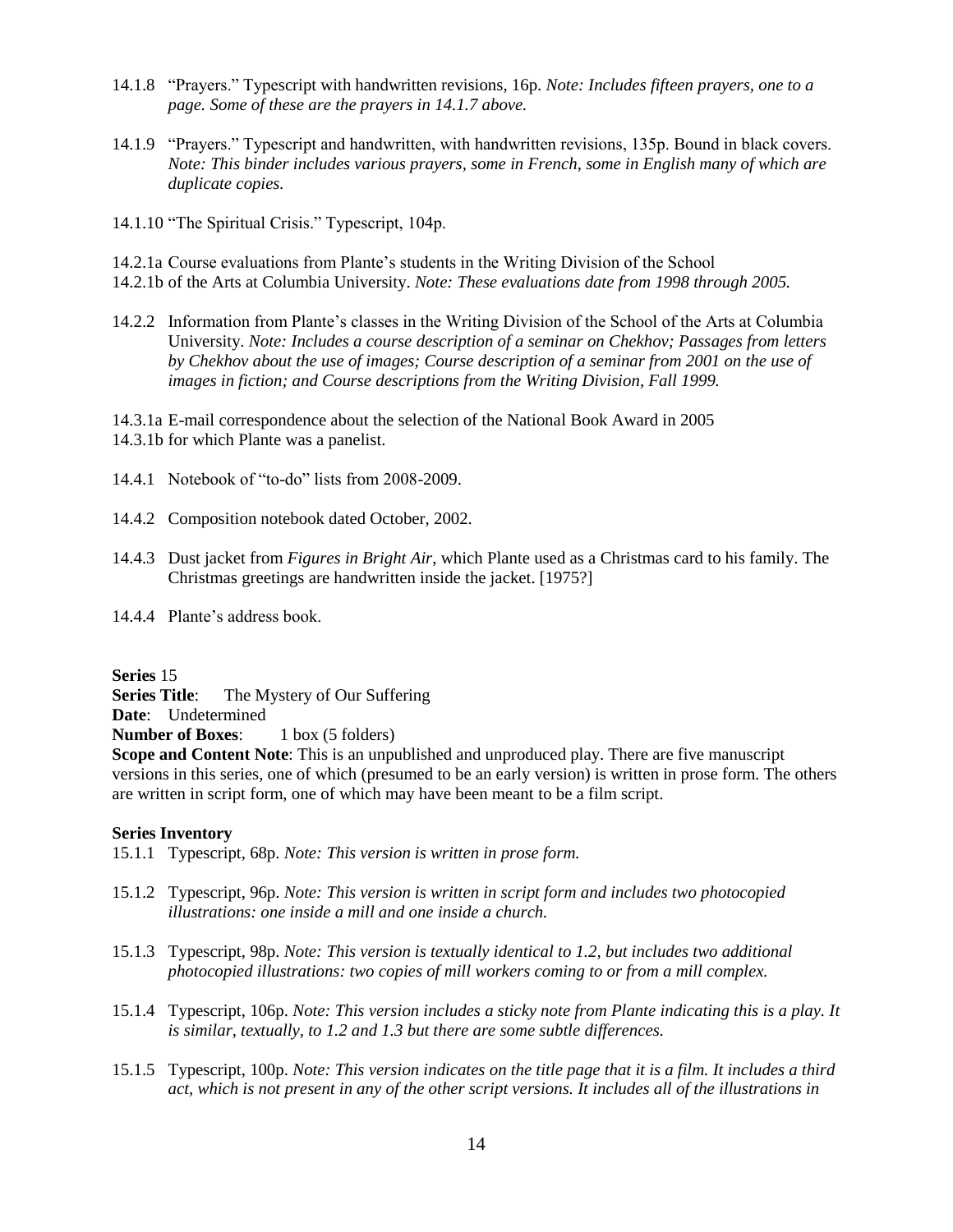*1.2 and 1.3 along with two additional illustrations at the end (two prayer cards), inserted just before Act Three.*

**Series** 16

**Series Title:** The Nun in the Sunlit Garden

**Date**: Undetermined

**Number of Boxes:** 4 boxes (12 folders)

**Scope and Content Note**: This unpublished novel has been in progress since at least 1999. There are four manuscript versions in this series, one of which (presumed to be an early version) is titled The Convent.

# **Series Inventory**

16.1.1a The Convent. Typescript with handwritten revisions, 361p. *Note: Pages 1-192 of*  16.1.1b *the manuscript are contained in 1.1a and pages 193-361 are contained in 1.1b.*

16.2.1a The Nun in the Sunlit Garden. Typescript and handwritten, with handwritten

16.2.1b revisions, 506p. *Note: This box includes one full manuscript and three fragments.*

16.2.1c *Pages are in the order in which they were found. Folder 2.1a contains 52 pages*

16.2.1d *of work on chapters fourteen and thirteen, much of it handwritten. Folder 2.1b*

16.2.1e *contains the first 13 pages of the manuscript with a handwritten note on the title page indicating that it was "corrected January 1999." Folder 2.1c contains the first nine chapters (pages 1-233) of the manuscript with an unrelated note on the title page in Plante's handwriting indicating "Nikos in N.Y." with dates. Folder 2.1d contains chapters ten through eighteen (pages 234-423). Folder 2.1e contains 15 handwritten pages (some double-sided) titled "Chapter Eighteen."*

16.3.1a The Nun in the Sunlit Garden. Typescript with handwritten revisions, 423p.

- 16.3.1b *Note: There is a note in Plante's handwriting on the title page of this manuscript*
- 16.3.1c *indicating that it was "corrected by Peter Straub, January 1999." 3.1a includes pages 1-143; 3.1b includes pages 144-270; 3.1c includes pages 271-423.*

16.4.1a The Nun in the Sunlit Garden. Typescript, 416p. *Note: This version appears to be*

16.4.1b *subsequent to 1.3 because there is a handwritten note in Plante's handwriting inserted after the title page that summarizes some of Peter Straub's notes from his reading of the manuscript in 3.1. 4.1a includes pages 1-223; 4.1b includes pages 224-416.*

**Series** 17

**Series Title:** On the Spiritual in Fiction: A Work of Fiction

**Date**: Undetermined

**Number of Boxes:** 7 boxes (79 folders)

**Scope and Content Note**: This unpublished work is comprised of a series of seemingly random thoughts about art, philosophy, awareness, intention, will, love, desire, spirituality, and language as they relate to the construction of fiction and Plante's vision as a writer. Some versions of the work are written in prose form; others in the form of a prose poem. Some are in first-person voice; others are in third-person voice. Some components of the piece have been worked into other Plante writing. Other components appear to have been drafted as stand-alone pieces. This series contains eight drafts of the manuscript On the Spiritual in Fiction; one draft of The Spiritual Image; six drafts of Essential Stories; and other drafts of various components of the piece, with some of these components having multiple drafts. These are arranged with component pieces coming before the full drafts of the manuscript, which are arranged in chronological order in so far as can be determined.

**Background Note:** In an e-mail sent to Susan Aylward on 7/15/2010, David Plante wrote: "Yes, I have been working on the Spiritual in Fiction for years, and over the years it has developed in many different ways. Of course I SHOULD have dated the versions, but didn't, so really your guess is as good as mine as to what comes before and what after. I will attach the first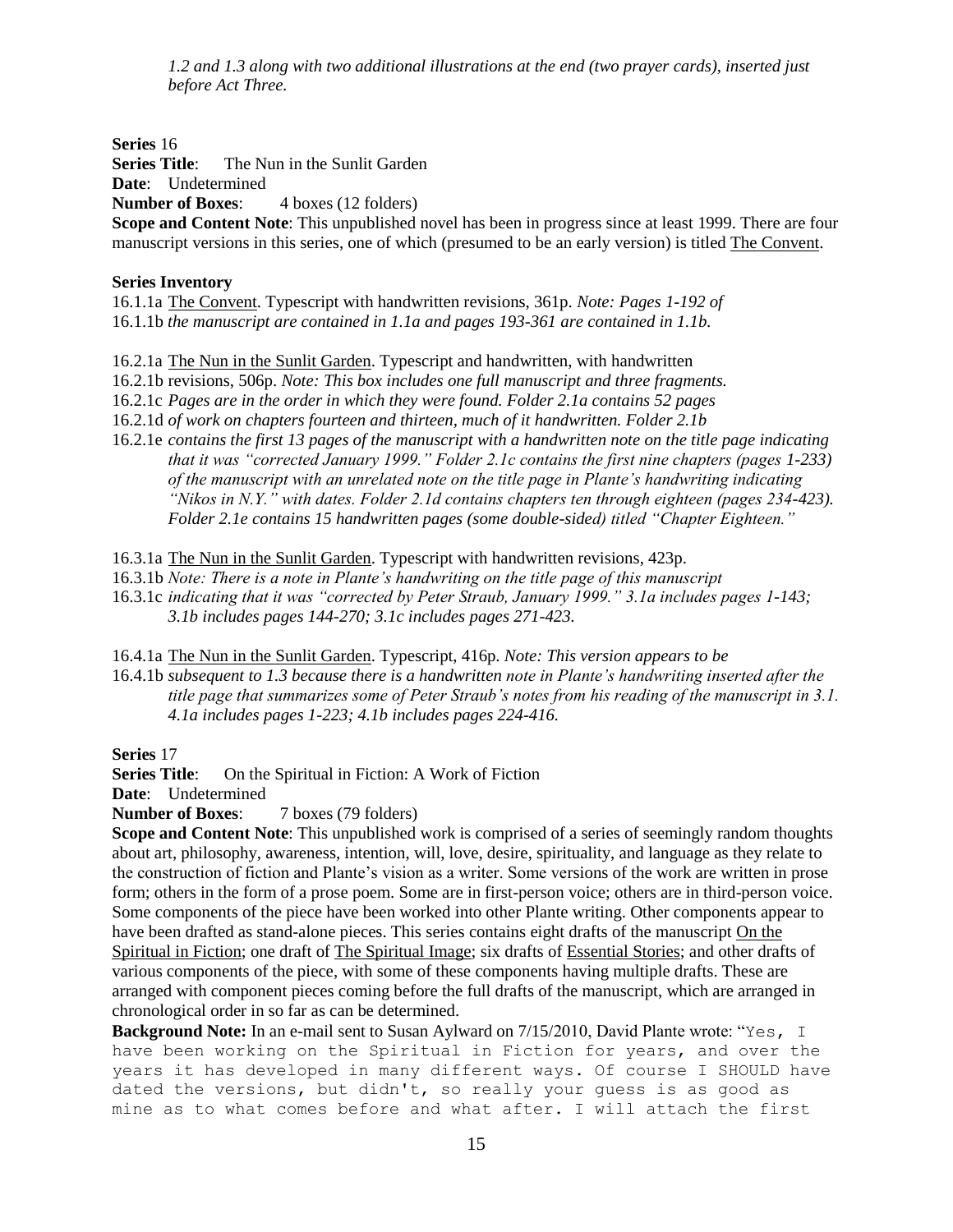version, which became quite distinct and is, yes, something of a prose poem; and I will attach the final version, which, yes, is an attempt to make sense of my vision as a writer, this now called The Spiritual Image. I doubt very much either will be published, but I needed to write them. I now consider the first to be a work in itself and the last a work in itself. Having the first and the last may give you an idea of the development."

- 17.1.1 Typescript of what is likely an early version of the first chapter—"Images," with handwritten revisions, 6p. *Note: Written in the first person in prose form. Also is part of "My Parents, My Religion, and My Writing."*
- 17.1.2 Typescript with handwritten revisions, 7p. *Note: Incorporates revisions made to version in 1.1.*
- 17.1.3 Typescript with handwritten revisions, 8p. *Note: The typescript title, "Concerning the Spiritual in Literature" is crossed out. Written in the third person, in prose form. Incorporates revisions made to version in 1.2.*
- 17.1.4 "Desire: A Story." Typescript, 3 p. *Note: This may be an early version of the second chapter of "On the Spiritual in Fiction: A Work of Fiction" which was first titled "Desire," and then changed to "Images Against the Darkness." Written in the third person, in prose form.*
- 17.1.5 "Desire: A Story." Typescript with handwritten revisions, 3p. *Note: Incorporates revisions made to the version in Box 1.4.*
- 17.1.6 "Hemingway's Space." Typescript with handwritten, faxed pages, 106p. Pages remain in the order in which they were found. *Note: In some versions of "On the Spiritual in Fiction: A Work of Fiction," chapter 3 is titled "Two American Writers," which is a short chapter on Hawthorne and Hemingway. This chapter does not appear in all versions. The Hemingway part of that chapter is taken from these several versions (1.6-12) of "Hemingway's Space."*
- 17.1.7 "Hemingway's Love of Space." Typescript with handwritten revisions, 14p. *Note: See note for 1. 6.*
- 17.1.8 "Hemingway's Space." Typescript with handwritten revisions, 28p. *Note: Title page reads: "Try to visualize A Clean, Well-Lighted Place. See note for 1.6.*
- 17.1.9 "The Dark and Silent Space of Ernest Hemingway." Typescript with handwritten revisions, 33p. Dated June, 1996. *Note: See note for 1.6.*
- 17.1.10 "The Dark Space of Hemingway." Typescript, 16p. *Note: See note for 1.6.*
- 17.1.11 "The Dark Space Around Ernest Hemingway." Typescript with handwritten revisions, 16p. *Note: See note for 1.6.*
- 17.1.12 "The Dark Space of Ernest Hemingway." Typescript with handwritten revisions, 15p. *Note: See note for 1.6.*
- 17.1.13 "The Naked Man in the Godless City: A Story." Typescript with handwritten revisions, 7p. *Note: This may be an early version of the third [fourth] chapter of "On the Spiritual in Fiction: A Work of Fiction," which was first titled "The Naked Body" and then changed to "The Idea of the Body." Written in the first person voice, in prose form.*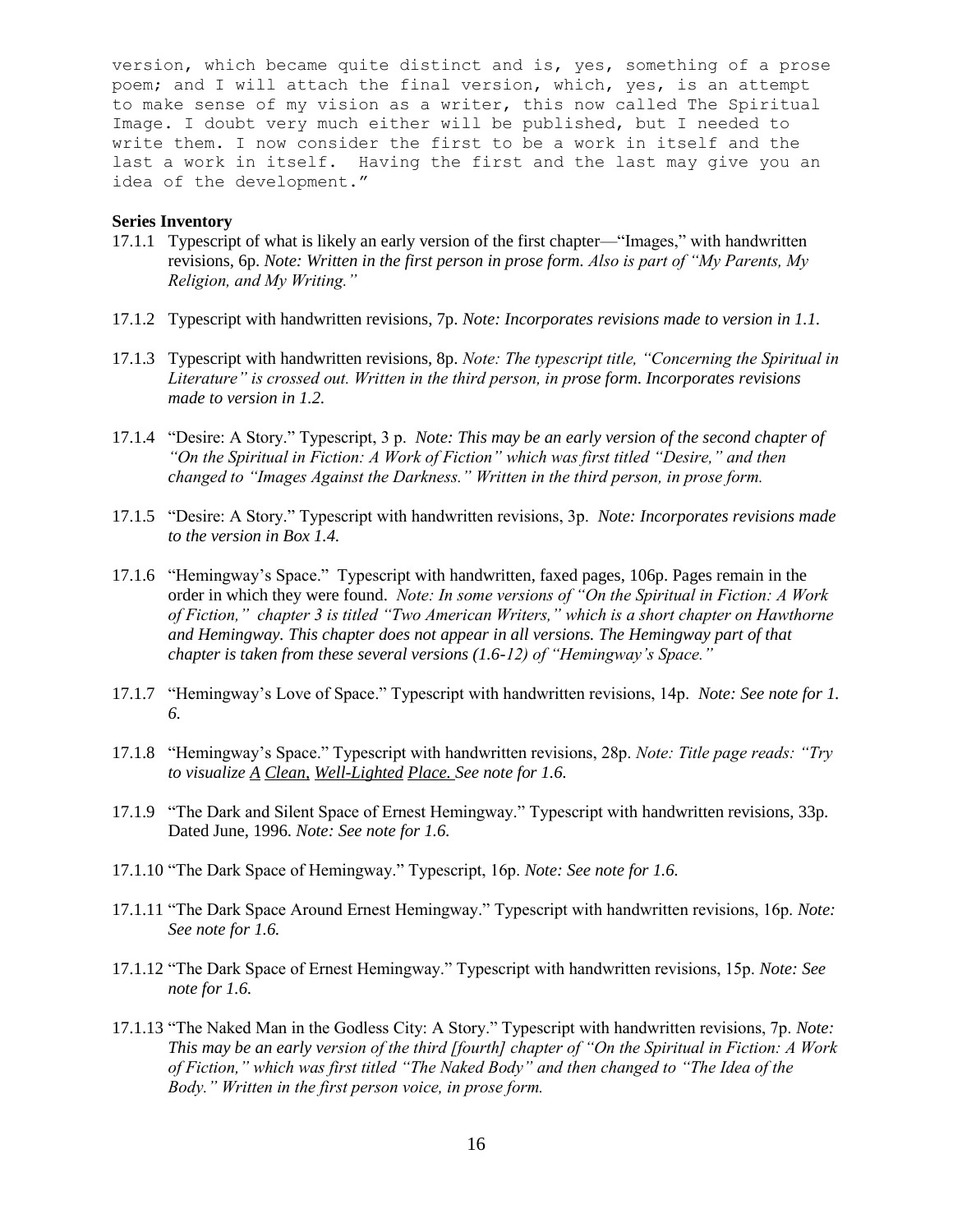17.1.14 "The Naked Man in the Godless City: A Story." Typescript, 8p. *Note: Incorporates revisions made to the version in 1.13. Written in the first person voice, in prose form.*

*.*

- 17.1.15 "The Naked Body: A Story." Typescript with handwritten revisions, 8p. *Note: Original title "The Naked Man in the Godless City" is crossed out. Written in the third person, in prose form. Appears to be subsequent to versions in 1.13-14.*
- 17.1.16 "Latent Philosophy, Latent Religion." Typescript, 8p. *Note: In what appear to be early versions of "On the Spiritual in Fiction: A Work of Fiction," chapter 5 is titled "The Latent." This chapter does not appear in all versions of the manuscript.*
- 17.1.17 "The Latent." Typescript, with handwritten revisions, 5p. *Note: Title page reads: Formlessness [with] The Latent [written in Plante's handwriting].*
- 17.2.1 "Loving Another." Typescript and handwritten with handwritten revisions, 7p. *Note: This may be an early version of the sixth chapter of "On the Spiritual in Fiction: A Work of Fiction," which was first titled "The Lover" and then changed to "The Idea of Love."*
- 17.2.2 "The Wounded Man." Typescript with handwritten revisions, 3p. *Note: This may be an early version of the eighth [ninth] chapter, which is titled "The Dying Lover."*
- 17.2.3 "The Lover." Typescript with handwritten revisions, 4p. *Note: The typescript title, "The Wounded Lover" has the word "wounded" crossed out, with "dying" handwritten in its place and also crossed out. Incorporates changes made to the version in 2.2.*
- 17.2.4 "The Commonplace Book: A Story." Typescript with handwritten revisions, 19p. *Note: 2.4-6 appear to be early versions of three chapters in "On the Spiritual in Fiction: A Work of Fiction," each of which contains commonplace entries.*
- 17.2.5 "The Commonplace Book." Typescript with handwritten revisions, 15p. *Note: See note for 2.4.*
- 17.2.6 "The Commonplace Book." Typescript with handwritten revisions, 6p. *Note: See note for 2.4.*
- 17.2.7 Untitled. [Commonplace entries on images]. Typescript and handwritten, 16p.
- 17.2.8 "Dying." Handwritten, 5p. *Note: This chapter does not appear in all full versions of "On the Spiritual in Fiction: A Work of Fiction;" parts of it are also incorporated into the chapter, "The Writer Mourns."*
- 17.2.9 "The Writer Mourns." Handwritten, 7p., double-sided. *Note: This appears to be an early version of the chapter of the same name, which appears in versions of the full manuscript.*
- 17.2.10 "The Writer's Memory." Typescript with handwritten revisions, 9p. *Note: This chapter does not appear in any versions of the full manuscript of "On the Spiritual in Fiction: A Work of Fiction," but parts of it and/or the substance of it are incorporated into various chapters, primarily "The Dying Lover" and "The Writer Mourns."*
- 17.2.11 "The Death of the Wounded Man." Handwritten, 9p. *Note: See note to 2.10.*

*.*

17.2.12 "The Death of the Wounded Man." Typescript with handwritten revisions, 10p. *Note: See note to 2.10.*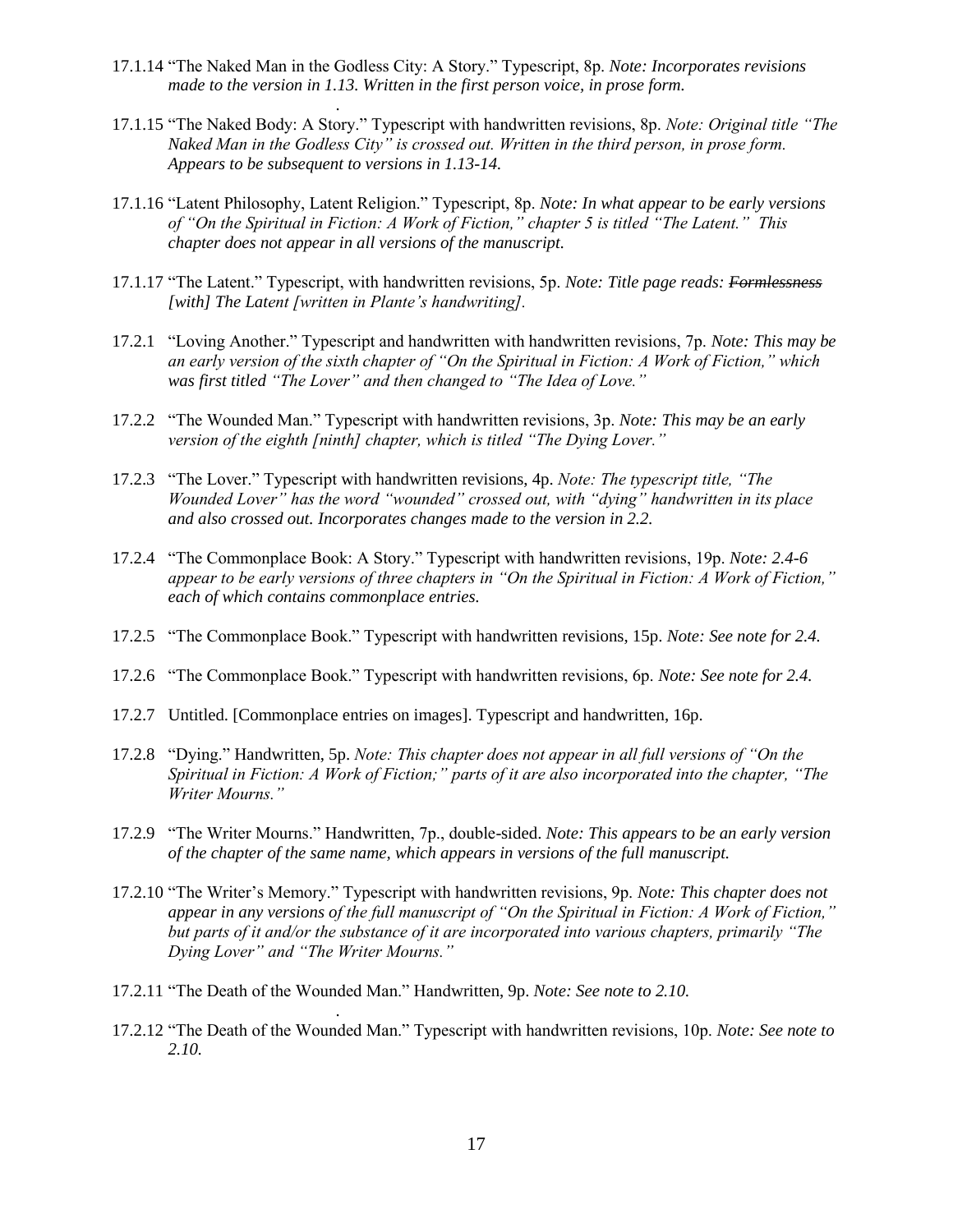- 17.2.13 "Chekhov's Use of Description." Typescript with handwritten revisions, 9p. *Note: This chapter does not appear in all versions of "On the Spiritual in Fiction: A Work of Fiction." A chapter titled "Chekhov's Use of Images" appears in an early version of the full manuscript.*
- 17.2.14 "Chekhov's Use of Description." Typescript, 8p. *Note: See note for 2.13.*
- 17.2.15 "Chekhov's Use of Description." Typescript, 5p. *Note: See note for 2.13.*
- 17.2.16 "Dream Images." Typescript with handwritten revisions, 44p. *Note: This chapter does not appear in all versions of "On the Spiritual in Fiction: A Work of Fiction." A chapter titled "Dream Images" appears in an early version.*
- 17.2.17 "Dream Images." Typescript, 25p. *Note: See note for 2.16.*
- 17.2.18 "The Dying World." Typescript, 4p. *Note: In later versions of "On the Spiritual in Fiction: A Work of Fiction,", this chapter is titled "Love for the World."*
- 17.2.19 "The Writer's Disdain." Typescript with handwritten revisions, 6p. *Note: This chapter appeared in some versions of "On the Spiritual in Fiction: A Work of Fiction" as "Rejecting Images" and in other versions as "Waiting."*
- 17.2.20 "Fictional Geometry." Typescript with handwritten revisions, 5p. *Note: Other titles for this chapter of "On the Spiritual in Fiction: A Work of Fiction" include: "Fictive Geometry;" "Figures in Bright Air;" and "Rejecting Images." This chapter does not appear in all versions of the manuscript.*
- 17.2.21a "Fictional Geometry." Typescript, 4p. 3 identical copies. *Note: See note for*
- 17.2.21b *Folder 2.20.*

17.2.21c

- 17.2.22 "The Writer Kills Himself." Typescript with handwritten revisions, 7p.
- 17.2.23 "The Writer on Jack Kerouac." Typescript, 6p. *Note: This chapter of "On the Spiritual in Fiction: A Work of Fiction" does not appear in all versions of the manuscript.*
- 17.2.24 "Prières: A Story." Typescript, 6p. *Note: Contains ten prayers in French and English.*
- 17.3.1 "Not Believing in God." Typescript and handwritten with handwritten revisions, 8p. *Note: This chapter does not appear in any versions of the full manuscript of "On the Spiritual in Fiction: A Work of Fiction."*
- 17.3.2 "My Disposition Toward the Image." Typescript, 6p. *Note: This chapter does not appear in any versions of the full manuscript of "On the Spiritual in Fiction: A Work of Fiction."*
- 17.3.3\* "The American Disposition Toward the Image." Typescript, 3p. *Note: This chapter does not appear in any versions of the full manuscript of "On the Spiritual in Fiction: A Work of Fiction."*
- 17.3.4 Reading the Darkness Around the Image." Typescript, 3p. *Note: This chapter does not appear in any versions of the full manuscript of "On the Spiritual in Fiction: A Work of Fiction." The text of this piece is entirely different from that in 3.5 though the title is the same.*
- 17.3.5 "Reading the Darkness Around the Image." Typescript, 6p. *Note: This chapter does not appear in any versions of the full manuscript of "On the Spiritual in Fiction: A Work of Fiction." See note for 3.4.*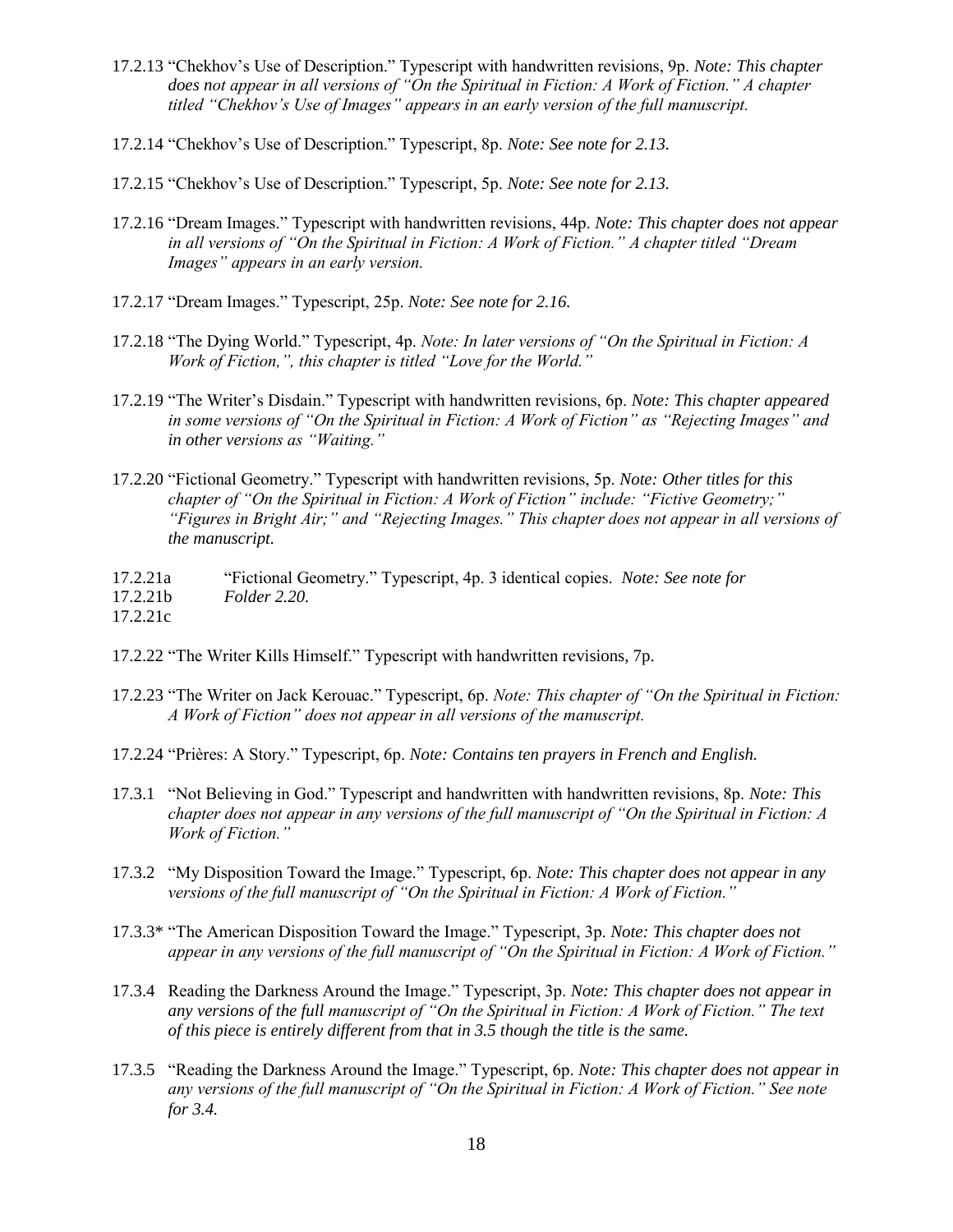- 17.3.6 Untitled. [Notes on religious images]. Typescript, 11p. *Note: This chapter does not appear in any versions of the full manuscript of "On the Spiritual in Fiction: A Work of Fiction."*
- 17.3.7 "Untitled." [Notes on dreams and imaginative works of literature]. Typescript with handwritten revisions, 6p. *Note: This chapter does not appear in any versions of the full manuscript of "On the Spiritual in Fiction: A Work of Fiction."*
- 17.3.8 "The Sense of Literature." Typescript, 4p. *Note: This chapter does not appear in any versions of the full manuscript of "On the Spiritual in Fiction: A Work of Fiction."*
- 17.3.9 "Notes, Edited Chapters, Etc." Typescript with handwritten revisions, 37p. *Note: From "On the Spiritual in Fiction: A Work of Fiction." Includes sheets titled as follows: "Philosophy as Fiction," "Believing in God," "Notes," "Cut from On the Spiritual in Fiction," and "Techniques."*
- 17.3.10 Untitled. Handwritten, 5p., double-sided. *Note: May be an early draft of the chapter of "On the Spiritual in Fiction: A Work of Fiction"--"The Writer Mourns."*
- 17.3.11 Untitled. [Possible chapter headings and notes for "On the Spiritual in Fiction: A Work of Fiction"]. Typescript, 2p.
- 17.3.12 "Notes." Typescript, 4p. *Note: Probably from "On the Spiritual in Fiction: A Work of Fiction." Begins—"I pray to my mother that she might give me the will to continue when I know that there is no reason to continue…*
- 17.3.13 Untitled fragment. Typescript with handwritten revisions, 5p., numbered 20-24. *Note: Probably from "On the Spiritual in Fiction: A Work of Fiction." Begins—"Let me go back to the question: How does a writer get into his writing the vague and the inarticulate, if not by simply praying for it to occur."*
- 17.3.14 Untitled fragment. Typescript with handwritten revisions, 2p. *Note: Likely from "Hemingway's Space."*
- 17.3.15 Chapter List. Handwritten, 2p. *Note: Chapter list appears to be from an early version of "On the Spiritual in Fiction: A Work of Fiction."*
- 17.4.1 On the Spiritual in Fiction: A Work of Fiction. Typescript with handwritten revisions, 72p. *Note: This appears to be a very early draft of the full working manuscript, though it is a fragment, with some chapters missing. Chapters included are: Images; Desire; Two American Writers* [numbered "Three" in pencil]*; The Naked Body* [numbered "Four" in pencil]*; The Lover*  [numbered "Six" in pencil]*; The Explicit* [numbered "Seven" in pencil]*; The Dying Lover*  [numbered "Eight" in pencil]*; The Death of the Dying Lover* [numbered "Twelve" in pencil]*; The Writer Mourns* [numbered "Fourteen" in pencil]*; Philosophical Investigations* [numbered "Seventeen" in pencil]*; The Writer and the Angel* [numbered "Eighteen" in pencil]*; Dream Images* [numbered "Twenty" in pencil]*.*
- 17.4.2 On the Spiritual in Fiction: A Work of Fiction. Typescript with handwritten revisions, 140p. Pages remain in the order in which they were found. *Note: This version is subsequent to that in 4.1. Chapters included are: Images* [numbered "One" in pencil]*; Desire* [numbered "Two" in pencil]*; The Naked Body* [numbered "Three" in pencil]*; The Lover* [numbered "Four" in pencil]*; The Dying Lover* [numbered "Five" in pencil]*; Dying* [numbered "Seven" in pencil]*; The Writer Mourns* [numbered "Eleven" in pencil]*; Awareness* [numbered "Twelve" in pencil]; *The Writer Without His Lover* [numbered "Thirteen" in pencil]; *The Writer and the Angel* [numbered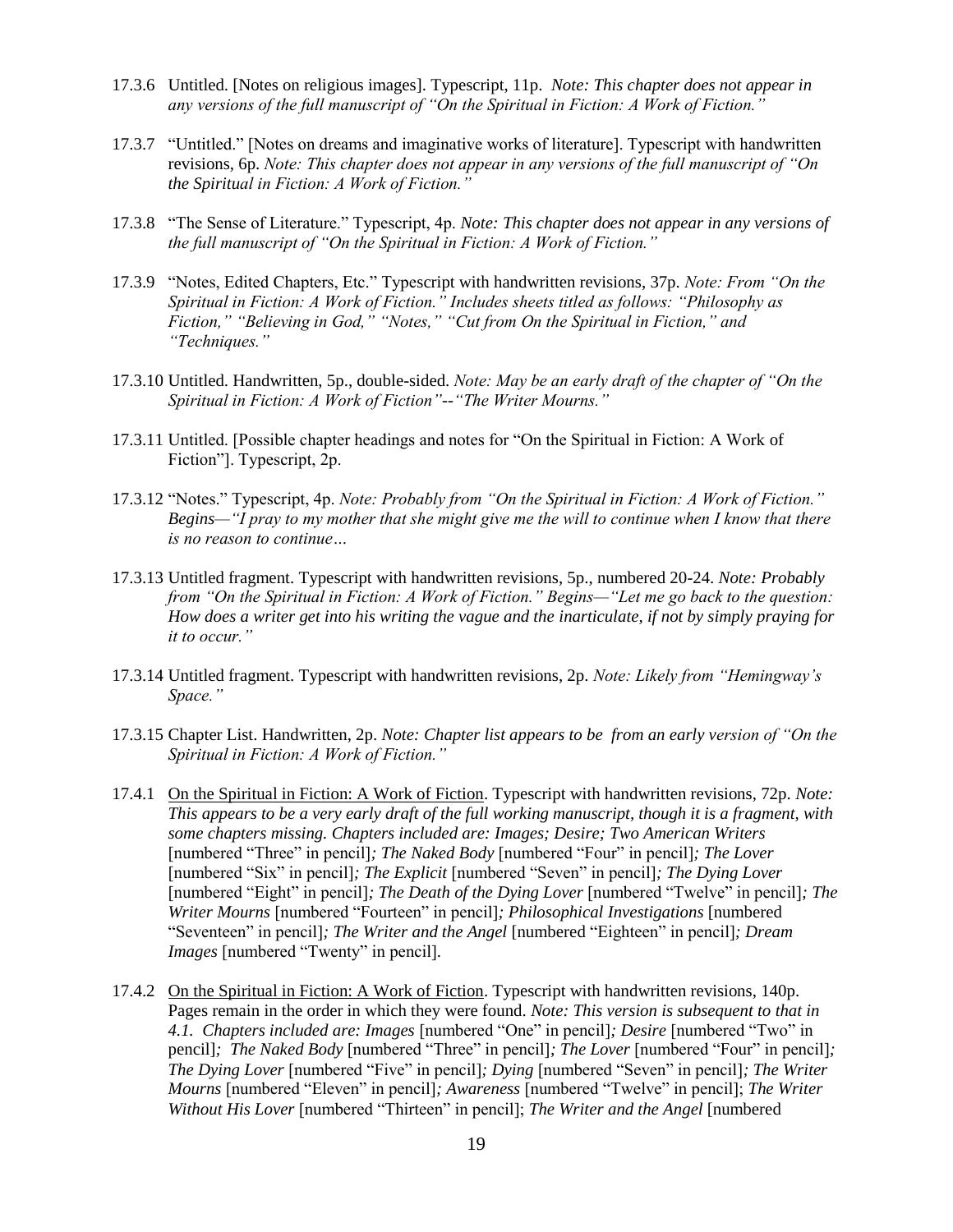"Fourteen" in pencil]; *Fictive Geometry* [numbered "Fifteen" in pencil]; *The Writer as Anyone*  [numbered "Sixteen" in pencil]; *The Dying World* [numbered "Eighteen" in pencil]; *Not Believing in God* [numbered "Nineteen" in pencil]; *The Writer Kills Himself* [numbered "Twenty" in pencil]; *The Writer on Jack Kerouac* [numbered "Twenty One" in pencil]; *The Writer and World History* [numbered "Twenty Three" in pencil]; *Rejecting Images* [numbered "Twenty Five" in pencil]; *More Commonplace Book* [numbered "Twenty Seven" in pencil]; *Awareness* [numbered "Twenty Nine" in pencil]; *The Writer Kills Himself* [numbered "Thirty" in pencil]; *The Writer on Jack Kerouac; Prières* [numbered "Thirty Two" in pencil]; *NOTES.*

- 17.4.3 On the Spiritual in Fiction: A Work of Fiction. Typescript with handwritten revisions, 268p. Bound in black covers. Pages remain in the order in which they were found. *Note: This appears to be a working draft subsequent to the version in Box 4.1 or coming between the versions 4.1 and 4.2. Chapters included are:* There are 39 pages of edited chapter components; a two-page working chapter list; *Images; Desire; Two American Writers; The Naked Body; The Latent; The Lover; The Explicit; The Dying Lover; The Writer's Commonplace Book* [numbered "Nine" in pencil]; *Dying* [numbered "Ten" in pencil]*; More of the Writer's Commonplace Book* [numbered "Eleven" in pencil]; *The Death of the Dying Lover; More of the Writer's Commonplace Book*  [numbered "Thirteen" in pencil]; *The Writer Mourns; Chekhov's Use of Images* [numbered "Fifteen" in pencil]; *The Writer Without His Lover* [numbered "Sixteen" in pencil]; *Philosophical Investigations; The Writer and the Angel*; *The Writer Longs for Revelation* [numbered "Nineteen" in pencil]; *Dream Images; The Writer as Anyone* [numbered "Twenty One" in pencil]; *Prières; Rejecting the Darkness; NOTES; Techniques; Believing in God; Why Read; My Aim; Chapter of Images; Chapter of Sunsets.*
- 17.5.1 On the Spiritual in Fiction: A Work of Fiction. Typescript, 140p. *Note: This version appears to be subsequent to those in Box 4. Chapters included are: Images; Desire; The Naked Body; The Lover; The Dying Lover; The Writer's Commonplace Book* [numbered "Six" in pencil]; *Dying; More Commonplace Book* [numbered "Eight" in pencil]; *The Death of the Dying Lover*  [numbered "Nine" in pencil]; *More Commonplace Book* [numbered "Ten" in pencil]; *The Writer Mourns; Awareness*; *The Writer Without His Lover*; *World History* [numbered "Seventeen" in pencil]; *Fictive Geometry*; *Not Believing in God; The Writer Kills Himself*; *The Writer on Jack Kerouac*; *Prières* [numbered "Twenty Two" in pencil]*.*
- 17.5.2 On the Spiritual in Fiction: A Work of Fiction. Typescript with handwritten revisions, 104p. *Note: This version appears to be subsequent to that of 5.1. Chapters included are: Images; Images Against the Darkness; The Idea of the Body; The Idea of Love; The Writer's Commonplace Book*; *The Dying Lover; More Commonplace Book*; *The Writer Mourns; More Commonplace Book; Awareness*; *Waiting; The Writer as Anyone; World History*; *Love for the World; The Writer Kills Himself*; *Prières.*
- 17.5.3 On the Spiritual in Fiction: A Work of Fiction. Typescript with handwritten revisions, 88p. *Note: This version incorporates revisions made to the version in 5.2. Chapters included are: Images; Images Against the Darkness; The Idea of the Body; The Idea of Love; The Writer's Commonplace Book*; *The Dying Lover; More Commonplace Book*; *The Writer Mourns; More Commonplace Book; Awareness*; *Waiting; The Writer as Anyone; The Wounded World; Love for the World; The Writer Kills Himself*; *Prières.*
- 17.5.4 On the Spiritual in Fiction: A Work of Fiction. Typescript with handwritten revisions, 89p. *Note: This version incorporates revisions made to the version in 5.3. Chapters included are: Images; Images Against the Darkness; The Idea of the Body; The Idea of Love; The Writer's Commonplace Book*; *The Dying Lover; More Commonplace Book*; *The Writer Mourns; More Commonplace Book*; *Awareness; Waiting; The Writer as Anyone; The Wounded World; Love for the World; The Writer Kills Himself; Prières.*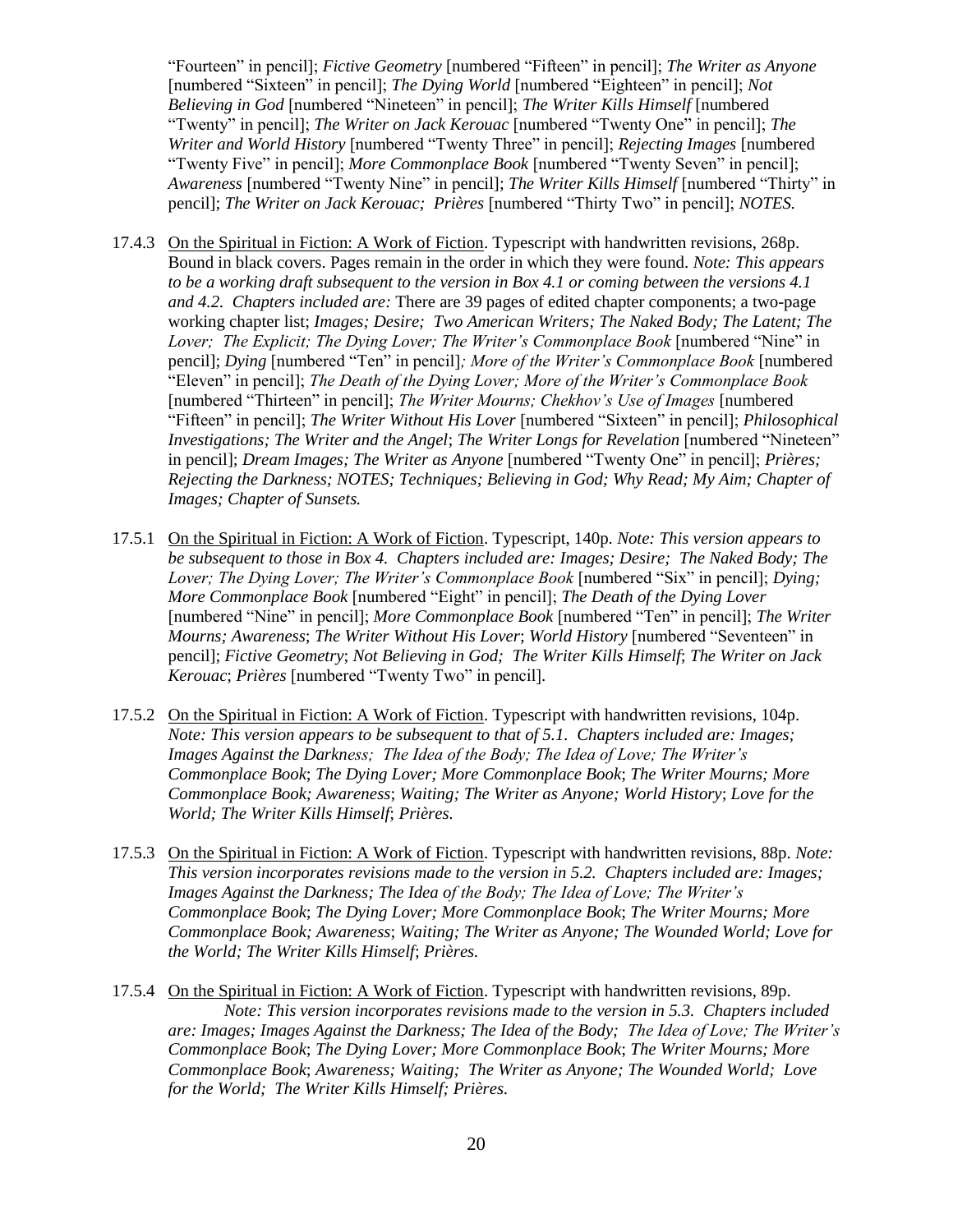- 17.5.5 On the Spiritual in Fiction: A Work of Fiction. Typescript with handwritten revisions, 88p. Bound in black covers. *Note: This version incorporates revisions made to the version in 5.4. Chapters included are: Images; Images Against the Darkness; The Idea of the Body; The Idea of Love; The Writer's Commonplace Book*; *The Dying Lover; More Commonplace Book*; *The Writer Mourns; More Commonplace Book*; *Awareness; Waiting; The Writer as Anyone; The Wounded World; Love for the World; The Writer Kills Himself; Prières.*
- 17.6.1 The Spiritual Image. Typescript, 131p. *Note: Plante considers this to be the final, though a separate version of On the Spiritual in Fiction: A Work of Fiction. It is written in the first person, pulling together many of the elements of the earlier versions of On the Spiritual in Fiction into one writer's philosophical and spiritual vision of writing. Includes Plante's description of writing over 100 stories after the death of Nikos Stangos, which he subsequently collects as Essential Stories. This typescript includes 11 of the "Essential Stories": Mother, Honouring the Dead, The History of Love, Appeal, Pornography, Order and Disorder, Reconciliation, The Meaning of Rain, The Vow, Pity for the Lord, and Light.*
- 17.6.2 Earlier Draft of Essential Stories. Typescript with handwritten revisions, 47p. *Note: See Note to 6.1. Essential Stories is a collection of some of the 100 stories Plante wrote. Stories included in this early draft include: In Defence of the Image, The Explicit and the Implicit, Why Images?, A Prayer, The God of Suffering, Ego, Salvation, The History of Love, A Greek Vase, A Fable, The History of the Image in Literature, The End of the Image in Literature, In Defence of the Image [repeated], A Prayer [repeated], The God of Suffering [repeated], Proof of the Existence of God, The Question, A Movement in the Mind, Salvation, Expression, A Fragment, The Writing Itself.*
- 17.6.3 Essential Stories. Typescript and handwritten, with handwritten revisions, 94p. *Note: See notes to 6.1-2. This version includes the stories, juxtaposed with italicized commentary [from the fictional persona writing the stories] about the meaning of fiction and how the stories expose those meanings. Stories include: A Meaningful Story, The Writer Longs for Revelation, The Metaphysical, The Vague Believer, The Wound Sickness, Everything and Nothing, What We Can Say, Why Images? The Inconceivable, The Stream, A Movement in the Soul, In Defence of the Image, Suffering and Joy, The Intention, Birth and Death, The History of Love, Mother, Reconciliation, The Meaning of Rain (2 copies), Communion.*
- 17.6.4 Essential Stories. Typescript with handwritten revisions, 92p. *Note: See notes to 6.1-3. This version incorporates revisions made in 6.2. Stories include: A Meaningful Story, The Writer Longs for Revelation, The Metaphysical, The Vague Believer, Sickness, Everything and Nothing, What We Can Say, The Inconceivable, The Stream, A Movement in the Soul, In Defence of the Image, Suffering and Joy, Sin [titled The Intention in 6.2], Birth and Death, The History of Love, Mother, Reconciliation, The Meaning of Rain, Communion, Order and Disorder.*
- 17.6.5 Essential Stories. Typescript with handwritten revisions, 26p. *Note: See notes to 6.1-3. This version does not include juxtaposed italic comments from the fictional persona writing the stories. Stories include: Cyrene, Civilization, Union, Language, Reconciliation, Latin, The Meaning of Rain, Mother.*
- 17.6.6 Essential Stories. Typescript with edits and comments not in Plante's handwriting, 70p, stapled together. *Note: See notes to 6.1-3. This version does not include juxtaposed italic comments from the fictional persona writing the stories. Stories included: The History of Love, A Movement in the Mind, A Prayer, Brothers, Crying, Dance, Expression, Forgiveness, Heroes, Innocence, Latin, Longing, Metaphysics, Mother, Salvation, Soldiers, The God of Suffering, The Meaning of Rain, The Sacred Earth, The Story, Virginity, What Can We Say.*
- 17.6.7 More Essential Stories. Typescript with handwritten revisions, 191p. *Note: See notes to 6.1-3. This version does not include juxtaposed italic comments from the fictional persona writing the*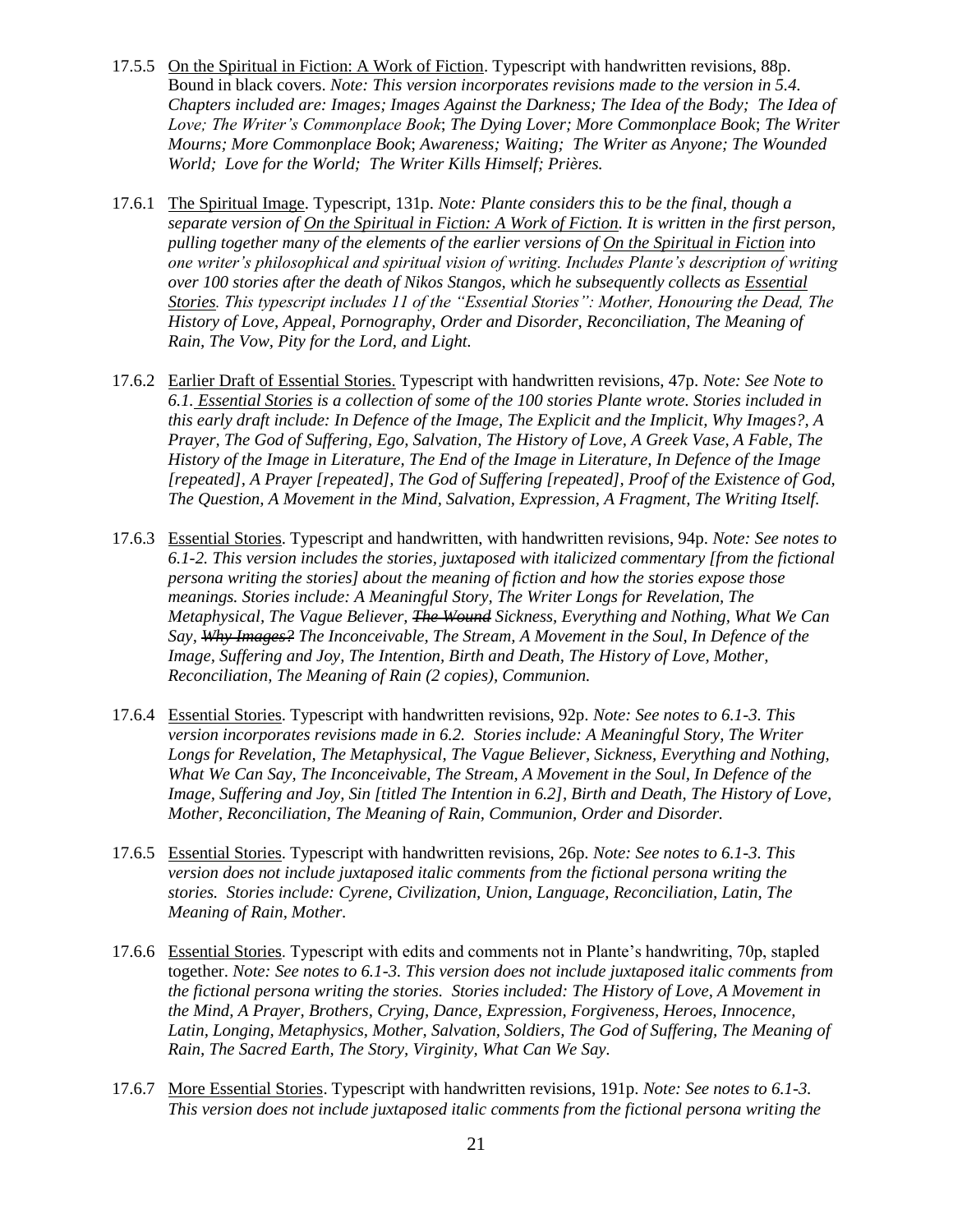*stories. Stories include: The Vow, Beauty and Goodness, Eros, Devination, Sin [title page only], Proof of the Existence of God, Order and Disorder, Latin, Harmony, Gravity and Grace, God, A Prayer, The Halo, The God of Suffering, Metaphors, The Miracle, Ego [title page only], Longing, His Longing, Pornography, Anton Chekhov, A Letter, Writing Timelessly, Window, Witness, What*  is Left Behind By History, Voluptuousness, Union, The Vague, The Two Selves, The Text, The *Second Lover, The Sacred Earth, The Room, The Queen, The Meaning of a Word, The Essential of History, Soldiers, Seduction, Ruins, Purity, Outward and Inward, One Unifying Language, Mood, Momento, Mirror, Logic, Identity, History, Heroes, Glory, Giving, Expression, A Fable, After an Exhibition of Pompeo Batoni, Abstract Thought, A Greek Vase, A Fragment, Control, Common Humanity, Civilization, Balance, Ancient Things, Agony, Crying, Desire, Death, Diaries, Brothers, Salvation, Interpretation, Song.*

- 17.7.1 "Concerning the Spiritual in Literature." Typescript, 8p. *Note: This is a chapter of On the Spiritual in Fiction: A Work of Fiction.*
- 17.7.2 "Desire." Typescript with handwritten revisions, 3p. *Note: This is a chapter of On the Spiritual in Fiction: A Work of Fiction.*
- 17.7.3 "Dream Images." Typescript with handwritten revisions, 15p. *Note: This is a chapter of On the Spiritual in Fiction: A Work of Fiction.*
- 17.7.4 "Dream Images." Typescript, 5p. *Note: This is likely related to On the Spiritual in Fiction: A Work of Fiction.*
- 17.7.5 "Philosophical Investigations." Typescript, 7p. *Note: This is a chapter of On the Spiritual in Fiction: A Work of Fiction.*
- 17.7.6 "The Writer as Anyone." Typescript with handwritten revisions, 4p. *Note: This is a chapter of On the Spiritual in Fiction: A Work of Fiction.*

**Series** 18

**Series Title:** The Pure Lover: A Memoir of Grief

**Date**: 2004 (?)--2009

**Number of Boxes:** 9 boxes (42 folders)

**Scope and Content Note**: This work, published in 2009, is a memoir of Plante's life with his partner of some forty years, Nikos Stangos, who died of brain cancer in April 2004. This series also includes: several versions of an essay on the Alexandrian poet, C.P. Cavafy, which is tangentially related to this work and poems on grief, written by David Plante.

- 18.1.1 The Pure Lover. Typescript with handwritten revisions, 161p. *Note: Title page indicates a title Body as Love, over which is written in pencil, The Pure Lover.*
- 18.1.2 The Pure Lover. Typescript with handwritten revisions, 145p. *Note: Title page indicates three possible titles: The Pure Lover; Body as Love; A Lover's Lament.*
- 18.1.3 The Pure Lover. Typescript with handwritten revisions, 150p. *Note: On the title page, the typed title: The Pure Lover is crossed out and penciled above is: Grief's Body.*
- 18.2.1 The Pure Lover. Typescript, 130p.
- 18.2.2 The Pure Lover. Typescript, 192p.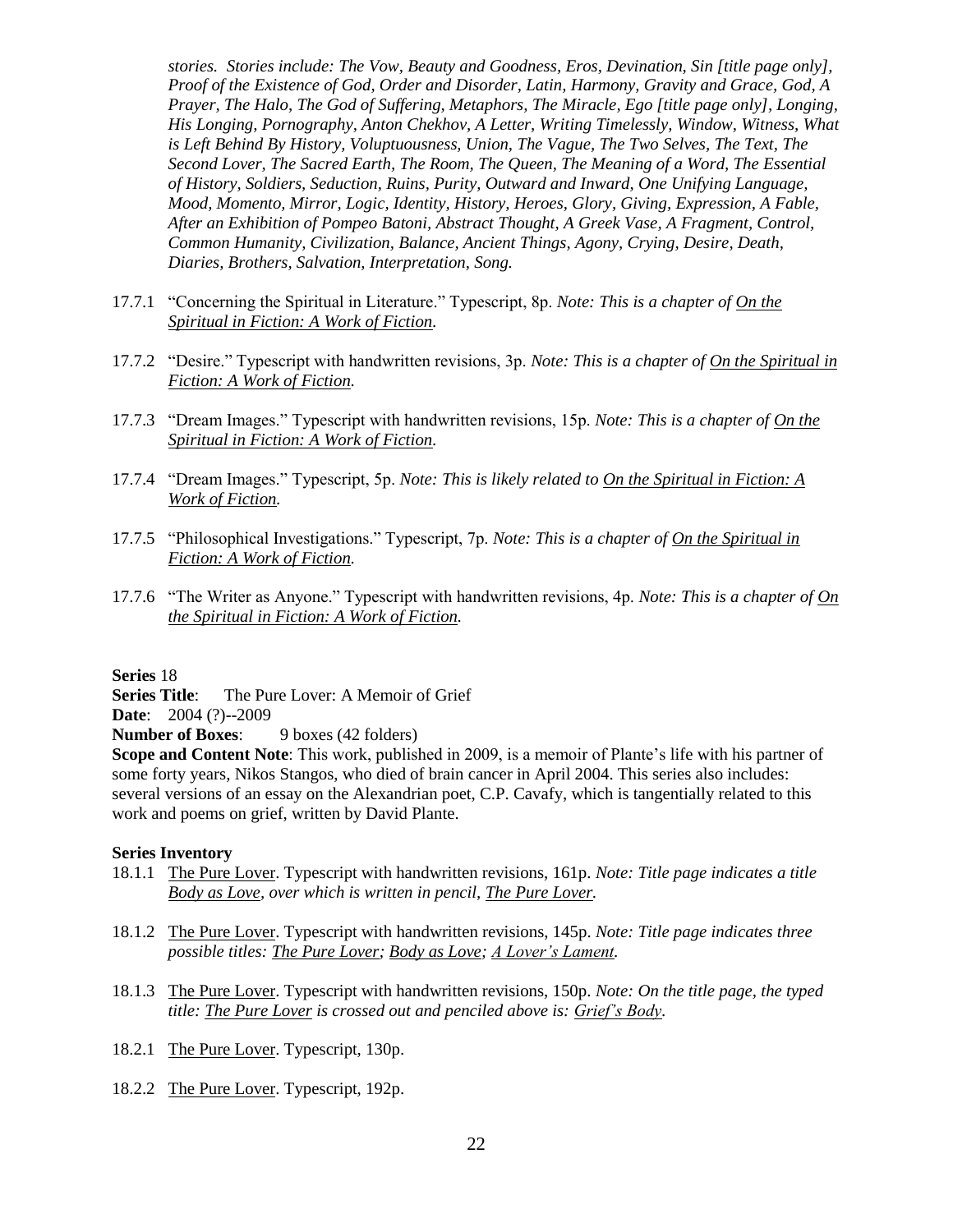- 18.2.3 The Pure Lover. Typescript, 186p.
- 18.3.1 The Pure Lover. Typescript with handwritten revisions, 226p.
- 18.3.2 The Pure Lover. Typescript with handwritten revisions, 155p.
- 18.3.3 The Pure Lover. Typescript with handwritten revisions, 165p. *Note: Some of the pages are printed on both sides.*
- 18.4.1a The Pure Lover. Typescript, 158p. *Note: Manuscripts in folders 4.1a and 4.1b are* 18.4.1b *identical copies.*
- 18.4.2 The Pure Lover. Typescript with handwritten revisions, 35p. *Note: Contains numbered pages 158-192.*
- 18.4.3 The Pure Lover. Typescript, 7p. *Note: Contains numbered pages 193-199 titled NOTES.*
- 18.4.4 The Pure Lover. Typescript with handwritten revisions, 10p. *Note: These are random pages, numbered but not sequential.*
- 18.4.5 The Pure Lover. Typescript and handwritten fragment with handwritten revisions, 22p. *Note: The first page is titled TO ADD TO THE PURE LOVER. This is not identical to 4.7*
- 18.4.6 The Pure Lover. Typescript fragment with handwritten revisions, 21p. *Note: Contains numbered pages 124-144.*
- 18.4.7 The Pure Lover. Typescript fragment with handwritten revisions, 15p. *Note: The first page is titled TO ADD TO THE PURE LOVER.*
- 18.4.8 The Pure Lover. Typescript fragment, 8p. *Note: Contains a page titled NOTES plus seven unnumbered pages with one sentence on each page.*
- 18.4.9 The Pure Lover. Typescript fragment with handwritten revisions, 25p. *Note: Contains numbered pages 112-136.*
- 18.4.10 The Pure Lover. Typescript fragment with handwritten revisions, 32p. *Note: Contains numbered pages 112-143. The text in these pages is not identical to the text of the pages in 4.9.*
- 18.5.1 The Pure Lover. Typescript, 195p.
- 18.5.2 The Pure Lover. Typescript with handwritten revisions, 186p. *Note: Contains numbered pages 1- 157, along with unnumbered pages left in the order in which they were found. The title page also has a handwritten title, The Pure Lover II above the typed title: The Pure Lover.*
- 18.5.3 The Pure Lover. Typescript with handwritten revisions, 125p. *Note: Contains numbered pages 1- 118, along with 7 unnumbered pages inserted between pages 78 and 79.*
- 18.6.1a The Pure Lover. Typescript with handwritten revisions, 267p. *Note: Contains*
- 18.6.1b *numbered pages 1-195, along with unnumbered pages left in the order in which they were found. The title page has the following handwritten note: "rework/reorganize II—needs editing;; cut repetitions--;March 5, 2007."*
- 18.6.2 The Pure Lover. Typescript with handwritten revisions, 222p. *Note: The title page has the following handwritten note: "March 14, 2007, Athens."*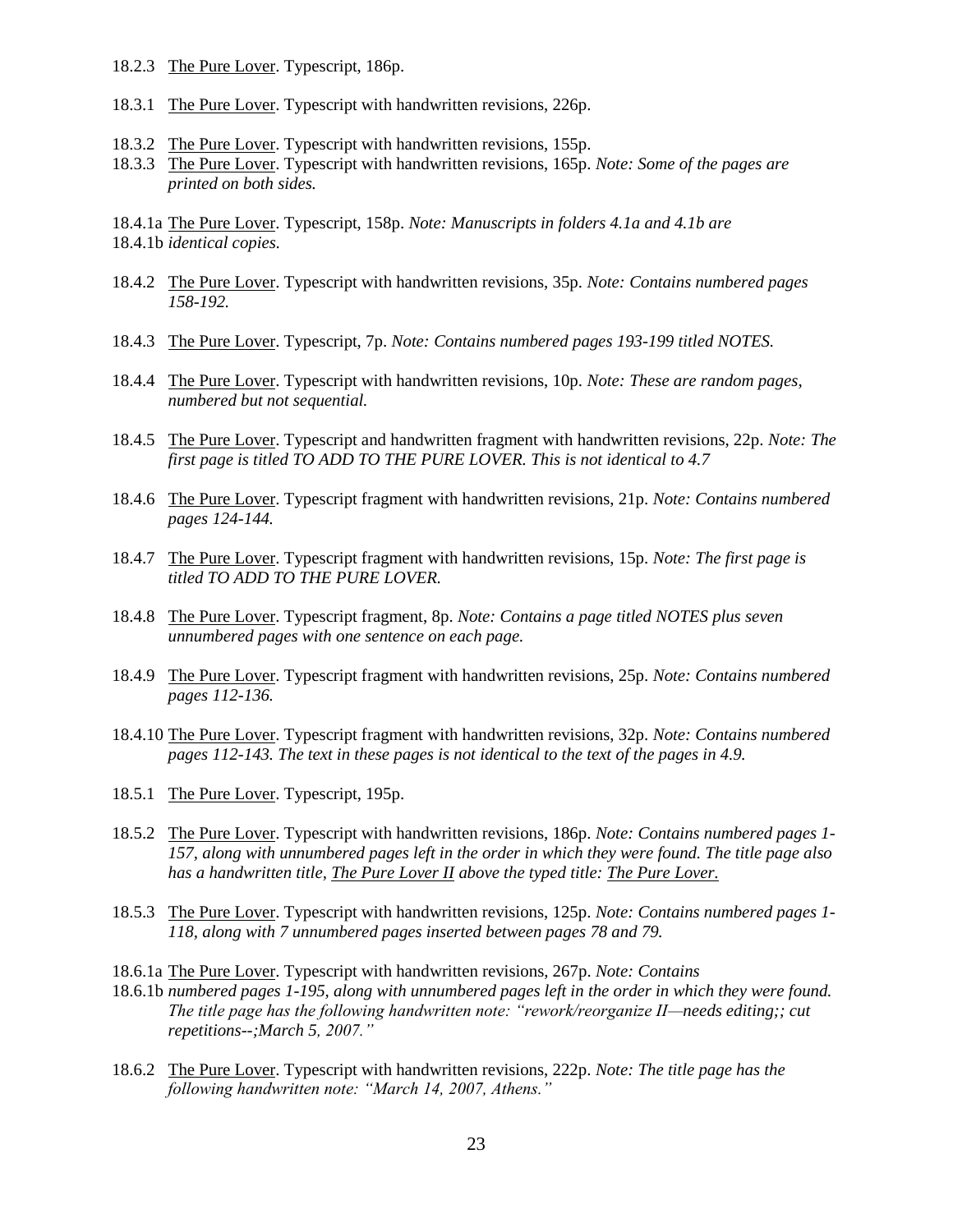- 18.7.1 The Pure Lover. Typescript with handwritten revisions, 237p. *Note: Contains numbered pages 1- 216 and an additional 21 pages in a section marked: "To Be Added." The title page has the following handwritten note: "April 20, 2007; last sections need rearranging; make of one section: presence-absence; another: glorifying—."*
- 18.7.2 The Pure Lover. Typescript with handwritten revisions, 147p. *Note: Contains numbered pages 1- 114; 112-124; and 115-132; along with one handwritten page and the 1966 photograph of David Plante and Nikos Stangos that appears on the frontispiece of the final published edition of The Pure Lover. The title page has the following handwritten note: "revised, December 3, 2007."*
- 18.7.3 The Pure Lover. Typescript with handwritten revisions, 53p. *Note: The title page has the following handwritten note: "changes to Pure Lover/BODY AS LOVE/October 3, 2007."Contains numbered pages 1-2; 115-165.*
- 18.7.4 Notes for background in writing The Pure Lover. 1 book and 11p. *Note: This folder contains: Memoirs of a Witness: The German Occupation of Athens College (1941-1944) by George S. Phylactopoulos (Athens College Press, June 1991); 3 pages showing search results from Columbia University Online Catalog for three books on the history of Greece; 8 pages of handwritten notes on the subject.*
- 18.8.1 The Pure Lover. Typescript with handwritten revisions, 161p. *Note: Appears to be an early proof copy of the final manuscript. The title page has the following handwritten note: "rough copy; pages 81 to 95 new!; page 96 missing."Contains numbered pages i-ix;1-80 (double-sided); NEW PAGES 81-95 (single-sided); 97-146 (double-sided) with a handwritten note on page 97 that says: "page 96 missing"; 1 page at the end that appears to be handwritten corrections to words in the Greek alphabet.*
- 18.8.2 The Pure Lover. Typescript with handwritten revisions, 130p. *Note: This is the master set for proofreading of the final manuscript of The Pure Lover. Includes an accompanying letter, dated April 13, 2009 from Sarah Laxton, Senior Production Coordinator at Beacon Press explaining the protocols for proofreading and marking alterations. Also includes a two page typed list of Corrections to the Greek in The Pure Lover.*
- 18.8.3 "Poems on Grief: March 16, 2009." Typescript, 19p. *Note: Contains 18 poems on grief, written by Plante.*
- 18.8.4 "Poems on Grief: March 16, 2009." Typescript, 49p. *Note: Contains the 18 poems on grief in 7.6 above in addition to: 11 poems dated April 13; 11 poems dated April 14; and 3 pages titled: FIVE YEARS AFTER, which includes the 18 poems from 7.6 and 7.7 in sentence form.*
- 18.9.1 "Poems (1935 and after) by Constantine Cavafy." Typescript with handwritten revisions, 8p. *Note: A short essay/notes written by Plante, providing background for Nikos Stangos' interest as well as David Plante's interest in the Egyptian poet, Constantine Cavafy.*
- 18.9.2a "Poems (1935 and after) by Constantine Cavafy." Typescript, 6p. *Note:* 18.9.2b i*ncorporates changes from the version in 9.1. The copies in these two folders are identical.*
- 18.9.3 "Constantine Cavafy and Fantasy." Typescript, 12p. *Note: Appears to be a subsequent version to that in 9.1 and 9.2.*
- 18.9.4 "Constantine Cavafy and Fantasy." Typescript with handwritten revisions, 12p. *Note: Appears to be a subsequent version to that in 9.1 and 9.2.*
- 18.9.5 "2: Constantine Cavafy and Fantasy: 2." Typescript with handwritten revisions, 79p.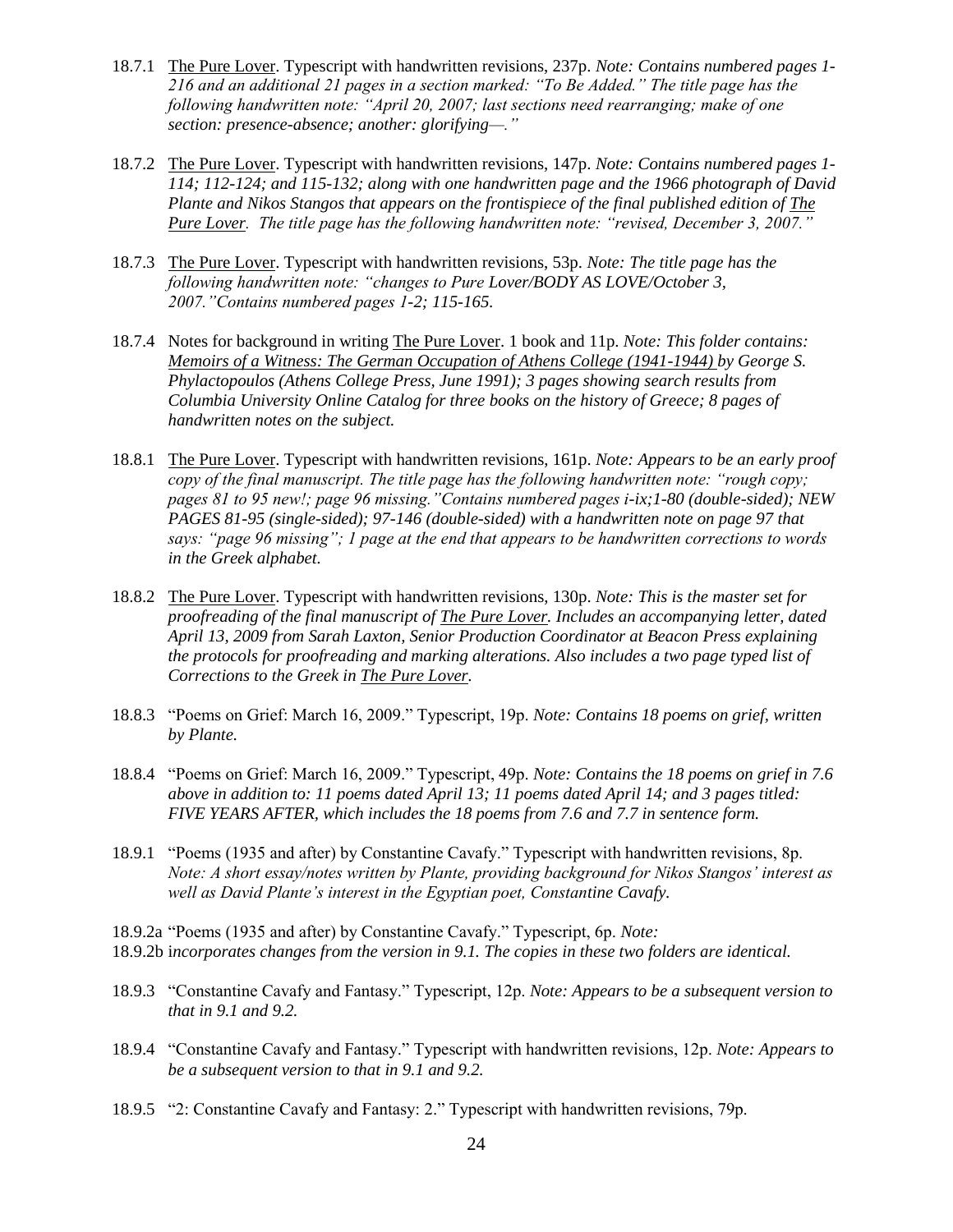18.9.6 "Reworked Poems of Cavafy." Typescript with handwritten revisions, 11p.

18.9.7 "Reworked Poems of Cavafy." Typescript, 29p. *Note: Incorporates changes made in the version in 9.6 and includes additional poems from those in 9.6.*

**Series** 19

**Series Title:** Pure Reason: Poems by Nikos Stangos **Date**: 2007

**Number of Boxes:** 1 boxes (3 folders)

**Scope and Content Note**: This work, published in 2007, was edited and introduced by David Plante. Nikos Stangos was Plante's life partner for more than 40 years. He died in 2004.

#### **Series Inventory**

19.1.1 Typescript with handwritten revisions, 69p.

19.1.2 Typescript with handwritten revisions, 68p.

19.1.3 Typescript, 68p.

**Series** 20 **Series Title**: Short Stories—Published **Date**: Undetermined **Number of Boxes**: 2 boxes (37 folders) **Scope and Content Note**:

#### **Series Inventory**

- 20.1.1a "The Crack." Typescript, 5p. *Note: This story was first published in 1969 in*
- 20.1.1b *Penguin Modern Stories, edited by Judith Burnley. It was reprinted in*
- 20.1.1c *Christopher Street, Issue 91. These three identical copies 1.1a, b, c & d are from Christopher Street.*
- 20.1.2a "The Dark Stage." Typescript, 2p. *Note: This story was first published in The New*
- 20.1.2b *Yorker, 3 April 1995. It was reprinted in Nothing But You, Love Stories from The*
- 20.1.2c *New Yorker. Random House, 1997. These three identical copies are from the issue of The New Yorker.*
- 20.1.3 "The Hill of Flowering Bloom. Typescript, 8p. *Note: This story was published in The Saint Ann's Review, 2001.*
- 20.1.4a Á House of Women." Typescript, 3p. *Note: This story was published in The New*
- 20.1.4b *Yorker, 28 April 1986. 1.4a & b are photocopies from the issue of The New Yorker. The copy in 1.4a has one sentence on the third page crossed out in black ink.*
- 20.1.5a "Mr. Bonito." Typescript, 5p. *Note: This story was published in The New Yorker,*
- 20.1.5b *7 July 1980. All three copies 1.5a, b, & c are photocopies from the issue of The*
- 20.1.5c *New Yorker; the copy in folder 1.5c also includes a photocopy of the cover of that issue of The New Yorker.*

20.1.6a "Pity for the World." Typescript, 6p. *Note: This story was published in Columbia:* 20.1.6b *A Journal of Literature and Art, 2001. Both copies 1.6a & b are photocopies from the issue.*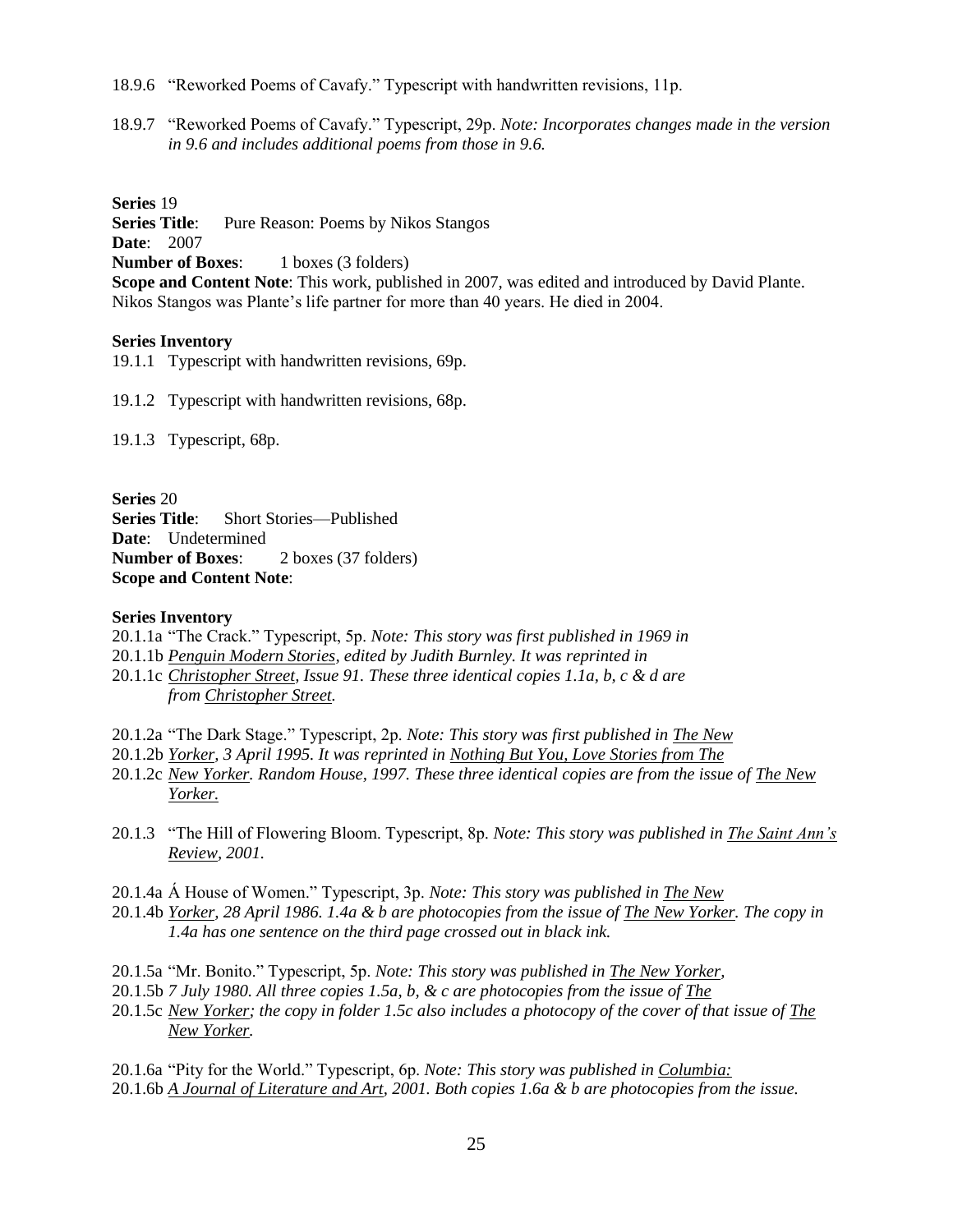- 20.1.7a "Prayer." Typescript, 15p. *Note: This story was published as a signed, numbered*
- 20.1.7b *edition by Elysium Press in Vermont in 1999. Both copies 1.7a & b are photocopies of the edition.*
- 20.1.8a "The Secret of the Gentiles." Typescript, 10p. *Note: This story was published in*
- 20.1.8b *The Faber Book of Gay Short Fiction, edited by Edmund White, 1991. Both copies 1.8a & b are photocopies of the story from the book.*
- 20.1.9 "The Strange Love of Beauty." Typescript, 13p. *Note: This story was published in The James White Review, Winter 1999. This copy was printed from a dot matrix printer with the paper still attached at the top and bottom perforations.*
- 20.1.10 "The Strange Love of Beauty." Typescript, 15p. *Note: This story was published in The James White Review, Winter 1999. This copy is textually identical to the version in 1.9, however the spacing on the page is slightly different.*
- 20.1.11 "The Strange Love of Beauty." Typescript, 10p. *Note: This story was published in The James White Review, Winter 1999. This copy is textually identical to the versions in 1.9 & 1.10, however there are two additional pages of text after the end, which offer additional information about the poet Trumbull Stickney, whose work appears in the story.*
- 20.1.12 "The Student." Typescript, 13p. *Note: This story was published in TriQuarterly, Fall 1982 and subsequently reissued in the anthology Fiction of the Eighties: A Decade of Stories from TriQuarterly, edited by Reginald Gibbons, 1990. This copy is a photocopy from the issue of TriQuarterly.*
- 20.1.13a "The Student." Typescript, 7p. *Note: See note above for 1.12. The copies in*
- 20.1.13b *1.13a & b are identical to 1.12 except they have been photocopied to pages to a sheet.*
- 20.1.14a "The Tent in the Wind." Typescript, 11p. *Note: This story was published in*
- 20.1.14b *Ploughshares, Emerson College, 1997. The copies in 1.14a & b are identical photocopies printed on a computer printer.*
- 20.1.15 "The Virgin." Typescript with handwritten revisions, 33p. *Note: This story was published in The London Review of Books, 3 April 1986. This appears to have been an earlier version of the story. On the title page, the typed title "The Innocent" is crossed out and "The Virgin" is written in its place in Plante's handwriting.*
- 20.1.16 "The Virgin." Typescript with handwritten revisions, 33p. *Note: This story was published in The London Review of Books, 3 April 1986. This is printed in the same type as the version in 1.15. It includes some handwritten revisions, though not necessarily the same as those in 1.15. This version does not incorporate all of the revisions in 1.15. It may or may not be subsequent to the version in 1.15.*
- 20.1.17a "The Virgin." Typescript, 33p. *Note: This story was published in The London*
- 20.1.17b *Review of Books, 3 April 1986. These two copies are identical and appear to be subsequent to 1.15 and 1.16.*
- 20.2.1 "What Gives Pleasure." Typescript, 16p. *Note: This story was published in Linnaean Street (Web Literary Quarterly), 2000. This version was revised before publication.*
- 20.2.2 "What Gives Pleasure." Typescript with handwritten revisions, 14p. *Note: This story was published in Linnaean Street (Web Literary Quarterly), 2000. This version includes handwritten revisions to the version in 2.1. Though they are textually identical (before the handwritten*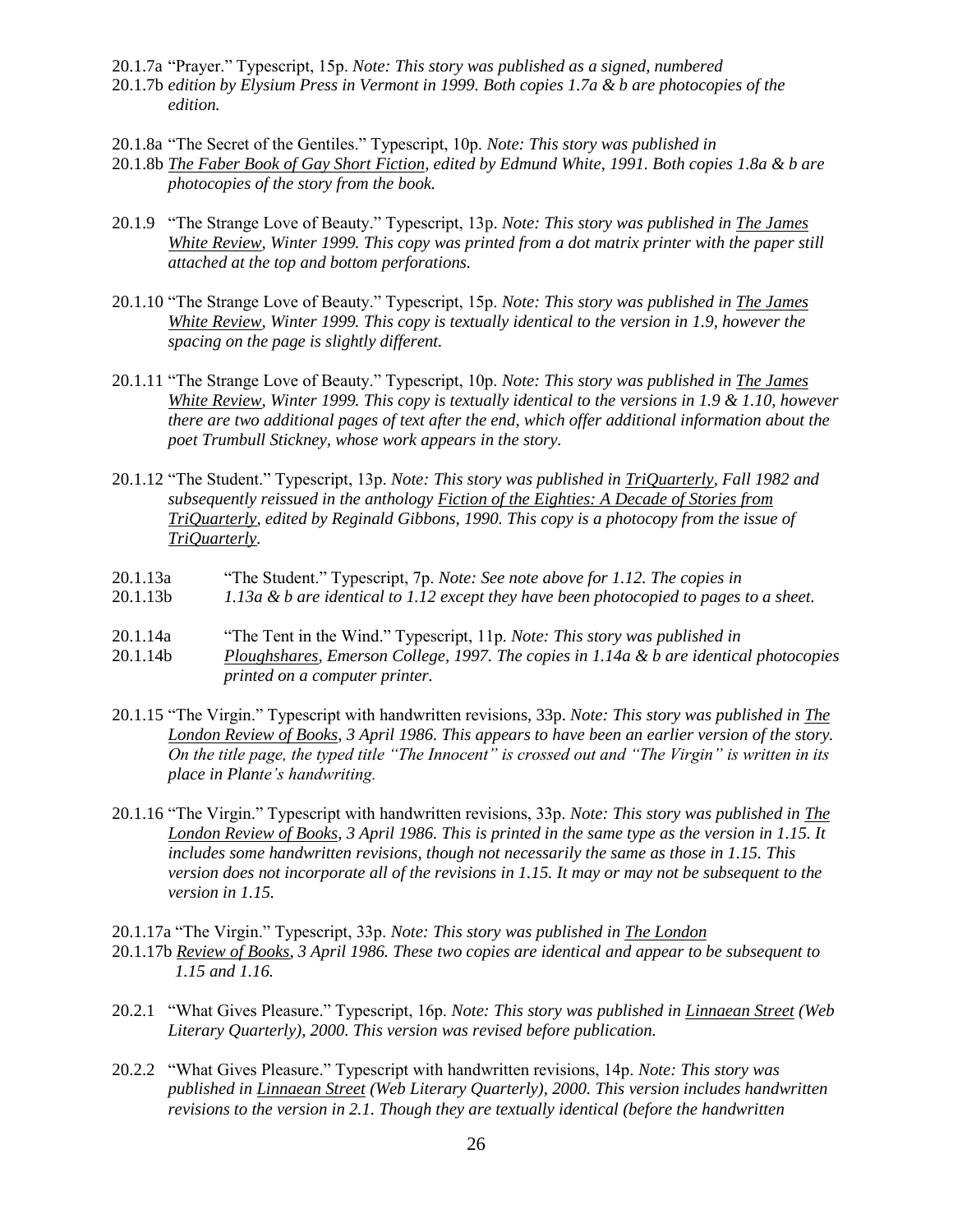*revisions), they are printed in different typefaces. There is a pencil note on the title page in Plante's handwriting: "small corrections."*

- 20.2.3 "What Gives Pleasure." Typescript, 14p. *Note: This story was published in Linnaean Street (Web Literary Quarterly), 2000. This version is the printout of the story from Linnaean Street.*
- 20.2.4 "The Woman from Russia." Typescript, 5p. *Note: This story was published in TriQuarterly, 1995.*
- 20.2.5a "Work." Typescript, 8p. *Note: This story was originally published in The New*
- 20.2.5b *Yorker, 21 September 1981. It was re-issued in O. Henry Prize Stories, edited by*
- 20.2.5c *William Abrahams, 1983 and again in Linnaean Street (Web Literary Quarterly), 2001. The copies in 2.5a, b & c are identical and are photocopied from the issue of The New Yorker.*

**Series** 21

**Series Title**: Short Stories—Unpublished

**Date**: Undetermined

**Number of Boxes:** 3 boxes (50 folders)

**Scope and Content Note**: *In a typed list of the unpublished stories, Plante added a note that "Benediction" and "An Old Fashioned New Year's Eve" were the two stories that had "made the rounds years ago, and have been completely reworked. All other stories have not been seen by anyone!"*

#### **Series Inventory**

21.1.1 "Benediction." Typescript, 13p. *Note: This story has two different titles: "Benediction" and "The War Years." Neither version has been published to date (May 2011). Since one of the versions of "The War Years" has the title "Benediction" crossed out, it is assumed that the versions of "Benediction" come before those titled "The War Years."*

21.1.2a "Benediction." Typescript, 11p. *Note: 1.2b is a fragment (5p.) of an identical*  21.1.2b *copy of 1.2a.* 

- 21.1.3 "Benediction." Typescript, 11p. *Note: 1.3 is identical to 1.2a textually, but has been produced with a different typeface.*
- 21.1.4 "The War Years." Typescript with handwritten revisions, 13p. *Note: This version has the title "Benediction" crossed out and replaced in Plante's handwriting with the title "The War Years." The text is not identical to versions 1.1 through 1.3.*

21.1.5 "The War Years." Typescript, 14p.

21.1.6a "The War Years." Typescript, 13p. *Note: This version is different than previous* 21.1.6b *versions. 1.6a and 1.6b are identical copies.*

21.1.7 "The Boy Who Wanted To Die." Typescript, 29p. *Note: Identical to "The Boy Who Wanted Too Much."*

21.1.8a "The Boy Who Wanted Too Much." Typescript, 29p. *Note: Identical to "The Boy* 21.1.8b *Who Wanted To Die" in 1.7 above. 1.8a and 1.8b are identical copies.*

21.1.9 "The Charcoal Maker." Typescript, 20p.

21.1.10 "Conversion." Typescript, 20p.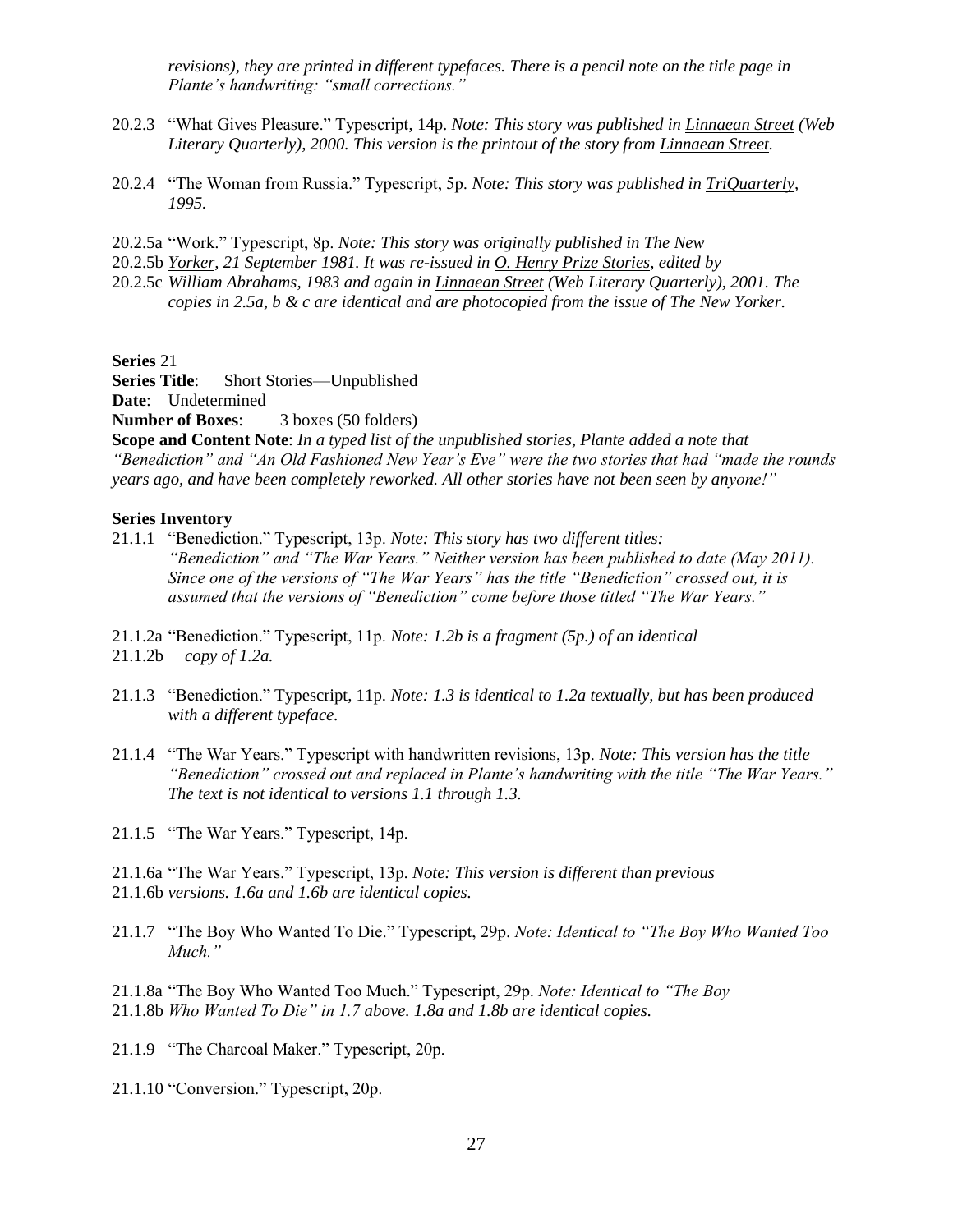- 21.1.11 "The Expression." Typescript with handwritten revisions, 18p. *Note: Title page is dated March 7, 2002 in Plante's handwriting.*
- 21.1.12a "The God of Death and The God of Life." Typescript, 16p. *Note: 1.12a, b, & c*
- 21.1.12b *are identical copies. This story has the same characters and some of the text in*
- 21.1.12c *what appears to be an earlier version of the story titled "Irini" as well as longer version, possibly being worked into a novel, also titled "Irini."*
- 21.1.13 "The God of Death and The God of Life." Typescript with handwritten revisions, 29p. *Note: See note for 1.12 above. This story has a second title page: "Irini."*
- 21.1.14 "Irini." Typescript with handwritten revisions, 67p. *Note: See note for 1.12 above. This opens with exactly the same text as the versions in 1.12 and 1.1.*
- 21.1.15 "Irini." Typescript with handwritten revisions, 48p. *Note: See note for 1.12 and 1.14 above. Title page is dated in Plante's handwriting: "worked on, Feb 26, 1999."*
- 21.2.1 "Indian Dance." Typescript with handwritten revisions, 22p.
- 21.2.2 "Indian Dance." Typescript, 24p. *Note: Appears to be subsequent to the version in 2.1 because it incorporates some of the handwritten revisions in 2.1.*

21.2.3a "Indian Dance." Typescript with handwritten revisions, 24p. *Note: 2.3b is a* 21.2.3b *photocopy of 2.3a.*

21.2.4a "A Letter from an American to a Russian, Never Sent." Typescript, 14p. 21.2.4b *Note: Two identical copies of the same story.* 

- 21.2.5 "A Letter from an American to a Russian, Never Sent." Typescript, 12p. *Note: A slightly different version than 1.1, though unclear which version was written first.*
- 21.2.6 "A Letter Never Sent, From an American to a Russian." Typescript with handwritten revisions, 11p. *Note: Written entirely in letter form; includes the letter portion (though a different version) that appears in 1.1 and 1.2.*

21.2.7 "Mrs. Jones." Typescript with handwritten revisions, 9p. *Note: Title page has a note in Plante's handwriting: "corrected Feb 26, 1999; again March 2, 2002."*

- 21.2.8 "Mrs. Jones." Typescript with handwritten revisions, 10p.
- 21.2.9 "Mrs. Jones." Typescript, 9p.
- 21.2.10 "An Old Fashioned New Year's Eve." Typescript, 24p.
- 21.2.11 "An Old Fashioned New Year's Eve." Typescript with handwritten revisions, 24p. *Note: This version is an edited version of 1.4.*
- 21.2.12 "An Old Fashioned New Year's Eve." Typescript, 21p. *Note: This version incorporates the edits from 1.5.*
- 21.2.13 "The Past Lover." Typescript, 15p.
- 21.2.14a "The Past Lover." Typescript, 16p. *Note: These are identical copies, which*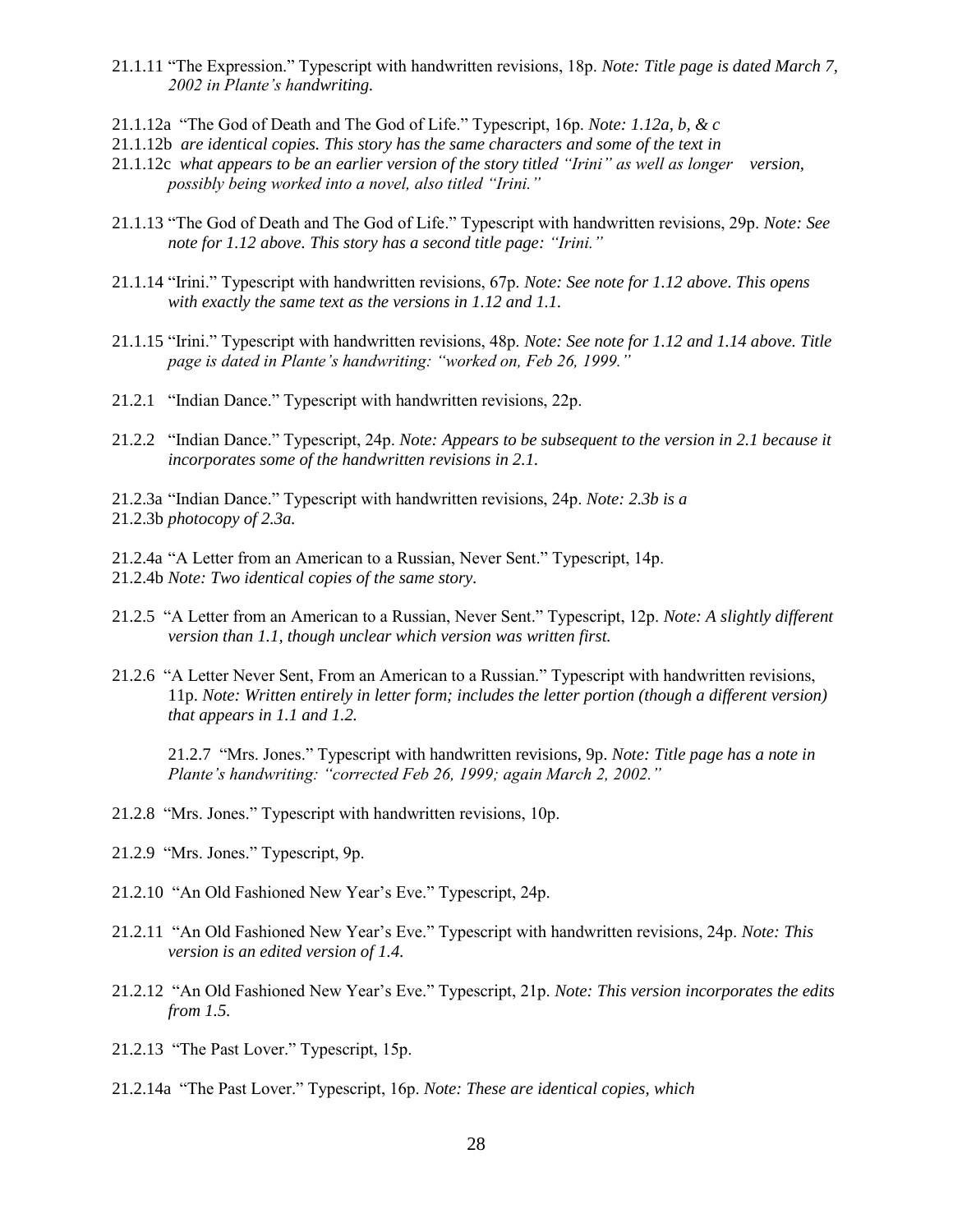- 21.2.14b *appear to be exactly the same as the 1.7 version, though these are printed double-sided on the page.*
- 21.2.15 The Past Lover." Typescript, 14p. *Note: This is a slightly different version from 1.7 and 1.8, with an additional sentence at the end.*
- 21.2.16 "The Porn Magazine." Typescript with handwritten revisions, 18p.
- 21.2.17 "Prayer." Typescript, 13p.
- 21.2.18 "The Secret Body of a Woman." Typescript, 15p.

21.2.19a "The U.S.S.R." Typescript, 18p. *Note: 2.19a, b, & c are identical copies.* 21.2.19b

21.2.19c

21.2.20 "Venice." Typescript, 15p.

21.2.21a "The World War." Typescript, 8p. *Note 2.21a & b are identical, though printed in*  21.2.21b *different typefaces.*

- 21.2.22 "The Father of the Comedian." Typescript, 25p.
- 21.2.23 List of unpublished stories with a note about "Benediction" and "An Old Fashioned New Year's Eve."
- 21.3.1 "The Age of Faith." Typescript, 6p. *Note: This is a short story version of Plante's book-length manuscript American Stranger.*
- 21.3.2 "The Writing Tablet." Typescript, 8p. *Note: This story has a cover note to Richard Abate explaining that it is a story from 25 years ago (1978) that was almost published by The New Yorker and which was the result of some early thinking about a novel, which turned out to be ABC.*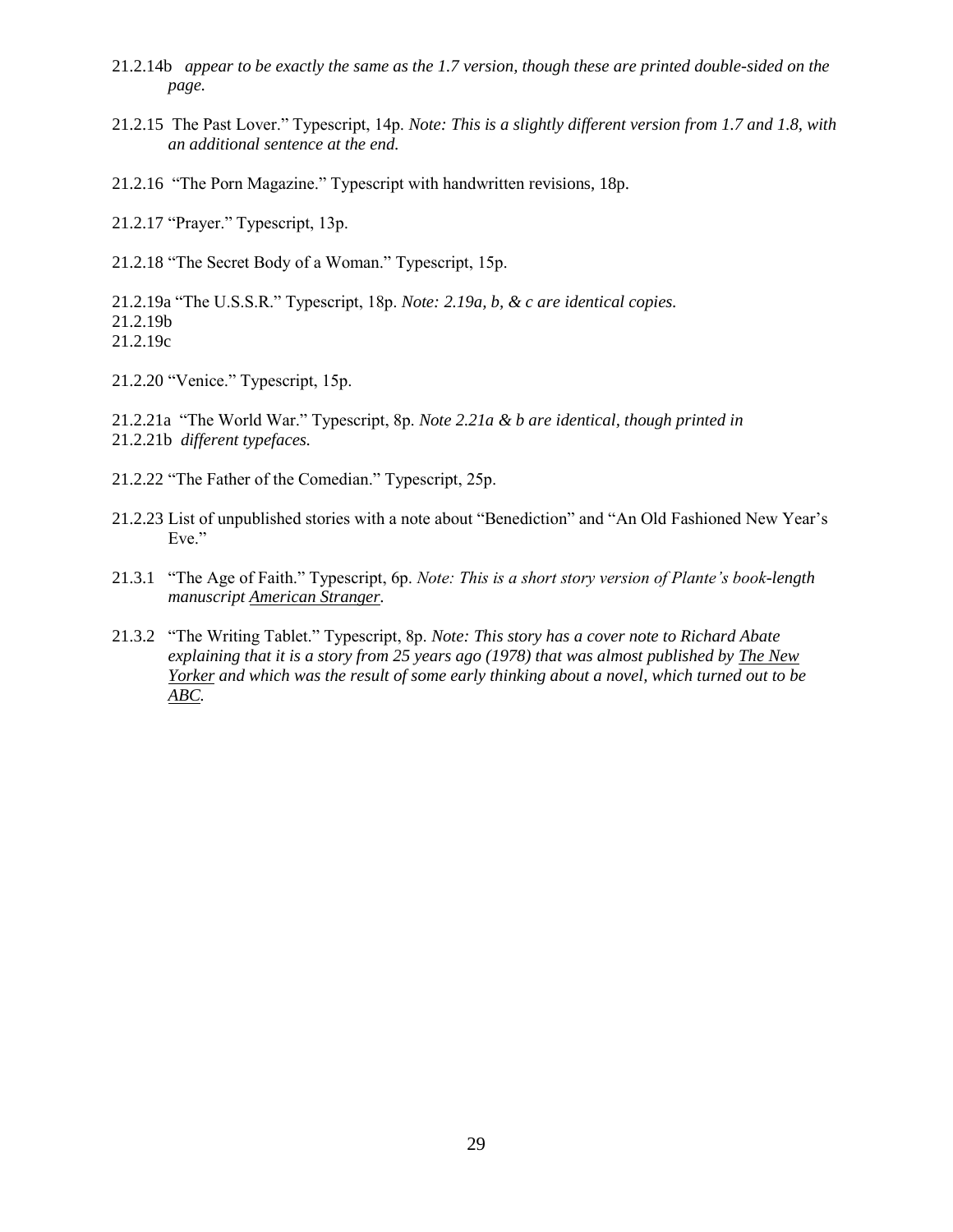# **Part Two: Books**

**Description:** Consists of books written by David Plante, books written about David Plante, and books that comprise a representative collection from the author's personal library during the years 1986 through 2009 when he was on the faculty of the Writing Division in the School of the Arts at Columbia University and was living part of every year in New York City.

**Scope and Content Note:** This part of the collection is divided into seven series. Editions are numbered. Copies within editions have letter designations.

### **Series List:**

- Series 1: Books Written by David Plante
- Series 2: Books Written about David Plante
- Series 3: Books from David Plante's personal library written or edited by his life partner, Nikos Stangos (1936-2004) when he was editor of Poetry, Art & Architecture at Penguin Books (1967-1974) and when he was an editorial director at Thames and Hudson (1974-2003).
- Series 4: Books from David Plante's personal library by authors with Rhode Island connections
- Series 5: Books from David Plante's personal library which he used in the writing of his novel *ABC*
- Series 6: Books from David Plante's personal library on the subject of French-Canadian history and culture
- Series 7: Books from David Plante's personal library which are representative of the following: titles written by his students, colleagues, & friends; titles for which he wrote jacket comments; titles on art, literature, and other topics which reflect his wide range of interests in the arts and humanities.

**Location:** Conference Room, Upper Cabinet 3 and Lower Cabinet 6, except where otherwise noted.

**Source:** This is a synthetic collection. Some of the books were part of the 2009/2010 David Plante gift; some were already extant in the library's circulating collection and South County Collection and have been incorporated here; some are new additions to the collection through gift or purchase.

**Access:** The books are restricted to library use only by prior appointment.

**Preferred Citation:** [Identification of the item]. The David Plante Collection. The North Kingstown Free Library, South County Collections.

# **Inventory/Finding Aid:**

| Series 1:<br>Books written by David Plante. |                      |                                                                                             |  |  |
|---------------------------------------------|----------------------|---------------------------------------------------------------------------------------------|--|--|
| <b>Location:</b>                            |                      | Shelved in CR-Upper Cabinet 3, except where otherwise noted.                                |  |  |
| Title:                                      | ABC.                 |                                                                                             |  |  |
|                                             |                      | <b>Scope and Content Note: Plante's fifteenth novel.</b>                                    |  |  |
|                                             | Call Number: 1.ABC.1 |                                                                                             |  |  |
|                                             | <b>Edition:</b>      | First ed. New York: Pantheon Books, 2007. Hardcover with dust jacket.                       |  |  |
|                                             | <b>Source:</b>       | Gift from Susan Aylward 5/11/15                                                             |  |  |
| Title:                                      | The Accident         |                                                                                             |  |  |
|                                             |                      | <b>Scope and Content Note:</b> Plante's twelfth novel; the seventh in the Francoeur series. |  |  |
|                                             |                      | Call Number: 1. Accident. 1                                                                 |  |  |

**Edition:** First ed. New York: Ticknor & Fields, 1991. Hardcover with dust jacket.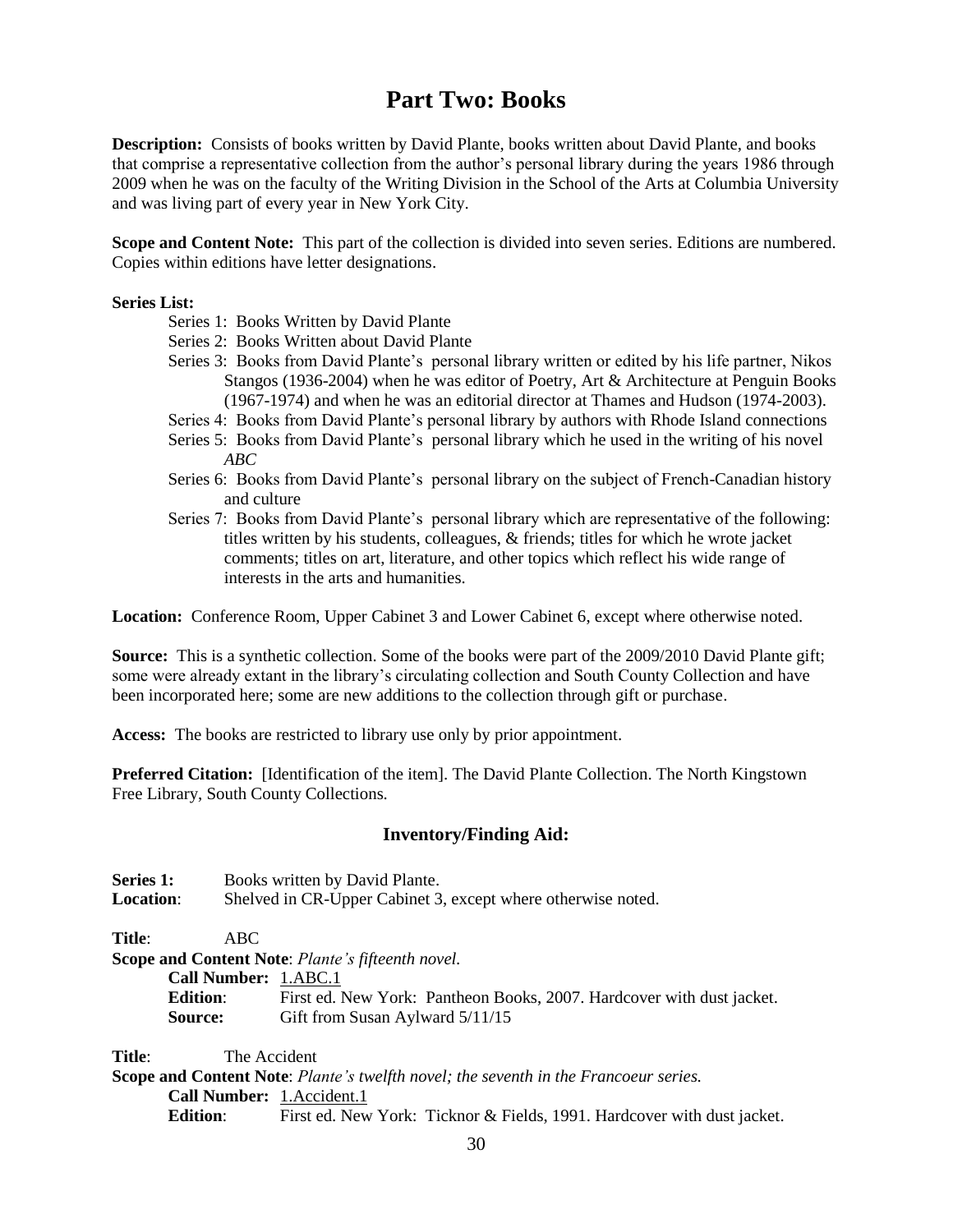**Source:** NKFL South County Collection; added  $1/30/91$  (no barcode)

**Title**: The Age of Terror

**Scope and Content Note**: *Plante's fourteenth novel.* 

|                                                                                                                                                           | <b>Scope and Content Note:</b> Plante's fourteenth novel.                                                                                                                                                                                                                                                                                                                                                                               |
|-----------------------------------------------------------------------------------------------------------------------------------------------------------|-----------------------------------------------------------------------------------------------------------------------------------------------------------------------------------------------------------------------------------------------------------------------------------------------------------------------------------------------------------------------------------------------------------------------------------------|
| Call Number: 1.Age.1<br><b>Edition:</b>                                                                                                                   | Uncorrected proof. New York: St. Martin's Press, 1999. Paperback. Note:<br>Tucked into the front cover is a fax, dated 7/16/1998, from Bob Weil (Plante's<br>editor) to Plante containing copies of letters to Weil from Peter Straub and<br>Frank Kermode for printing on the jacket. Also, a handwritten note to Plante<br>from Patty Fernandez on St. Martin's stationery (undated) that accompanied the<br>galleys she sent to him. |
| Source:                                                                                                                                                   | Gift from David Plante 4/30/2010.                                                                                                                                                                                                                                                                                                                                                                                                       |
| Call Number: 1.Age.2<br><b>Edition:</b><br>Source:                                                                                                        | First ed. New York: St. Martin's Press, 1999. Hardcover with dust jacket.<br>Gift from David Plante 4/30/2010                                                                                                                                                                                                                                                                                                                           |
| Call Number: 1.Age.3<br><b>Edition:</b><br>Source:                                                                                                        | First paperback ed. New York: St. Martin's Griffin, 2000.<br>Gift from David Plante 4/30/2010                                                                                                                                                                                                                                                                                                                                           |
| Call Number: 1.Age.4<br><b>Edition:</b><br>Source:                                                                                                        | First French ed. Le Temps de la Terreur. France: Actes Sud, 2002. Paperback.<br>Gift from David Plante 4/30/2010                                                                                                                                                                                                                                                                                                                        |
| Title:<br><b>American Ghosts</b><br>Scope and Content Note: Plante's second non-fiction book; a memoir of his French-Canadian/Native-<br>American family. |                                                                                                                                                                                                                                                                                                                                                                                                                                         |
| Call Number: 1.American.1<br><b>Edition:</b><br><b>Source:</b>                                                                                            | First ed. Boston: Beacon Press, 2005. Hardcover with dust jacket.<br>Gift from David Plante 4/30/2010                                                                                                                                                                                                                                                                                                                                   |
| Call Number: 1.American.2<br><b>Edition:</b><br>Source:                                                                                                   | First paperback ed. Boston: Beacon Press, 2005.<br>Gift from David Plante 4/30/2010                                                                                                                                                                                                                                                                                                                                                     |
| Title:<br>Annunciation                                                                                                                                    |                                                                                                                                                                                                                                                                                                                                                                                                                                         |
|                                                                                                                                                           | Scope and Content Note: Plante's thirteenth novel.                                                                                                                                                                                                                                                                                                                                                                                      |
| <b>Edition:</b><br>Source:                                                                                                                                | Call Number: 1. Annunciation. 1<br>First ed. New York: Ticknor & Fields, 1994. Hardcover with dust jacket.<br>Gift from Susan Aylward 3/31/2014                                                                                                                                                                                                                                                                                         |
| Title:<br>Call Number: 1.Becoming.1<br><b>Edition:</b><br>Source:                                                                                         | Becoming a Londoner<br>Scope and Content Note: The first published volume of Plante's diary.<br>First ed. New York: Bloomsbury, 2013. Hardcover with dust jacket.<br>Gift from Susan Aylward 5/11/2015                                                                                                                                                                                                                                  |
| The Catholic<br>Title:<br>Call Number: 1. Catholic. 1<br><b>Edition:</b>                                                                                  | Scope and Content Note: Plante's tenth novel; the fifth in the Francoeur series.<br>First American ed. New York: Atheneum, 1986. Hardcover with dust                                                                                                                                                                                                                                                                                    |
| jacket.<br>Source:                                                                                                                                        | NKFL Collection; added 5/10/1986 (3 0073 000107764)                                                                                                                                                                                                                                                                                                                                                                                     |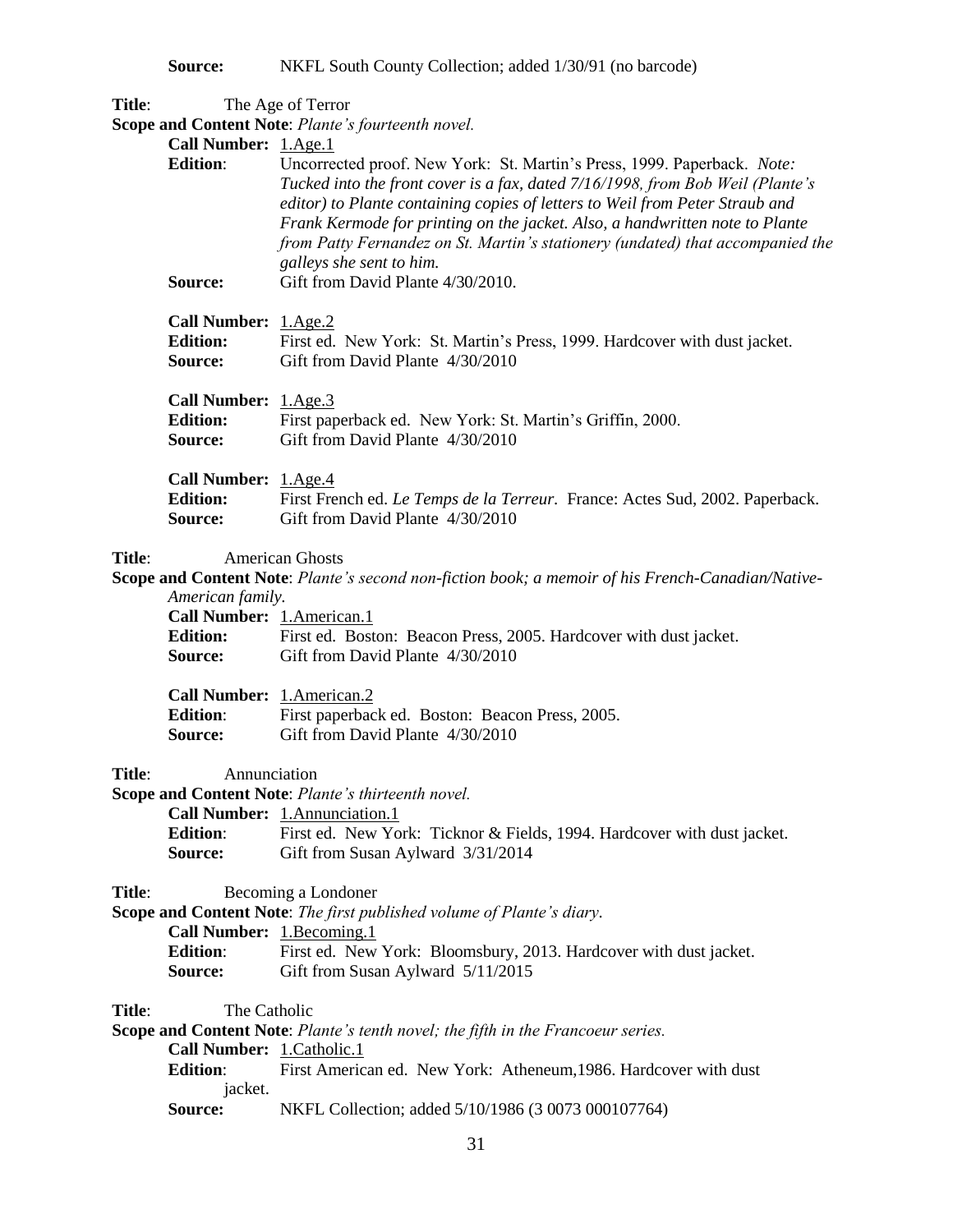| Title: | The Country                                            |                                                                                                                                                                                                                    |
|--------|--------------------------------------------------------|--------------------------------------------------------------------------------------------------------------------------------------------------------------------------------------------------------------------|
|        |                                                        | Scope and Content Note: Plante's seventh novel; the third in the Francoeur series.                                                                                                                                 |
|        | Call Number: 1.Country.1                               |                                                                                                                                                                                                                    |
|        | <b>Edition:</b><br>Source:                             | First American ed. New York: Atheneum, 1981. Hardcover with dust jacket.<br><b>NKFL South County Collection (uncataloged)</b>                                                                                      |
|        | Call Number: 1.Country.2<br><b>Edition:</b><br>Source: | Paperback ed. with a foreword by Mary Gordon. Boston: Beacon Press, 2005.<br>NKFL South County Collection (RF/Plante); added 12/25/2004 (3 0073<br>002657642)                                                      |
| Title: | The Family                                             |                                                                                                                                                                                                                    |
|        |                                                        | Scope and Content Note: Plante's sixth novel; the first in the Francoeur series.                                                                                                                                   |
|        | Call Number: 1.Family.1                                |                                                                                                                                                                                                                    |
|        | <b>Edition:</b>                                        | First American ed. New York: Farrar, Straus, Giroux, 1978. Hardcover with<br>dust jacket.                                                                                                                          |
|        | Source:                                                | Gift from Susan Aylward 3/31/2014                                                                                                                                                                                  |
| Title: | The Foreigner                                          |                                                                                                                                                                                                                    |
|        |                                                        | Scope and Content Note: Plante's ninth novel; the fourth in the Francoeur series.                                                                                                                                  |
|        | Call Number: 1. Foreigner. 1                           |                                                                                                                                                                                                                    |
|        | <b>Edition:</b>                                        | First ed. New York: Atheneum, 1984. Hardcover with dust jacket.                                                                                                                                                    |
|        | Source:                                                | Gift from Susan Aylward 3/31/2014                                                                                                                                                                                  |
| Title: | Call Number: 1.Francoeur.1                             | The Francoeur Novels: The Family, The Woods, The Country<br>Scope and Content Note: A paperback edition collecting the first three novels in the Francoeur series<br>(often referred to as The Francoeur Trilogy). |
|        | <b>Edition:</b>                                        | First American ed. New York: E.P. Dutton, 1983. Paperback.                                                                                                                                                         |
|        | Source:                                                | NKFL South County Collection (RF/Plante); added 5/12/90 (3 0073 002154343)                                                                                                                                         |
| Title: | The Native                                             |                                                                                                                                                                                                                    |
|        |                                                        | Scope and Content Note: Plante's eleventh novel; the sixth in the Francoeur series.                                                                                                                                |
|        | Call Number: 1. Native.1                               |                                                                                                                                                                                                                    |
|        | <b>Edition:</b>                                        | First ed. New York: Atheneum, 1988. Hardcover with dust jacket.                                                                                                                                                    |
|        | Source:                                                | NKFL South County Collection (RF/Plante); added 12/15/1990 (3 0073<br>002154350)                                                                                                                                   |
| Title: | Slides                                                 |                                                                                                                                                                                                                    |
|        |                                                        | Scope and Content Note: Plante's second novel.                                                                                                                                                                     |
|        | Call Number: 1. Slides. 1                              |                                                                                                                                                                                                                    |
|        | <b>Edition:</b>                                        | First ed. London: Macdonald, 1971. Hardcover with dust jacket. Note: The dust                                                                                                                                      |
|        |                                                        | jacket was designed by British artist David Hockney, who is a friend of David                                                                                                                                      |
|        | Source:                                                | Plante.<br>Gift from David Plante 4/30/2010                                                                                                                                                                        |
|        |                                                        |                                                                                                                                                                                                                    |
| Title: | The Woods                                              |                                                                                                                                                                                                                    |
|        |                                                        | Scope and Content Note: Plante's eighth novel; the second in the Francoeur series.                                                                                                                                 |
|        | Call Number: 1. Woods.1                                |                                                                                                                                                                                                                    |
|        | <b>Edition:</b>                                        | First ed. Second printing, July 1982. New York: Atheneum, 1982. Hardcover<br>with dust jacket.                                                                                                                     |
|        | Source:                                                | NKFL South County Collection (uncataloged)                                                                                                                                                                         |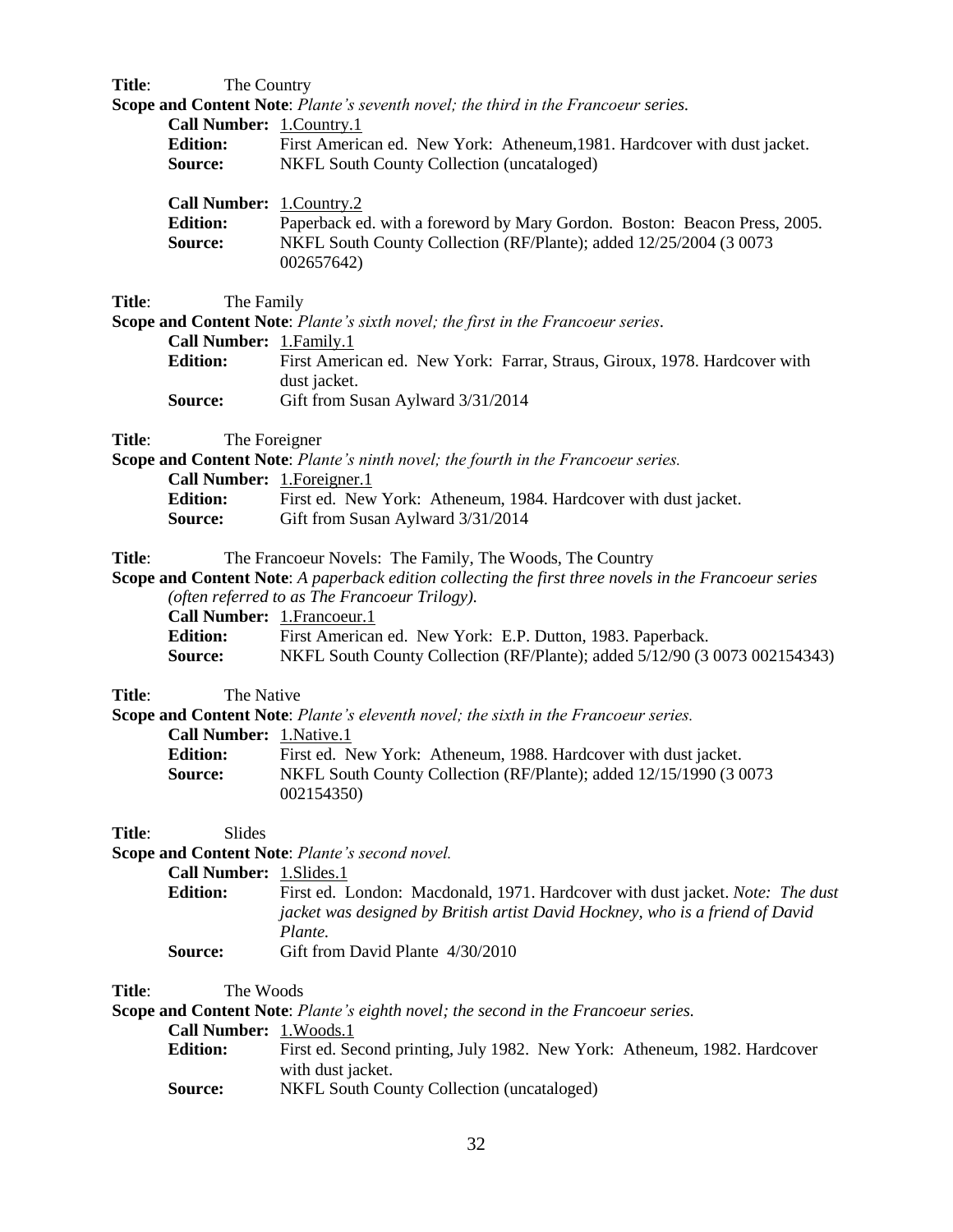# Title: Tenure Dossier

**Scope and Content Note**: *The dossier Plante put together for tenure review at Columbia University in 2001. It includes the following sections: Curriculum Vitae (including a list of his published work); Professional Statement; Reviews of published work; Examples of his work: Three Short Stories: "The Dark Stage"; "A House of Women"; and "Paris, 1959" and a Profile: "Bacon's Instinct."* 

|                  | <b>Call Number:</b> 1. Tenure 1. copy a                               |
|------------------|-----------------------------------------------------------------------|
|                  | 1. Tenure 1. copy b                                                   |
| <b>Location:</b> | Shelved with David Plante Manuscripts in the South County Room Locked |
|                  | Cabinet Number 3.                                                     |
| Source:          | Gift from David Plante 4/30/2010                                      |

\_\_\_\_\_\_\_\_\_\_\_\_\_\_\_\_\_\_\_\_\_\_\_\_\_\_\_\_\_\_\_\_\_\_\_\_\_\_\_\_\_\_\_\_\_\_\_\_\_\_\_\_\_\_\_\_\_\_\_\_\_\_\_\_\_\_\_\_\_\_\_\_

| Series 2:        | Books written about David Plante.                                                                     |  |  |  |
|------------------|-------------------------------------------------------------------------------------------------------|--|--|--|
| <b>Location:</b> | Shelved in CR-Upper Cabinet 3                                                                         |  |  |  |
|                  |                                                                                                       |  |  |  |
| Author:          | Aylward, Susan                                                                                        |  |  |  |
| <b>Title:</b>    | Accidents of Terrain: The Native and Foreign Worlds of David Plante                                   |  |  |  |
|                  | Scope and Content Note: This is a doctoral dissertation, written by NKFL staff member (1976-2011)     |  |  |  |
|                  | and Library Director (2002-2011).                                                                     |  |  |  |
|                  | Call Number: 2.Aylward.1                                                                              |  |  |  |
| <b>Edition:</b>  | Ann Arbor, Mich.: UMI Dissertation Services, 1998. Hardcover reprint.                                 |  |  |  |
| Source:          | Gift from Susan Aylward; added 10/25/2000 (3 0073 00204 7182)                                         |  |  |  |
|                  |                                                                                                       |  |  |  |
| Author:          | Aylward, Susan                                                                                        |  |  |  |
| <b>Title:</b>    | Rhode Island's David Plante: A Writer Always Worth Reading                                            |  |  |  |
|                  | <b>Scope and Content Note:</b> Research and printing of this book was funded by a grant from the R.I. |  |  |  |
|                  | Committee for the Humanities.                                                                         |  |  |  |
|                  | Call Number: 2.Aylward.2                                                                              |  |  |  |
| <b>Edition:</b>  | North Kingstown, R.I.: Privately printed, 2002. Handsewn, limited edition                             |  |  |  |
|                  | paperback with dust jacket designed by author.                                                        |  |  |  |
| Source:          | Gift from Susan Aylward; added in 2002 (no barcode)                                                   |  |  |  |
|                  |                                                                                                       |  |  |  |
| Series 3:        | Books from David Plante's personal library written or edited by his life partner, Nikos               |  |  |  |
|                  | Stangos (1936-2004) when he was editor of Poetry, Art & Architecture at Penguin Books                 |  |  |  |
|                  | (1967-1974) and when he was an editorial director at Thames and Hudson (1974-2003).                   |  |  |  |
| Location:        | Shelved in CR-Upper Cabinet 3                                                                         |  |  |  |
|                  |                                                                                                       |  |  |  |
|                  |                                                                                                       |  |  |  |
| Author:          | Finch, Christopher.                                                                                   |  |  |  |
| <b>Title:</b>    | Patrick Caulfield. Penguin New Art 2.                                                                 |  |  |  |
|                  | Scope and Content Note: Patrick Caulfield was a British artist (1936-2005). This book is part of the  |  |  |  |
|                  | Penguin New Art Series that was designed to introduce the work of younger artists. Nikos              |  |  |  |
|                  | Stangos, Plante's life partner, was responsible for this series when he was editor for Poetry, Art    |  |  |  |
|                  | & Architecture at Penguin Books (1967-1974).                                                          |  |  |  |
|                  | Call Number: 3. Finch. 1                                                                              |  |  |  |
| <b>Edition:</b>  | Middlesex, England: Penguin Books, 1971. Paperback.                                                   |  |  |  |
| Source:          | Gift from David Plante 4/30/2010                                                                      |  |  |  |
|                  |                                                                                                       |  |  |  |
| Author:          | Johnson, Ellen H.                                                                                     |  |  |  |
| <b>Title:</b>    | Claes Oldenburg. Penguin New Art 4.                                                                   |  |  |  |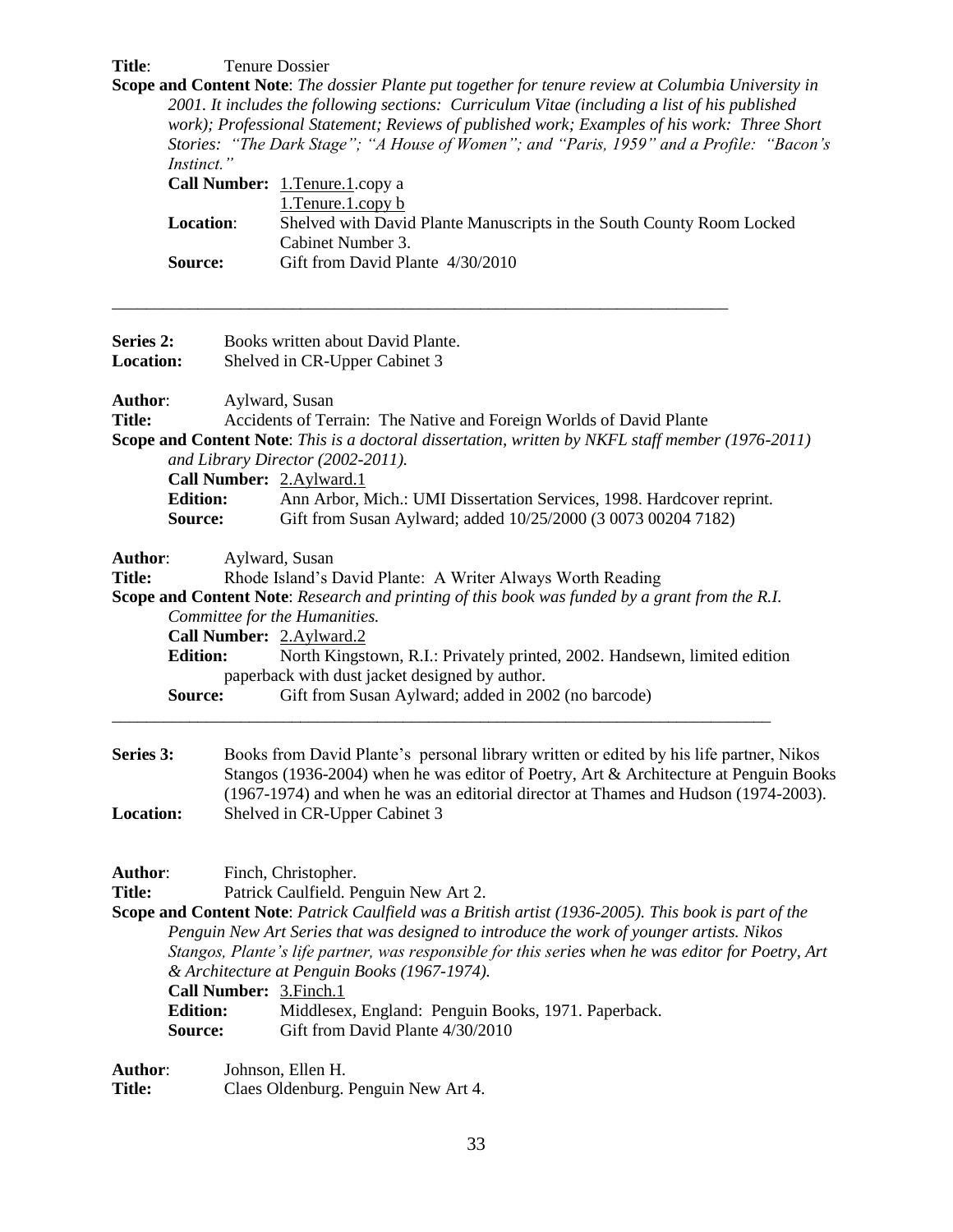**Scope and Content Note**: *Claes Oldenburg is an American sculptor, born in Sweden in 1929. This book is part of the Penguin New Art Series that was designed to introduce the work of younger artists. Nikos Stangos, Plante's life partner, was responsible for this series when he was editor for Poetry, Art & Architecture at Penguin Books (1967-1974).*

**Call Number:** 3.Johnson.1

**Edition:** Middlesex, England: Penguin Books, 1971. Paperback. **Source:** Gift from David Plante 4/30/2010

**Author:** Livingstone, Marco.

**Title:** David Hockney.

**Scope and Content Note:** *This is a volume of the World of Art series that was edited by Plante's longtime partner Nikos Stangos, who was an editorial director at Thames and Hudson. Hockney is a friend of Plante's; three of Plante's books are adorned with dust jackets designed by Hockney.*

**Call Number:** 3.Livingstone.1

**Edition:** London: Thames and Hudson, 1985, c1981. Paperback. **Source:** Gift from David Plante 4/30/2010

**Author:** Rosenblum, Robert.

Title: Frank Stella. Penguin New Art 1.

**Scope and Content Note**: *Frank Stella is an American painter and printmaker, born in Malden, MA in 1936. This book is part of the Penguin New Art Series that was designed to introduce the work of younger artists. Nikos Stangos, Plante's life partner, was responsible for this series when he was editor for Poetry, Art & Architecture at Penguin Books (1967-1974).*

**Call Number:** 3.Rosenblum.1

**Edition:** London: Penguin Books, 1971. Paperback.

**Source:** Gift from David Plante 4/30/2010

**Author:** Rush, Michael.

**Title:** New Media in Art. 2<sup>nd</sup> edition.

**Scope and Content Note:** *This is a volume of the World of Art series that was edited by Plante's longtime partner Nikos Stangos, who was an editorial director at Thames and Hudson.*  **Call Number:** 3.Rush.1

| <b>Edition:</b> | London: Thames and Hudson, 2005, 1c1999. Paperback. Note: This copy             |
|-----------------|---------------------------------------------------------------------------------|
|                 | inscribed to Plante: "for David/with great affection and admiration,            |
|                 | Michael/9/05." Tucked into the book is a letter from the author to Plante about |
|                 | Nikos Stangos, who was the book's editor.                                       |
| <b>Source:</b>  | Gift from David Plante 4/30/2010                                                |

**Author:** Stangos, Nikos.

**Title:** Concepts of Modern Art from Fauvism to Postmodernism.

**Scope and Content Note:** *This is a volume of the World of Art series that was edited by Plante's* 

*longtime partner Nikos Stangos, who was an editorial director at Thames and Hudson.* 

**Call Number:** 3.Stangos.1

**Edition:**  $3<sup>rd</sup>$ . edition expanded and updated. London: Thames and Hudson, 1993, 1981, c1974. Paperback.

**Source:** Gift from David Plante 4/30/2010

**Author:** Stangos, Nikos.

**Title:** The Thames and Hudson Dictionary of Art and Artists.

**Scope and Content Note:** *This is a volume of the World of Art series that was compiled by Plante's longtime partner Nikos Stangos, who was an editorial director at Thames and Hudson.*  **Call Number:** 3.Stangos.2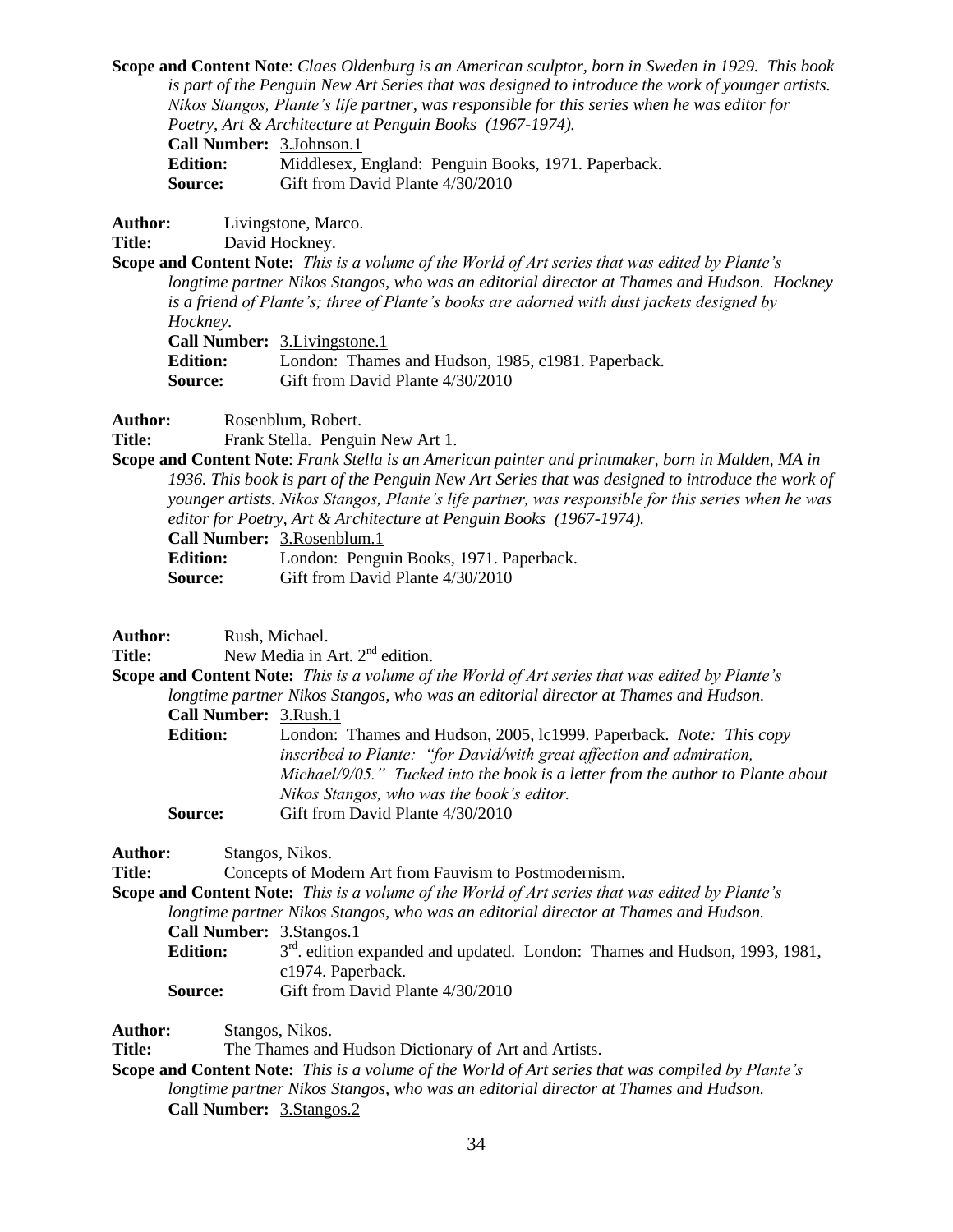| <b>Edition:</b> | Revised, expanded and updated edition. London: Thames and Hudson, 1995. |  |
|-----------------|-------------------------------------------------------------------------|--|
|                 | Paperback.                                                              |  |
| <b>Source:</b>  | Gift from David Plante 4/30/2010                                        |  |

\_\_\_\_\_\_\_\_\_\_\_\_\_\_\_\_\_\_\_\_\_\_\_\_\_\_\_\_\_\_\_\_\_\_\_\_\_\_\_\_\_\_\_\_\_\_\_\_\_\_\_\_\_\_\_\_\_\_\_\_\_\_\_\_\_\_\_\_\_\_\_\_\_\_\_\_\_

| Series 4:<br>Location:                                                  | Books from David Plante's personal library by authors with Rhode Island connections<br>Shelved in CR-Upper Cabinet 3 |                                                                                                                                                                                                                                                                                                                                                                                                                                                                                                                                                                                                                                                                                                                                                                                                                   |  |  |
|-------------------------------------------------------------------------|----------------------------------------------------------------------------------------------------------------------|-------------------------------------------------------------------------------------------------------------------------------------------------------------------------------------------------------------------------------------------------------------------------------------------------------------------------------------------------------------------------------------------------------------------------------------------------------------------------------------------------------------------------------------------------------------------------------------------------------------------------------------------------------------------------------------------------------------------------------------------------------------------------------------------------------------------|--|--|
| <b>Author:</b><br><b>Title:</b><br>Title:<br><b>Edition:</b><br>Source: |                                                                                                                      | Cash, Arthur.<br>A selection of 3 books by Arthur Cash.<br>Scope and Content Note: Arthur Cash was "Distinguished Professor" at New Paltz College of the State<br>University of New York. He is married to Mary Gordon, who is one of Plante's dearest writer<br>friends. Cash and Gordon live part of the year in Hopkinton, Rhode Island and have both<br>appeared at the NKFL in the Rhode Island Voices series.<br>An Essay on Woman by John Wilkes and Thomas Potter. A Reconstruction of a Lost<br>Book with a Historical Essay on the Writing, Printing, and Suppressing of this<br>"Blasphemous and Obscene" Work.<br>Call Number: 4.Cash.1<br>New York: AMS Press, 2000. Hardcover. Note: This copy inscribed to Plante:<br>"For David with great/affection/Arthur."<br>Gift from David Plante 4/30/2010 |  |  |
| <b>Edition:</b><br>Source:                                              |                                                                                                                      | <b>Title:</b> Laurence Sterne: The Early & Middle Years.<br>Call Number: 4.Cash.2<br>Paperback edition. London: Routledge, 1992. Note: This copy inscribed to<br>Plante: "For David Plante/whom I admire./Arthur."<br>Gift from David Plante 4/30/2010                                                                                                                                                                                                                                                                                                                                                                                                                                                                                                                                                            |  |  |
|                                                                         | <b>Edition:</b><br>Source:                                                                                           | Title: Laurence Sterne: The Later Years.<br>Call Number: 4.Cash.3<br>Paperback edition. London: Routledge, 1992. Note: This copy inscribed to<br>Plante: "David Plante/my new neighbor and/old friend/Arthur."<br>Gift from David Plante 4/30/2010                                                                                                                                                                                                                                                                                                                                                                                                                                                                                                                                                                |  |  |
| <b>Author:</b><br><b>Title:</b>                                         | <b>Edition:</b><br>Source:                                                                                           | Charon, Rita.<br>Narrative Medicine: Honoring the Stories of Illness.<br>Scope and Content Note: Rita Charon is Professor of Clinical Medicine and Director of the Program in<br>Narrative Medicine at the College of Physicians and Surgeons of Columbia University. She was<br>born in Providence, R.I. in 1949. Her father was the Plante family doctor in Providence.<br>Call Number: 4.Charon.1<br>New York: Oxford University Press, 2006. Hardcover. Note: This copy<br>inscribed to Plante: "My dear Countryman $\&$ Brother, There are words $\&$<br>within me that only/you can understand/I need & celebrate your/presence in my<br>life./You are from the/beginning/Ta soeur,/Rita."<br>Gift from David Plante 4/30/2010                                                                              |  |  |
| <b>Author:</b><br><b>Title:</b>                                         |                                                                                                                      | Coover, Robert.<br>A selection of 5 books by Robert Coover.<br>Scope and Content Note: An American writer, Coover is an Emeritus Professor of Literary Arts at<br>Brown University.                                                                                                                                                                                                                                                                                                                                                                                                                                                                                                                                                                                                                               |  |  |

**Title:** Gerald's Party.

**Call Number:** 4.Coover.1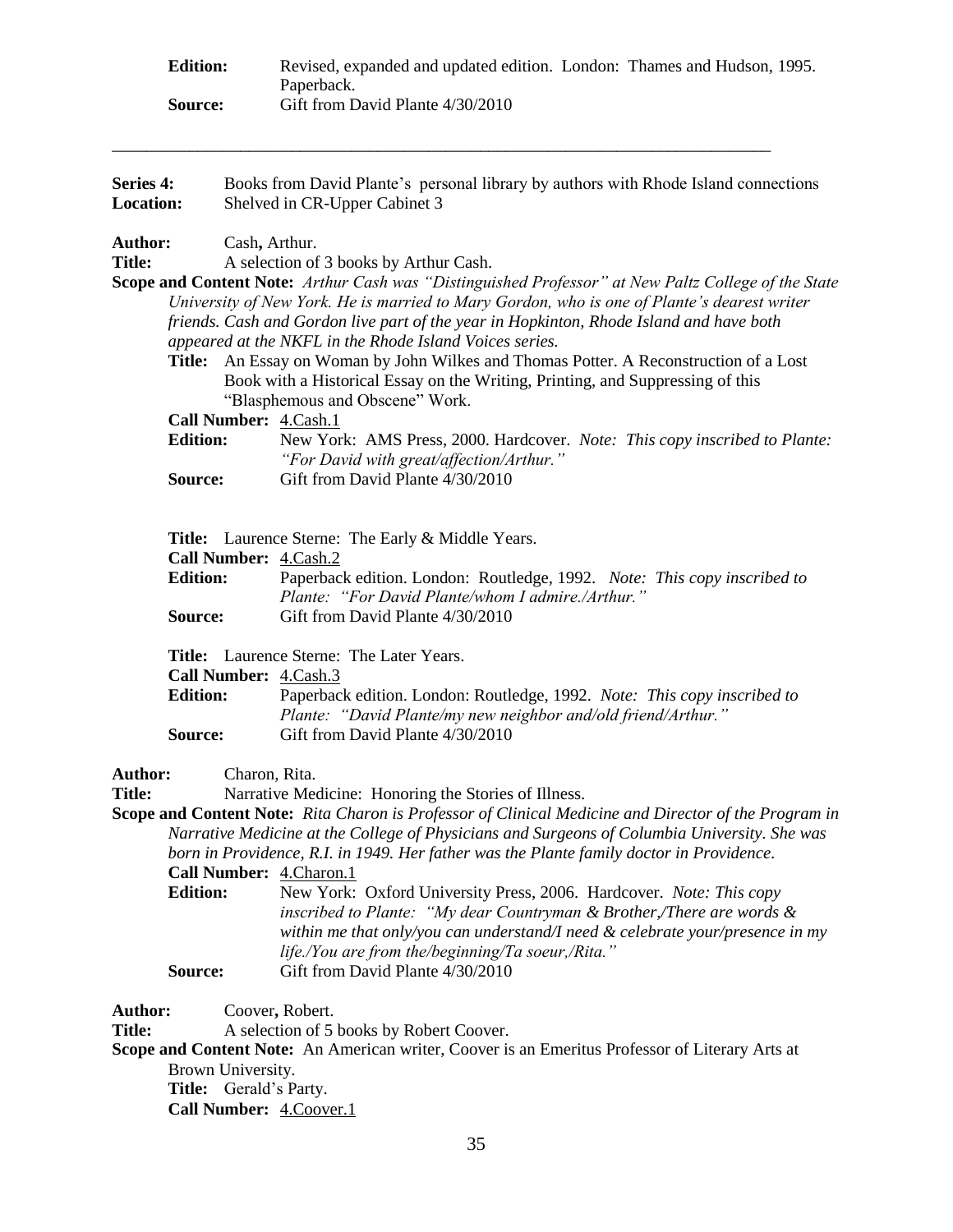| <b>Edition:</b><br><b>Source:</b>                                                                  | New York: Simon, 1986.<br>Gift from David Plante 4/30/2010                                                                                                                                                                                                                                                                                                                                                                            |  |  |  |
|----------------------------------------------------------------------------------------------------|---------------------------------------------------------------------------------------------------------------------------------------------------------------------------------------------------------------------------------------------------------------------------------------------------------------------------------------------------------------------------------------------------------------------------------------|--|--|--|
| <b>Call Number:</b> 4. Coover. 2<br><b>Edition:</b>                                                | <b>Title:</b> In Bed One Night & Other Brief Encounters.<br>Providence: Burning Deck, 1983. Note: Burning Deck is Keith and Rosmarie<br>Waldrop's press in Providence. This copy inscribed to Plante: "New York<br>City/May 1983/for David Plante/with warmest regards/on the day of<br>his/Academy Award/Robert Coover." [David Plante received the Arts and Letters<br>Award in 1983 from the American Academy of Arts and Letters] |  |  |  |
| Source:                                                                                            | Gift from David Plante, 4/30/2010                                                                                                                                                                                                                                                                                                                                                                                                     |  |  |  |
| Title: A Political Fable.<br><b>Call Number:</b> 4. Coover. 3<br><b>Edition:</b><br><b>Source:</b> | New York: Viking, 1980. Note: Tucked inside is a "Compliments of the<br>Author" card.<br>Gift from David Plante 4/30/2010                                                                                                                                                                                                                                                                                                             |  |  |  |
| <b>Title:</b> Spanking the Maid.<br>Call Number: 4.Coover.4<br><b>Source:</b>                      | <b>Edition:</b> New York: Grove Press, 1982.<br>Gift from David Plante 4/30/2010                                                                                                                                                                                                                                                                                                                                                      |  |  |  |

**Title:** Stepmother**.**

Call Number: 4.Coover.5

**Edition:** San Francisco: McSweeney's Books, 2004. *Note: This copy inscribed to Plante: "For David Plante/with warmest regards/Robert Coover/2005."* **Source:** Gift from David Plante 4/30/2010

**Author:** Gordon**,** Mary.

**Title:** A selection of 10 books by Mary Gordon.

**Scope and Content Note:** *Mary Gordon is one of David Plante's dearest friends. She is an American writer who teaches at Barnard College in New York City and lives part of the year in Hopkinton, Rhode Island. Both Mary and her husband, Arthur Cash, have appeared in the Rhode Island Voices series at the NKFL.*

**Title:** The Company of Women.

**Call Number:** 4.Gordon.1

**Edition:** London: Jonathan Cape, 1980. Hardcover.

**Source:** Gift from David Plante 4/30/2010

**Title:** Fathers:Reflections by Daughters/edited by Ursula Owen.

**Call Number:** 4.Gordon.2

**Edition:** New York: Pantheon, 1985. Includes "David" by Mary Gordon. Hardcover. *Note: This copy inscribed to Plante: "For David/With love/from/Mary/Mon semblable/mon frère.*

**Source:** Gift from David Plante 4/30/2010

**Title:** Final Payments.

| <b>Call Number:</b> 4. Gordon. 3 |                                          |
|----------------------------------|------------------------------------------|
| <b>Edition:</b>                  | New York: Random House, 1978. Hardcover. |
| <b>Source:</b>                   | Gift from David Plante 4/30/2010         |

**Title:** The Other Side. **Call Number:** 4.Gordon.4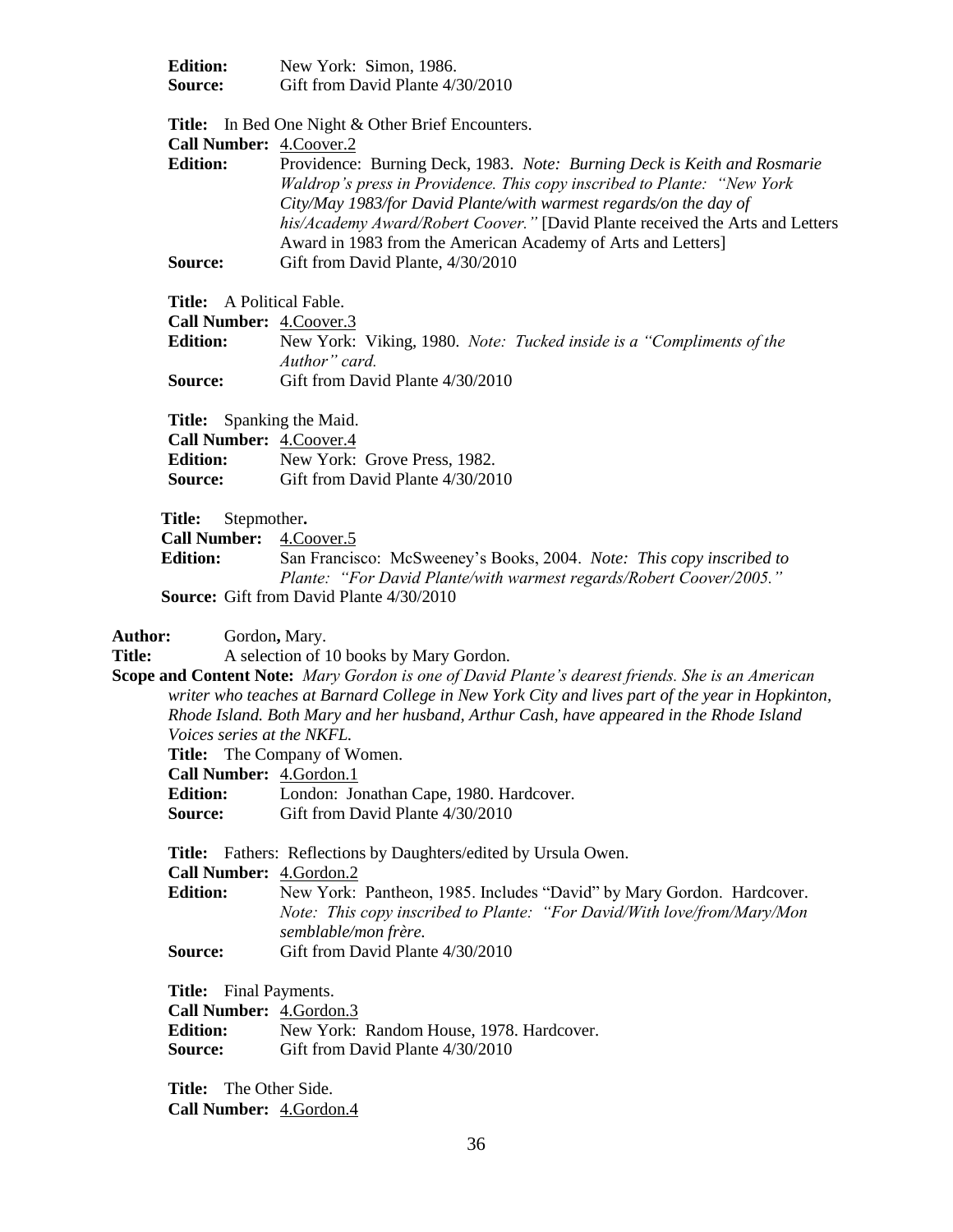|                                 | <b>Edition:</b><br>Source:                                                             | New York: Viking, 1989. Hardcover.<br>Gift from David Plante 4/30/2010                                                                                                                                                                                                                                                                                                                                                                                                                                                                                                                 |
|---------------------------------|----------------------------------------------------------------------------------------|----------------------------------------------------------------------------------------------------------------------------------------------------------------------------------------------------------------------------------------------------------------------------------------------------------------------------------------------------------------------------------------------------------------------------------------------------------------------------------------------------------------------------------------------------------------------------------------|
|                                 | Title: Pearl.<br>Call Number: 4.Gordon.5<br><b>Edition:</b>                            | New York: Pantheon, 2005. Hardcover. Note: This copy inscribed to Plante:<br>"For my most/treasured David/with endless love/boundless admiration/with<br>gratitude/Mary."                                                                                                                                                                                                                                                                                                                                                                                                              |
|                                 | Source:                                                                                | Gift from David Plante 4/30/2010                                                                                                                                                                                                                                                                                                                                                                                                                                                                                                                                                       |
|                                 | Title: Reading Jesus.<br>Call Number: 4.Gordon.6<br><b>Edition:</b><br>Source:         | New York: Pantheon, 2009. Hardcover.<br>Gift from David Plante 4/30/2010                                                                                                                                                                                                                                                                                                                                                                                                                                                                                                               |
|                                 | Call Number: 4.Gordon.7<br><b>Edition:</b><br>Source:                                  | <b>Title:</b> Seeing Through Places.<br>New York: Scribner, 2000. Hardcover. Note: This copy inscribed to Plante:<br>"For my most loved David/with gratitude Mary." Tucked into the flyleaf is a<br>review of this book from the New York Times Book Review dated 1/16/2000.<br>Gift from David Plante 4/30/2010                                                                                                                                                                                                                                                                       |
|                                 | <b>Title:</b> The Shadow Man.<br>Call Number: 4.Gordon.8<br><b>Edition:</b><br>Source: | New York: Random House, 1996. Hardcover.<br>Gift from David Plante 4/30/2010                                                                                                                                                                                                                                                                                                                                                                                                                                                                                                           |
|                                 | Title: Spending.<br>Call Number: 4.Gordon.9<br><b>Edition:</b><br>Source:              | New York: Scribner, 1998. Hardcover.<br>Gift from David Plante 4/30/2010                                                                                                                                                                                                                                                                                                                                                                                                                                                                                                               |
|                                 | Title: Stories.<br>Call Number: 4.Gordon.10<br><b>Edition:</b><br>Source:              | New York: Pantheon, 2006. Hardcover.<br>Gift from David Plante 4/30/2010                                                                                                                                                                                                                                                                                                                                                                                                                                                                                                               |
| Author:<br><b>Title:</b>        | The Egg Code<br>Call Number: 4. Heppner. 1<br><b>Edition:</b><br>Source:               | Heppner, Mike<br>Scope and Content Note: Mike Heppner's father was a Professor of Biology at the University of Rhode<br>Island. Mike Heppner was a student of David Plante's at Columbia University. This book is<br>dedicated to David Plante. Mike Heppner appeared at the North Kingstown Free Library in<br>February 2003 in the Rhode Island Voices series.<br>New York: Knopf, 2002. Note: This book is inscribed to Susan Aylward:<br>"2/25/03. Dear Susan Aylward, Thanks for being my Rhode Island ally! Best<br>wishes, Mike Heppner."<br>Gift from Susan Aylward 12/27/2014 |
| <b>Author:</b><br><b>Title:</b> | Call Number: 4. Vanderbilt. 1<br><b>Edition:</b>                                       | Vanderbilt, Gloria.<br>Once Upon a Time.<br>New York: Knopf, 1985. Hardcover. Note: This copy inscribed to Plante: "To<br>David/at the beginning/of friendship/Gloria/April 2003."                                                                                                                                                                                                                                                                                                                                                                                                     |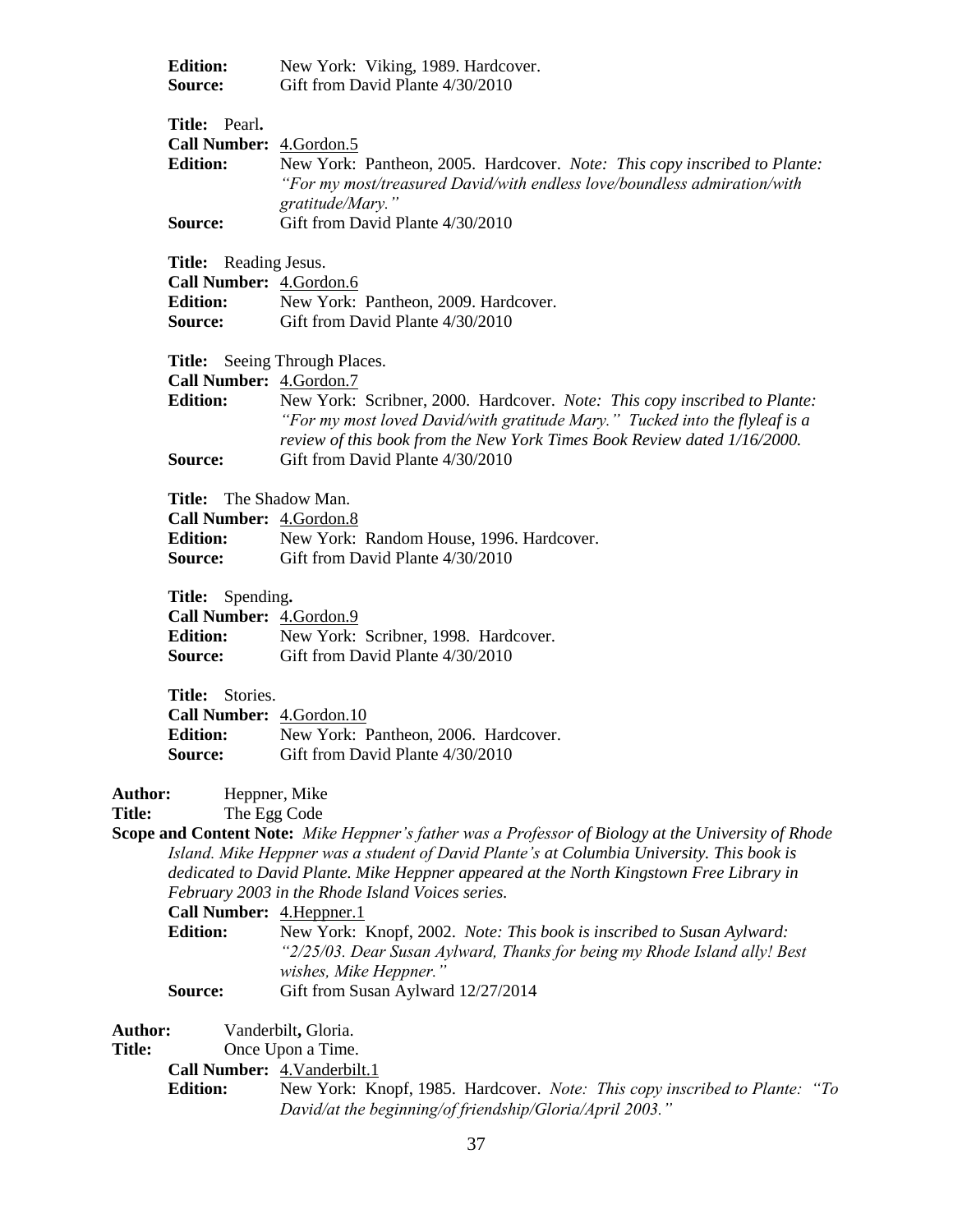\_\_\_\_\_\_\_\_\_\_\_\_\_\_\_\_\_\_\_\_\_\_\_\_\_\_\_\_\_\_\_\_\_\_\_\_\_\_\_\_\_\_\_\_\_\_\_\_\_\_\_\_\_\_\_\_\_\_\_\_\_\_\_\_\_\_\_\_\_\_\_\_

| Series 5:<br>ABC                                                                                                                                                                                             |                            |                                                                                                                                                                                               | Books from David Plante's personal library which he used in the writing of his novel                                                                                                       |
|--------------------------------------------------------------------------------------------------------------------------------------------------------------------------------------------------------------|----------------------------|-----------------------------------------------------------------------------------------------------------------------------------------------------------------------------------------------|--------------------------------------------------------------------------------------------------------------------------------------------------------------------------------------------|
| <b>Location:</b>                                                                                                                                                                                             |                            |                                                                                                                                                                                               | Shelved in CR-Upper Cabinet 3                                                                                                                                                              |
| <b>Author:</b><br>Collier, Mark and Bill Manley.<br><b>Title:</b><br>How to Read Egyptian Hieroglyphics: A Step-by-Step Guide to Teach Yourself.<br>Call Number: 5. Collier. 1<br><b>Edition:</b><br>Source: |                            | London: British Museum Press, 1998. Note: A white sheet of paper folded into<br>the front of the book contains Plante's practicing writing hieroglyphics.<br>Gift from David Plante 4/30/2010 |                                                                                                                                                                                            |
| Author:<br><b>Title:</b>                                                                                                                                                                                     | <b>Edition:</b><br>Source: |                                                                                                                                                                                               | Drucker, Johanna.<br>The Alphabetic Labyrinth: The Letters in History and Imagination.<br>Call Number: 5.Drucker.1<br>London: Thames and Hudson, 1995.<br>Gift from David Plante 4/30/2010 |
| <b>Author:</b><br><b>Title:</b>                                                                                                                                                                              | <b>Edition:</b><br>Source: |                                                                                                                                                                                               | Fevrier, James G.<br>Histoire de L'Écriture.<br>Call Number: 5. Fevrier. 1<br>Paris: Payot, 1959. Paperback.<br>Gift from David Plante 4/30/2010                                           |
| Author:<br><b>Title:</b>                                                                                                                                                                                     | <b>Edition:</b><br>Source: |                                                                                                                                                                                               | Firmage, Richard A.<br>The Alphabet Abecedarium: Some Notes on Letters.<br>Call Number: 5. Firmage. 1<br>Boston: Godine, 1993. Paperback.<br>Gift from David Plante 4/30/2010              |
| Author:<br><b>Title:</b>                                                                                                                                                                                     | <b>Edition:</b><br>Source: |                                                                                                                                                                                               | Gordon, Cyrus.<br>Forgotten Scripts: The Story of Their Decipherment.<br>Call Number: 5.Gordon.1<br>Middlesex, England: Penguin Books, 1971.<br>Gift from David Plante 4/30/2010           |
| <b>Author:</b><br><b>Title:</b>                                                                                                                                                                              | <b>Edition:</b><br>Source: |                                                                                                                                                                                               | Robinson, Andrew.<br>The Story of Writing.<br>Call Number: 5. Robinson. 1<br>London: Thames and Hudson, 1995.<br>Gift from David Plante 4/30/2010                                          |
| <b>Author:</b><br><b>Title:</b>                                                                                                                                                                              | <b>Edition:</b><br>Source: | Sacks, David.                                                                                                                                                                                 | Language Visible: Unraveling the Mystery of the Alphabet from A to Z.<br>Call Number: 5.Sacks.1<br>New York: Broadway Books, 2003.<br>Gift from David Plante 4/30/2010                     |
| <b>Author:</b><br><b>Title:</b>                                                                                                                                                                              |                            |                                                                                                                                                                                               | Shaw, Ian and Paul Nicholson.<br>The British Museum Dictionary of Ancient Egypt<br>Call Number: 5.Shaw.1                                                                                   |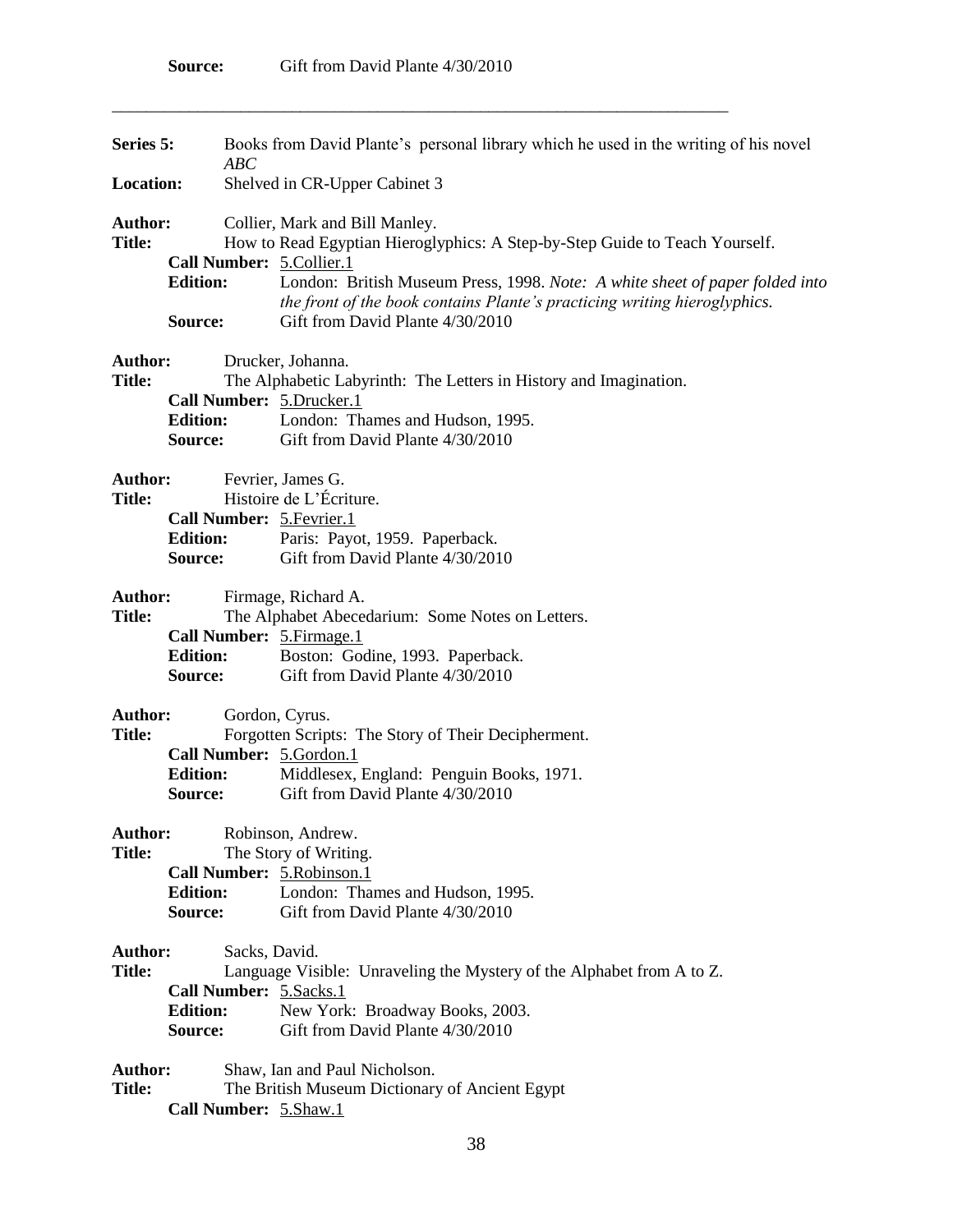|                                 | <b>Edition:</b><br>Source: |             | London: British Museum Press, 1995. Paperback.<br>Gift from David Plante 4/30/2010                                                                                                                                                                                                                         |
|---------------------------------|----------------------------|-------------|------------------------------------------------------------------------------------------------------------------------------------------------------------------------------------------------------------------------------------------------------------------------------------------------------------|
| Series 6:                       |                            | and culture | Books from David Plante's personal library on the subject of French-Canadian history                                                                                                                                                                                                                       |
| Location:                       |                            |             | Shelved in CR-Lower Cabinet 6                                                                                                                                                                                                                                                                              |
| Author:<br><b>Title:</b>        |                            |             | Beaugrand, Honoré.<br>Jeanne la Fileuse.                                                                                                                                                                                                                                                                   |
|                                 |                            |             | Scope and Content Note: This book is a reprint of the first Franco-American novel written in 1878.                                                                                                                                                                                                         |
|                                 |                            |             | Call Number: 6.Beaugrand.1                                                                                                                                                                                                                                                                                 |
|                                 | <b>Edition:</b><br>Source: |             | Bedford, N.H.: National Materials Development Center for French, 1980.<br>French language edition. Paperback. Note: Tucked into this book is a flyer from<br>Alvine Cyr-Gahagan dated August 1980 promoting her book titled Yes Father:<br>Pioneer Nursing in Alberta.<br>Gift from David Plante 4/30/2010 |
|                                 |                            |             |                                                                                                                                                                                                                                                                                                            |
| Author:                         |                            |             | Chassé, Paul P.                                                                                                                                                                                                                                                                                            |
| <b>Title:</b>                   |                            |             | Anthologie de la Poésie Franco-Américaine de la Nouvelle-Angleterre.                                                                                                                                                                                                                                       |
|                                 | <b>Edition:</b>            |             | Call Number: 6.Chassé.1<br>Providence: R.I. Bicentennial Commission, 1976. Note: This copy inscribed to<br>Plante: "á David—avec mes voeux les meilleurs en souvenir de cette heureuse<br>rencontu d'avril 1979/Bien cordialement, Paul."                                                                  |
|                                 | Source:                    |             | Gift from David Plante 4/30/2010                                                                                                                                                                                                                                                                           |
| <b>Author:</b><br><b>Title:</b> |                            |             | LaFayette, Madame de.<br>La Princesse de Clèves.                                                                                                                                                                                                                                                           |
|                                 |                            |             | Scope and Content Note: This is the only XVIIth century French novel still read in France today.                                                                                                                                                                                                           |
|                                 |                            |             | Call Number: 6.LaFayette.1                                                                                                                                                                                                                                                                                 |
|                                 | <b>Edition:</b>            |             | New York: Scribner's, 1957, c1929. Paperback. French language edition.                                                                                                                                                                                                                                     |
|                                 | Source:                    |             | Gift from David Plante 4/30/2010                                                                                                                                                                                                                                                                           |
| <b>Author:</b>                  |                            |             | Linteau, Paul-André.                                                                                                                                                                                                                                                                                       |
| <b>Title:</b>                   |                            |             | Histoire du Québec Contemporain.                                                                                                                                                                                                                                                                           |
|                                 |                            |             | Call Number: 6.Linteau.1a                                                                                                                                                                                                                                                                                  |
|                                 | <b>Edition:</b>            |             | Boréal, 1989. Volume 1. French language edition. Paperback.                                                                                                                                                                                                                                                |
|                                 | Source:                    |             | Gift from David Plante 4/30/2010                                                                                                                                                                                                                                                                           |
|                                 |                            |             | Call Number: 6.Linteau.1b                                                                                                                                                                                                                                                                                  |
|                                 | <b>Edition:</b>            |             | Boréal, 1989. Volume 2. French language edition. Paperback.                                                                                                                                                                                                                                                |
|                                 | Source:                    |             | Gift from David Plante 4/30/2010                                                                                                                                                                                                                                                                           |
| <b>Author:</b>                  |                            |             | Poteet, Maurice.                                                                                                                                                                                                                                                                                           |
| <b>Title:</b>                   |                            |             | Textes del l'Exode.                                                                                                                                                                                                                                                                                        |
|                                 |                            |             | Call Number: 6.Poteet.1                                                                                                                                                                                                                                                                                    |
|                                 | <b>Edition:</b>            |             | Montréal, Québec: Guérin literature, 1987. Paperback. French language edition.                                                                                                                                                                                                                             |
|                                 | Source:                    |             | Note: Tucked inside is a handwritten note from the author to Plante dated 1987.<br>Gift from David Plante 4/30/2010                                                                                                                                                                                        |
|                                 |                            |             |                                                                                                                                                                                                                                                                                                            |
| <b>Author:</b>                  |                            |             | Rumilly, Robert.                                                                                                                                                                                                                                                                                           |
| <b>Title:</b>                   |                            |             | Histoire des Franco-Americains.                                                                                                                                                                                                                                                                            |

**Call Number:** 6.Rumilly.1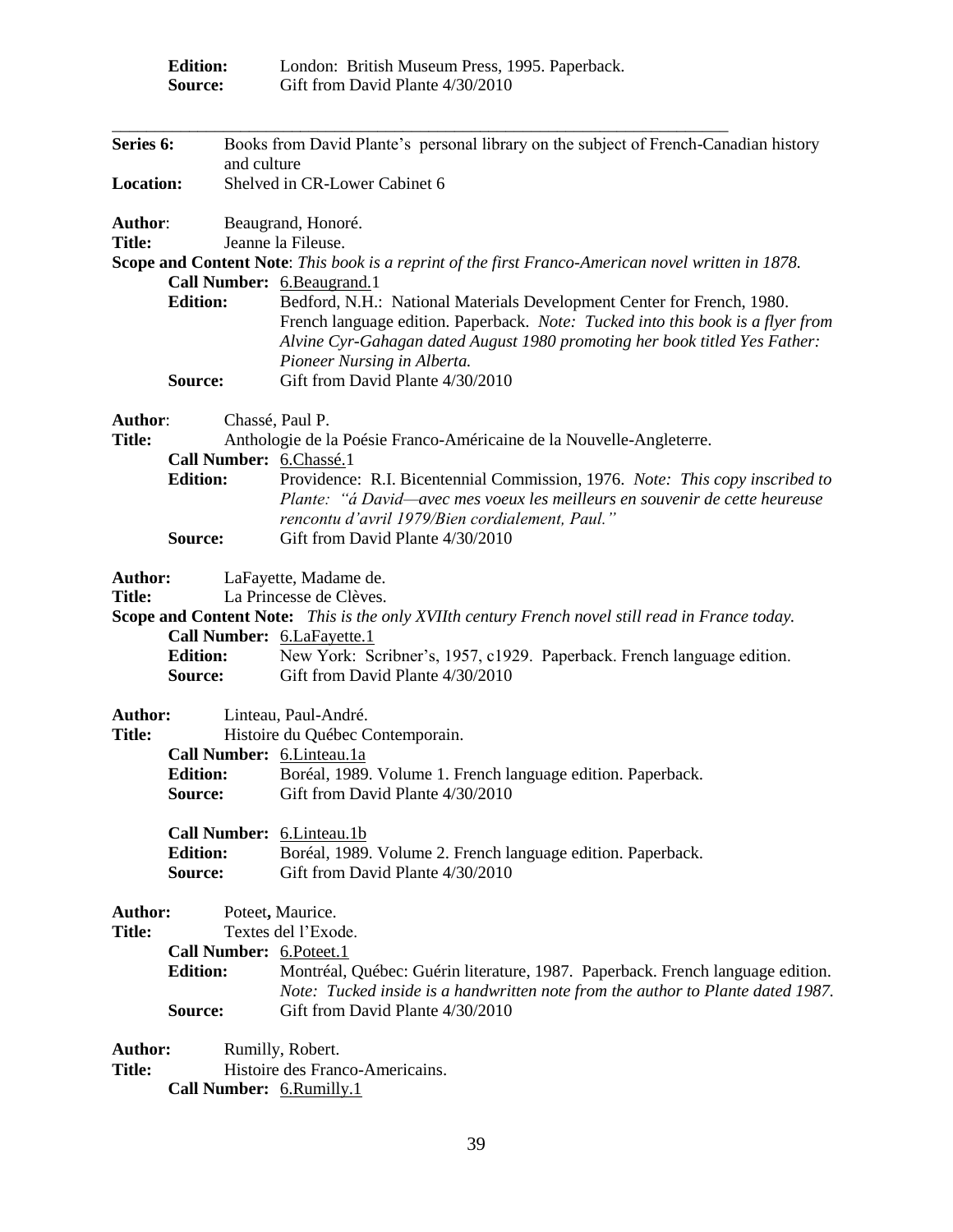| <b>Edition:</b> | L'Union Saint-Jean-Baptiste D'Amerique, 1980(?). Paperback. Note: This copy      |
|-----------------|----------------------------------------------------------------------------------|
|                 | inscribed to "Plante in French, le 23 Janvier 1980." Tucked inside the book is a |
|                 | questionnaire from Plante's nephew Anthony (René's son) re family genealogy.     |
| <b>Source:</b>  | Gift from David Plante 4/30/2010                                                 |

| Author: | Tremblay, Rémi. |
|---------|-----------------|
| Title:  | Un Revenant     |

**Scope and Content Note:** *Note: Tremblay was a French-Canadian who emigrated with his family from Quebec to Fisherville, Mass. and later to Woonsocket. He lived from 1847 to 1926.*

| <b>Call Number: 6. Tremblay. 1</b> |                                                                      |
|------------------------------------|----------------------------------------------------------------------|
| <b>Edition:</b>                    | Bedford, NH: National Materials Development Center for French, 1980. |
| <b>Source:</b>                     | Gift from David Plante 4/30/2010                                     |

**Series 7:** Books from David Plante's personal library which are representative of the following: titles written by his students, colleagues, & friends; titles for which he wrote jacket comments; titles which reflect his wide range of interests in the arts and humanities. **Location:** Shelved in CR-Lower Cabinet 6

\_\_\_\_\_\_\_\_\_\_\_\_\_\_\_\_\_\_\_\_\_\_\_\_\_\_\_\_\_\_\_\_\_\_\_\_\_\_\_\_\_\_\_\_\_\_\_\_\_\_\_\_\_\_\_\_\_\_\_\_\_\_\_\_\_\_\_\_\_\_\_\_

**Author**: Albarelli, Gerry

**Title:** Teacha! Stories from a Yeshiva.

**Scope and Content Note**: *Albarelli was the administrator of the Actors Studio in New York when this book was published. He was born in 1957; has a BA from Sarah Lawrence College and an MA from Brown. He teaches in the MFA Writing program at SLC and works for the Columbia University Oral History Research Office, where he has initiated numerous documentary projects. David Plante wrote a comment for the jacket of the book, which appears on the back cover.* **Call Number:** 7.Albarelli.1 **Edition:** Thetford, VT: Glad Day Books, 2000. Paperback.

**Source:** Gift from David Plante 4/30/2010

**Author**: Auster**,** Paul.

**Title:** A selection of 7 books by Paul Auster.

**Scope and Content Note**: *Auster is an American writer of fiction, poetry, screenplays, essays, memoirs and autobiographies. He was born in New Jersey and graduated from Columbia University in 1970. Auster is a friend of David Plante*.

**Title:** The Book of Illusions.

**Call Number:** 7.Auster.1

**Edition:** New York: Picador Press, 2002. Paperback edition. *Note: This copy signed by Auster. Tucked into the book are the following: a photocopy of a review of the book by James Campbell from the TLS (October 4, 2002); a card from the publisher (Henry Holt and Company) indicating the book is presented with compliments of the author; an Amtrak stub with Plante's name for a trip from NY Penn Station to Boston South Station on 29 March 2002.*

**Source:** Gift from David Plante 4/30/2010

**Title:** The Brooklyn Follies.

| Call Number: 7.Auster.2 |  |
|-------------------------|--|
|-------------------------|--|

| <b>Edition:</b> | New York: Henry Holt and Company, 2006. Paperback edition.                |
|-----------------|---------------------------------------------------------------------------|
|                 | Note: Tucked into the book is a card from the publisher (Henry Holt and   |
|                 | Company) indicating the book is presented with compliments of the author. |
| Source:         | Gift from David Plante 4/30/2010                                          |
|                 |                                                                           |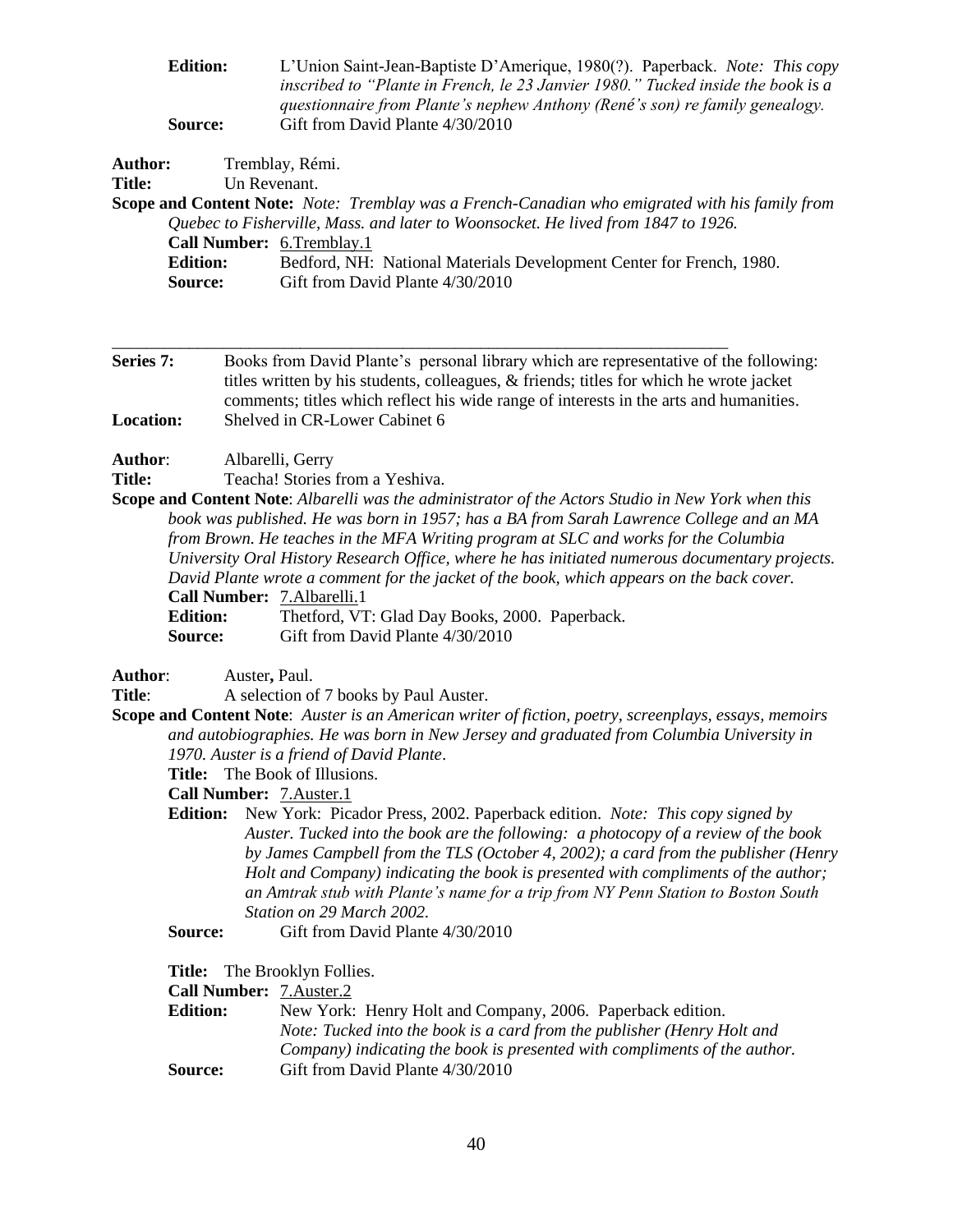**Title:** City of Glass, the graphic novel. Adaptation by Paul Karasik and David Mazzucchelli; based on the novel by Paul Auster.<br> $C_2$ <sup>11</sup> Number:  $7$  Auster 3  $C_2$ Il Mumbe

| Call Number: /.Auster.5 |                                                                        |
|-------------------------|------------------------------------------------------------------------|
| <b>Edition:</b>         | New York: Picador Press, 2004. Paperback. Note: This copy inscribed to |
|                         | Plante: "For David/In Brooklyn—/At Home—My Friend/Paul A./12/05."      |
| Source:                 | Gift from David Plante 4/30/2010                                       |

#### **Title:** Collected Prose.

**Call Number:** 7.Auster.4

| New York: Picador, 2005. First Picador edition. Paperback. Note: Tucked into |
|------------------------------------------------------------------------------|
| the book is a sheet from the publisher indicating the book is presented with |
| compliments of the author.                                                   |
| Gift from David Plante 4/30/2010                                             |
|                                                                              |

**Title:** Lulu on the Bridge: a film by Paul Auster. **Call Number:** 7.Auster.5

| <b>Edition:</b> | New York: Henry Holt and Company, 1998. First edition. Paperback |
|-----------------|------------------------------------------------------------------|
| <b>Source:</b>  | Gift from David Plante 4/30/2010                                 |

**Title:** The Red Notebook: True Stories.

| <b>Call Number: 7. Auster.6</b> |                                                                         |
|---------------------------------|-------------------------------------------------------------------------|
| Edition:                        | New York: New Directions, 2002. Paperback.                              |
|                                 | Note: This copy inscribed to Plante: "For David-/In friendship--/Paul." |
| <b>Source:</b>                  | Gift from David Plante 4/30/2010                                        |

**Title:** The Story of My Typewriter by Paul Auster and Sam Messer.

**Call Number:** 7.Auster.7

**Edition:** New York: D.A.P., 2002. First edition. Hardcover with dust jacket. *Note: This copy inscribed to Plante: "For David-/Just one copy this time—but/a duet (by 2 madmen)--/In friendship,/Paul."* **Source:** Gift from David Plante 4/30/2010

# **Author**: Baker, Calvin

**Title:** Once Two Heroes

**Scope and Content Note**: *Baker is an American novelist, born in Chicago, with a degree in English from Amherst College. He is an adjunct faculty member in the School of the Arts at Columbia University. David Plante wrote a comment for the jacket of the book. This copy inscribed to Plante: "Calvin Baker/To David w warm/friendship & w/greatest appreciation."* **Call Number:** 7.Baker.1 **Edition:** New York: Viking, 2003. First edition. Hardcover with dust jacket. **Source:** Gift from David Plante 4/30/2010

**Author**: Belben**,** Rosalind.

**Title:** A selection of 2 books by Rosalind Belben.

**Scope and Content Note**: *Belben is a British novelist, born in 1941, who is, along with David Plante, a member of the Royal Society of Literature.*

**Title:** Choosing Spectacles.

**Call Number:** 7.Belben.1

**Edition:** London: Serpent's Tail, 1995. Paperback. *Note: Plante wrote a jacket comment for the book, which appears both on the front and the back covers.* **Source:** Gift from David Plante 4/30/2010

**Title:** Is Beauty Good. **Call Number:** 7.Belben.2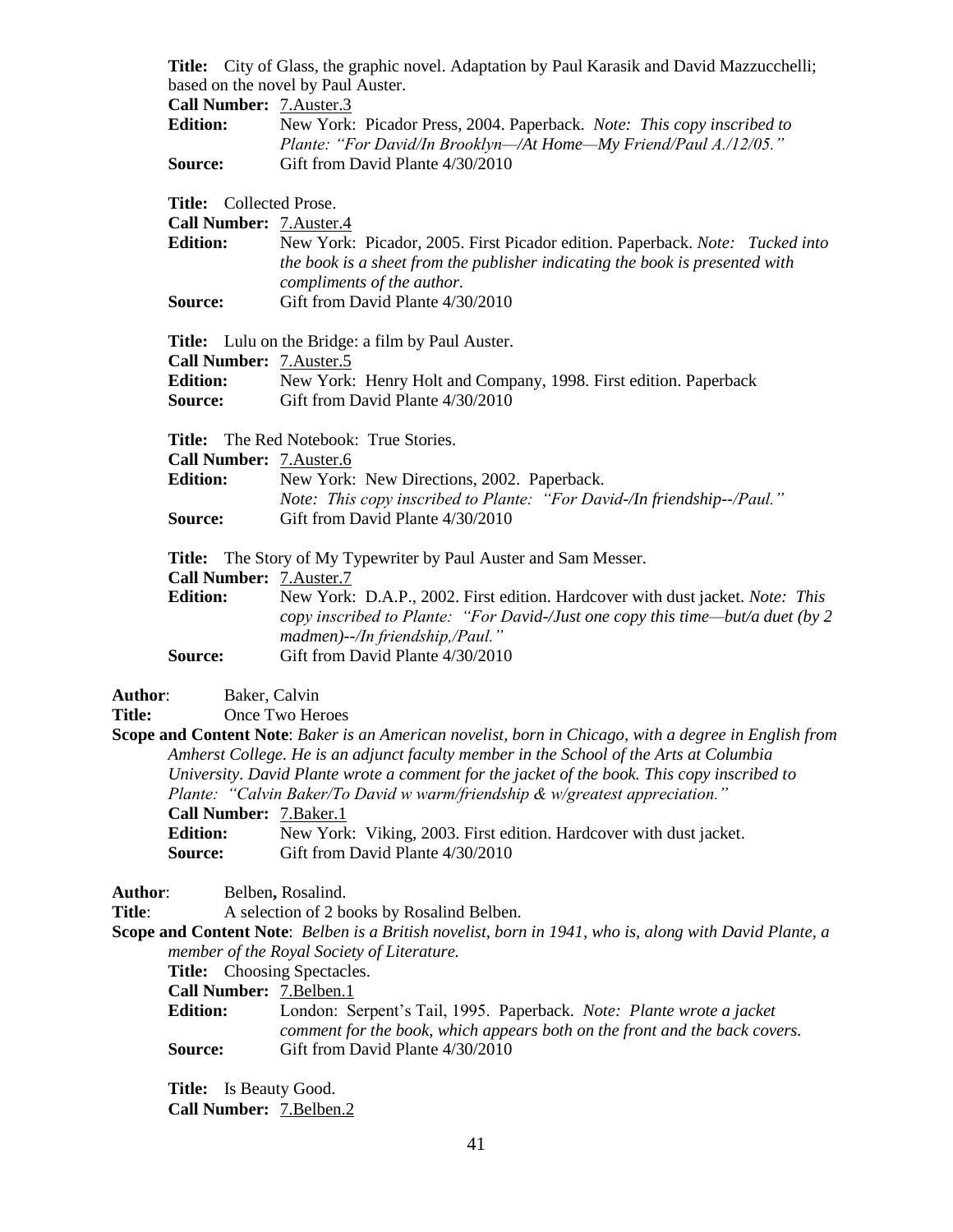| <b>Edition:</b> | London: Serpent's Tail, 1989. Paperback. Note: Plante wrote a jacket |
|-----------------|----------------------------------------------------------------------|
|                 | comment for the book, which appears on the back cover.               |
| <b>Source:</b>  | Gift from David Plante 4/30/2010                                     |

| Author:        |                                   | Berners, Lord.                                                                                                                                                                                                                                                     |
|----------------|-----------------------------------|--------------------------------------------------------------------------------------------------------------------------------------------------------------------------------------------------------------------------------------------------------------------|
| Title:         |                                   | The Girls of Radcliff Hall.                                                                                                                                                                                                                                        |
|                |                                   | <b>Scope and Content Note:</b> Elysium Press is a small printing company that publishes limited editions.                                                                                                                                                          |
|                |                                   | Elysium published a limited edition of Plante's short story "Prayer" in 1999.                                                                                                                                                                                      |
|                | <b>Call Number: 7. Berners. 1</b> |                                                                                                                                                                                                                                                                    |
|                | <b>Edition:</b>                   | North Pomfret, VT: Asphodel Editions, 2000. Hardcover, limited edition (250),                                                                                                                                                                                      |
|                |                                   | with dust jacket. Note: Tucked inside front cover is a personal letter to Plante<br>from David Deiss (president of Elysium Press), dated 21 Aug 2000 that<br>accompanied his sending this book to Plante asking for Plante's help in getting<br>the book reviewed. |
|                | Source:                           | Gift from David Plante 4/30/2010                                                                                                                                                                                                                                   |
| <b>Author:</b> |                                   | Botsford, Gardner.                                                                                                                                                                                                                                                 |

Title: A Life of Privilege, Mostly.

**Scope and Content Note**: *Botsford was an editor at The New Yorker and is married to writer Janet Malcolm.*

| <b>Call Number:</b> 7. Botsford. 1 |                                                                              |
|------------------------------------|------------------------------------------------------------------------------|
| <b>Edition:</b>                    | New York: St. Martin's Press, 2003. Hardcover with dust jacket. Note: Tucked |
|                                    | inside the book is an Amtrak ticket stub with Plante's name from a trip from |
|                                    | Boston to New York on 04 Nov 2003.                                           |
| Source:                            | Gift from David Plante 4/30/2010                                             |

**Author:** Brock-Broido, Lucie.

Title: A Hunger.

**Scope and Content Note:** *Brock-Broido is an American poet who was born in 1956 in Pittsburgh. She is the Director of Poetry in the Writing Division of Columbia University's School of the Arts.*

**Call Number:** 7.Brock-Broido.1

**Edition:** New York: Knopf, 1997. Paperback. *Note: This copy signed by the author and inscribed to Plante: "To My Love David--/the sweetest, most cherishable/ownerof San Simion, my lovely friend—May you be here in the Great Scheme/of things- -/with love,/Lucie/27 March 2002.* **Source:** Gift from David Plante 4/30/2010

Author: Byler, Stephen Raleigh.

**Title:** Searching for Intruders.

**Scope and Content Note:** *Byler was a student of Plante's in the Writing Division of Columbia University's School of the Arts.*

# **Call Number:** 7.Byler.1a

**Edition:** New York: William Morrow, 2002. Hardcover with dust jacket. *Note: Tucked inside the book are 2 postcards of the Murray Hotel in Livingston, Montana with a note on one: "I live here/the whole length of the hotel"; a postcard advertisement of the book; an e-mail from Byler to DP dated 2/9/2003 that includes an email from Maryann Carver (Raymond Carver's first wife) to Byler; and information printed from the Columbia University web site about Byler and his novel.*

**Source:** Gift from David Plante 4/30/2010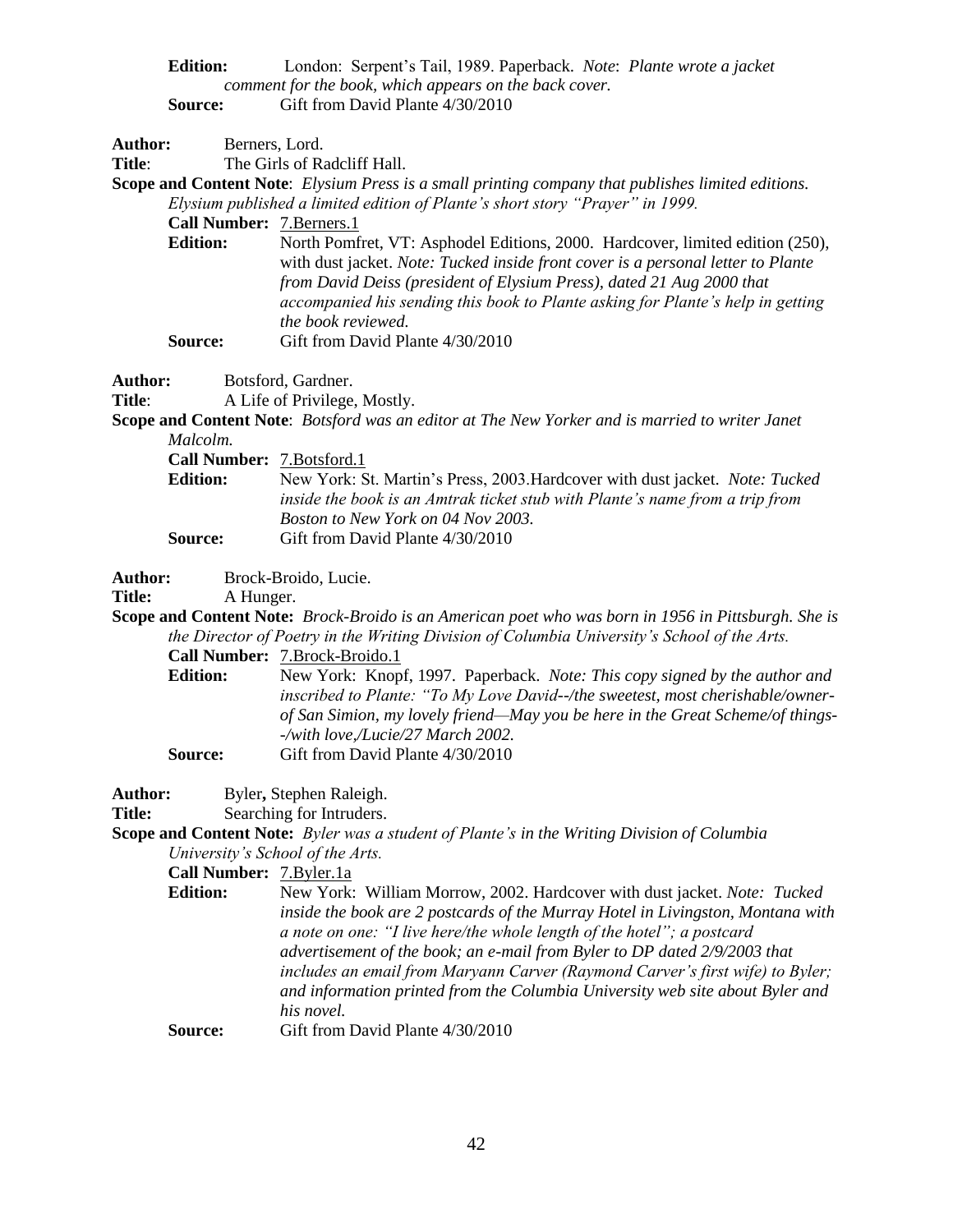|                                 | <b>Edition:</b>            |               | Call Number: 7.Byler.1b<br>New York: William Morrow, 2002. Paperback. Note: Tucked inside the book is<br>an email from Byler to DP dated $12/12/01$ asking for advice about the Q&A for<br>his publisher.                                                                                                                      |
|---------------------------------|----------------------------|---------------|--------------------------------------------------------------------------------------------------------------------------------------------------------------------------------------------------------------------------------------------------------------------------------------------------------------------------------|
|                                 | Source:                    |               | Gift from David Plante 4/30/2010                                                                                                                                                                                                                                                                                               |
| <b>Author:</b><br><b>Title:</b> |                            |               | Cohen, Marvin.<br>A selection of 5 books by Marvin Cohen.<br><b>Scope and Content Note:</b> Marvin Cohen is an American poet born in New York in 1931. He was                                                                                                                                                                  |
|                                 |                            |               | acquainted with David Plante and Nikos Stangos during Nikos' tenure as poetry editor at<br>Penguin Books in the early 1970's.<br>Title: Fables: At Life's Expense.                                                                                                                                                             |
|                                 |                            |               | Call Number: 7. Cohen. 1                                                                                                                                                                                                                                                                                                       |
|                                 | <b>Edition:</b><br>Source: |               | Austin, Texas: Latitudes Press, 1975. Paperback. Note: This copy inscribed to<br>David & Nikos, with paragraphs for each of them.<br>Gift from David Plante 4/30/2010                                                                                                                                                          |
|                                 |                            |               | <b>Title:</b> The Inconvenience of Living and Other Acts of Folly.<br>Call Number: 7. Cohen. 2                                                                                                                                                                                                                                 |
|                                 | <b>Edition:</b><br>Source: |               | New York: Urizen Books, 1977. Note: This copy inscribed to David & Nikos,<br>with paragraphs for each of them.<br>Gift from David Plante 4/30/2010                                                                                                                                                                             |
|                                 |                            |               |                                                                                                                                                                                                                                                                                                                                |
|                                 |                            |               | <b>Title:</b> The Monday Rhetoric of the Love Club and Other Parables.<br>Call Number: 7. Cohen. 3                                                                                                                                                                                                                             |
|                                 | <b>Edition:</b>            |               | London: Rapp & Whiting/Andre Deutsch, 1973. Note: Enclosed is a letter from<br>the publisher to Nikos Stangos at Penguin.                                                                                                                                                                                                      |
|                                 | Source:                    |               | Gift from David Plante 4/30/2010                                                                                                                                                                                                                                                                                               |
|                                 | <b>Edition:</b>            |               | Title: Others: Including Morstive Sternbump.<br>Call Number: 7.Cohen.4<br>Indianapolis: Bobbs-Merrill, 1976. Note: This copy inscribed to David &<br>Nikos, with paragraphs for each of them.                                                                                                                                  |
|                                 | Source:                    |               | Gift from David Plante 4/30/2010                                                                                                                                                                                                                                                                                               |
|                                 | <b>Title:</b>              | Festival).    | The Don-Juan and the Non-Don Juan. Adapted for the stage by James Milton. 1980.<br>First produced by Joseph Papp at the Public Theater, NYC, 1980 (New York Shakespeare                                                                                                                                                        |
|                                 |                            |               | Call Number: 7.Cohen.5                                                                                                                                                                                                                                                                                                         |
|                                 | Source:                    |               | Gift from David Plante 4/30/2010                                                                                                                                                                                                                                                                                               |
| Author:<br><b>Title:</b>        |                            |               | Connaroe, Joel, ed.<br>Six American poets: an anthology.<br><b>Scope and Content Note:</b> Joel Connaroe, the author of books and essays about American poetry and<br>fiction is president of the John Simon Guggenheim Memorial Foundation, which awards<br>fellowships to artists and scholars.<br>Call Number: 7.Connaroe.1 |
|                                 | <b>Edition:</b><br>Source: |               | New York: Random House, 1991. Note: This copy inscribed to Plante: "For<br>David,/with love,/Joel/Cornwell Bridge 3/21/93."<br>Gift from David Plante 4/30/2010                                                                                                                                                                |
| <b>Author:</b>                  |                            | Corn, Alfred. |                                                                                                                                                                                                                                                                                                                                |

Autho<br>Title: Contradictions: Poems.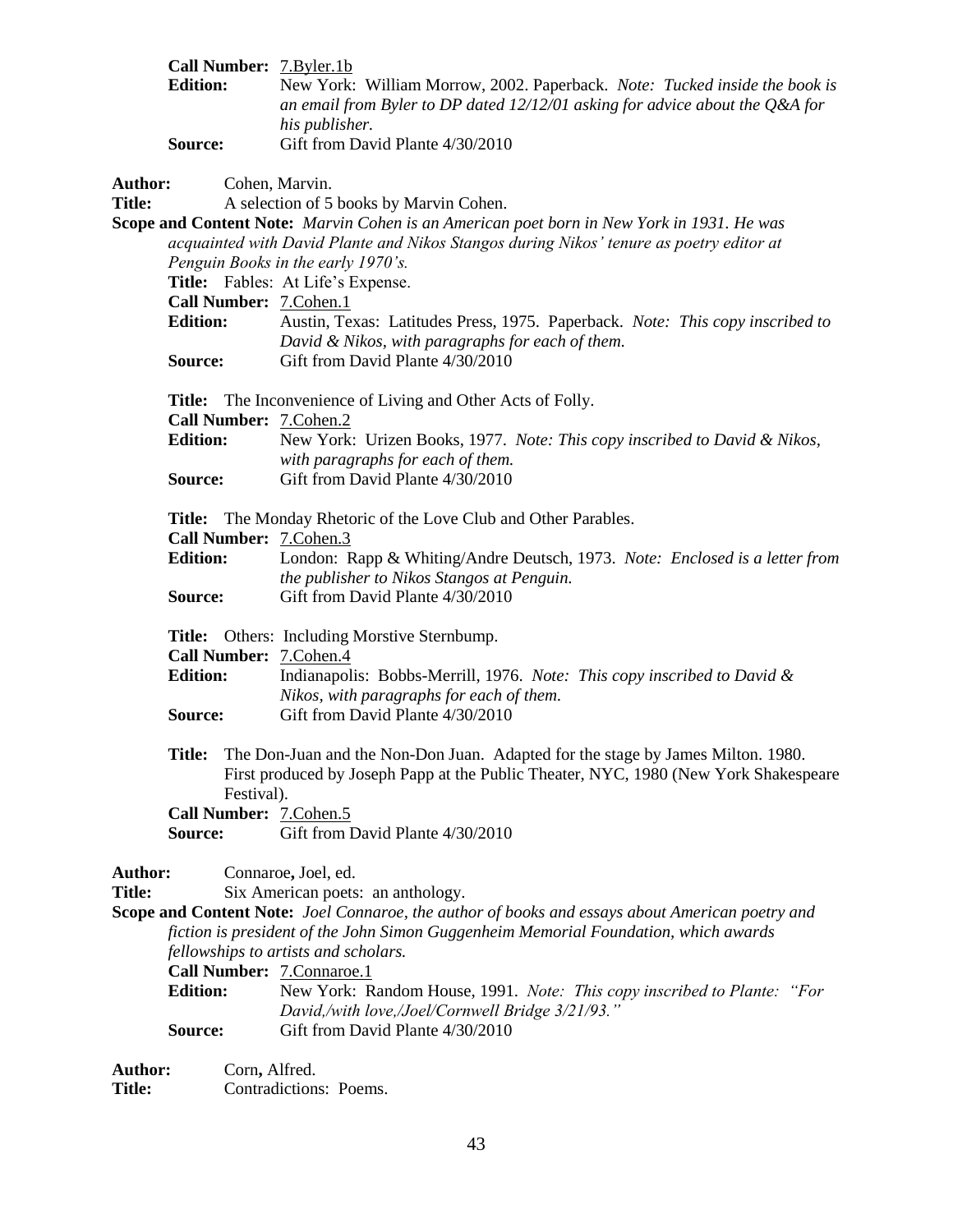**Scope and Content Note:** *Corn is an American poet, a Guggenheim fellow, a member of the Academy of American poets. He taught at Yale, UCLA, Columbia, and the University of Tulsa.* **Call Number:** 7.Corn.1 **Edition:** Port Townsend, WA: Copper Canyon Press, 2002. *Note: This copy inscribed to David Plante and Nikos Stangos: "For David and Nikos--/and the kitties!/All love,/Alfred/October 2002."* **Source:** Gift from David Plante 4/30/2010 **Author:** Cunningham**,** Michael. **Title:** The Hours**. Scope and Content Note:** Cunningham is an American writer. **Call Number:** 7.Cunningham.1 **Edition:** New York: Farrar, Straus, Giroux, 1998. *Note: This copy inscribed to Plante: "To David,/with love,/Michael/10/28/98. Tucked into the book is a handwritten note to DP from MC.* **Source:** Gift from David Plante 4/30/2010 **Author:** DeLillo**,** Don. **Title:** Valparaiso**. Call Number:** 7.DeLillo.1 **Edition:** Arles: Actes Sud, 2001. French language edition. Paperback **Source:** Gift from David Plante 4/30/2010 **Author:** Fiedler**,** Leslie. **Title:** Love and Death in the American Novel**. Call Number:** 7.Fiedler.1 **Edition:** Normal, IL: Dalkey Archive Press, 1966. Paperback **Source:** Gift from David Plante 4/30/2010 **Author:** Furst**,** Joshua. **Title:** Short People: Stories. **Call Number:** 7.Furst.1 **Edition:** New York: Knopf, 2003. *Note: Tucked inside the book is a "Compliments of the author" card. David Plante wrote a comment for the book jacket.* **Source:** Gift from David Plante 4/30/2010 Author: Gervais, Paul. **Title:** Gar**-**an-Guli. **Scope and Content Note:** *Gervais is a resident of Tuscany, where Plante also resides part of the year in Lucca. Elysium Press is a small, fine printing press that has published a short story by David Plante in a limited edition.* **Call Number:** 7.Gervais.1 **Edition:** Pomfret, VT: Elysium Press, 1999. *Note: This is copy 7/125 of a limited, numbered edition.*  **Source:** Gift from David Plante 4/30/2010 **Author:** Gooch**,** Brad. **Title:** A selection of 3 books by Brad Gooch. **Scope and Content Note:** *Gooch is a Guggenheim fellow who earned his Ph.D. at Columbia University and is a Professor of English at William Paterson University.* **Title:** Godtalk: Travels in Spiritual America. **Call Number:** 7.Gooch.1 **Edition:** New York: Knopf, 2002. *Note: Tucked inside the front cover is a note from the* 

*editor Shelley Wagner at Knopf/Pantheon.*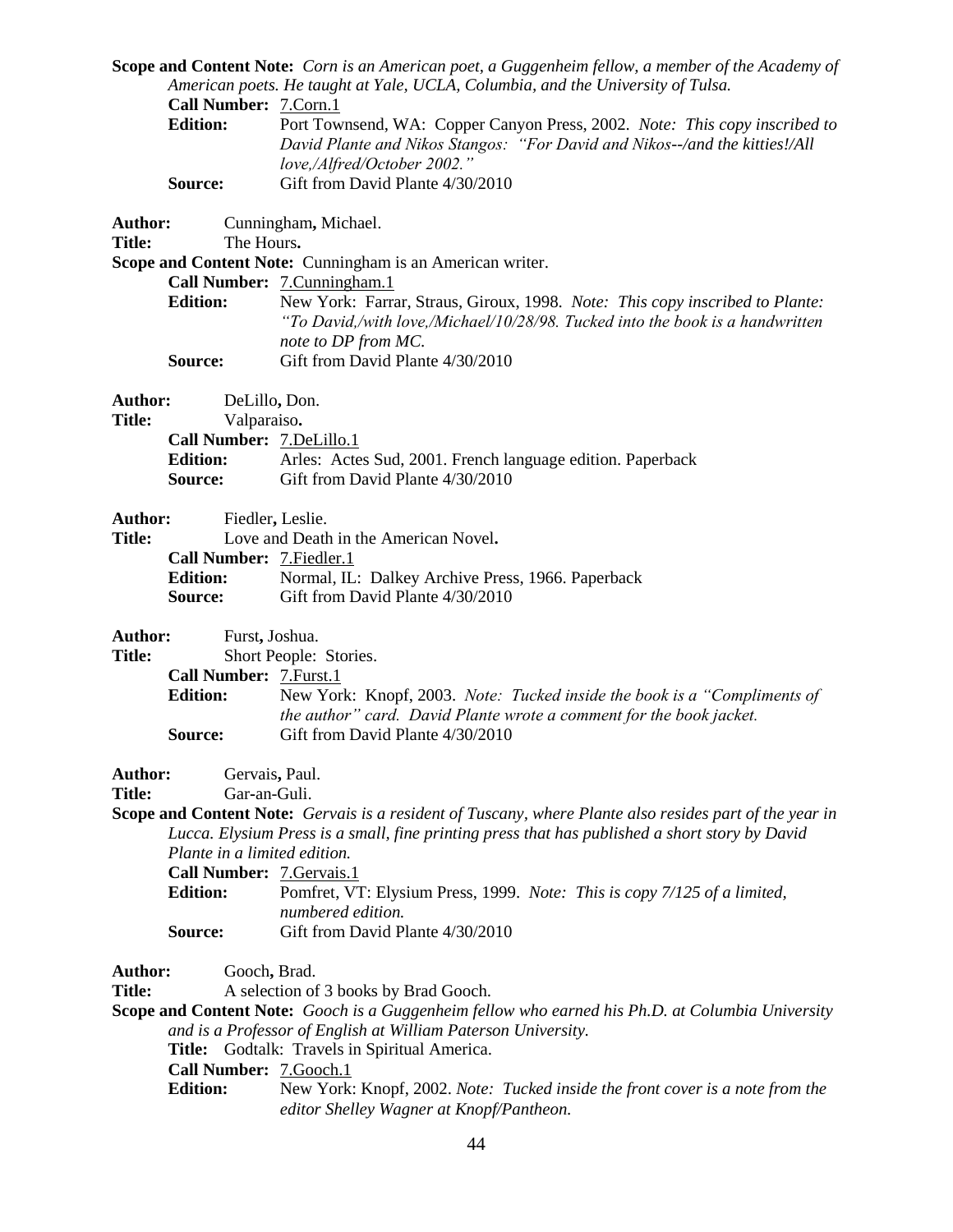**Source:** Gift from David Plante 4/30/2010

|                          |                                                | Title: The Golden Age of Promiscuity.                                                              |
|--------------------------|------------------------------------------------|----------------------------------------------------------------------------------------------------|
|                          | Call Number: 7.Gooch.2<br><b>Edition:</b>      | New York: Knopf, 1996. Note: This copy inscribed to Plante: "For David-                            |
|                          |                                                | /who will know many/of these people and places-though none of the activities,                      |
|                          |                                                | of course/XX/Brad/NYC, Spring 03.                                                                  |
|                          | Source:                                        | Gift from David Plante 4/30/2010                                                                   |
|                          |                                                |                                                                                                    |
|                          | Title: Scary Kisses.<br>Call Number: 7.Gooch.3 |                                                                                                    |
|                          | <b>Edition:</b>                                | New York: Putnam, 1988. Note: This copy inscribed to Plante: "For                                  |
|                          |                                                | Davidwho transcends all."                                                                          |
|                          | Source:                                        | Gift from David Plante 4/30/2010                                                                   |
|                          |                                                |                                                                                                    |
| Author:                  |                                                | Green, Leonard.                                                                                    |
| <b>Title:</b>            |                                                | The Keeper of Bees.                                                                                |
|                          | Call Number: 7.Green.1                         |                                                                                                    |
|                          | <b>Edition:</b>                                | Pomfret, VT: Elysium Press, 2000. Note: This copy inscribed to Plante by the                       |
|                          |                                                | owner of Elysium: "For David—with all good wishes/David." 2/20/00.                                 |
|                          | Source:                                        | Gift from David Plante 4/30/2010                                                                   |
| Author:                  |                                                | Hazzard, Shirley.                                                                                  |
| <b>Title:</b>            |                                                | Greene on Capri: a Memoir.                                                                         |
|                          | Call Number: 7. Hazzard. 1                     |                                                                                                    |
|                          | <b>Edition:</b>                                | New York: Farrar, Straus, Giroux, 2000. Note: This copy inscribed to Plante:                       |
|                          |                                                | "For David Plante—after the worst journey in the world, and at a safe and                          |
|                          |                                                | marvellous haven Chez Brombert-with all the goodwill of Shirley Hazzard, at                        |
|                          |                                                | the beginning of the legend."/Princeton/26/II/2000.                                                |
|                          | Source:                                        | Gift from David Plante 4/30/2010                                                                   |
| Author:                  |                                                | Hodgkin, Howard.                                                                                   |
| <b>Title:</b>            |                                                | Howard Hodgkin: Forty Paintings, 1973-84.                                                          |
|                          |                                                | Scope and Content Note: Note: Howard Hodgkin is a British painter, born in 1932. His wife Julia is |
|                          |                                                | one of David Plante's dearest friends.                                                             |
|                          | Call Number: 7. Hodgkin. 1                     |                                                                                                    |
|                          | <b>Edition:</b>                                | London: Whitechapel Art Gallery, 1985. Paperback.                                                  |
|                          | Source:                                        | Gift from David Plante 4/30/2010                                                                   |
| <b>Author:</b>           |                                                | Howard, Richard.                                                                                   |
| <b>Title:</b>            |                                                | Talking Cures: New Poems.                                                                          |
|                          |                                                | Scope and Content Note: Richard Howard was a colleague of Plante's in the School of the Arts at    |
|                          | Columbia University.                           |                                                                                                    |
|                          | Call Number: 7. Howard.1                       |                                                                                                    |
|                          | <b>Edition:</b>                                | New York: Turtle Point Press, 2002. Note: This copy inscribed to Plante: "For                      |
|                          |                                                | David, with my heart and the other organs inscribed herein." 2002 NYC.                             |
|                          | Source:                                        | Gift from David Plante 4/30/2010                                                                   |
|                          |                                                |                                                                                                    |
| Author:<br><b>Title:</b> |                                                | Hughes, Robert.<br>Lucian Freud: Paintings.                                                        |
|                          | Call Number: 7. Hughes. 1                      |                                                                                                    |
|                          | <b>Edition:</b>                                | New York: Thames and Hudson, 1987.                                                                 |
|                          | Source:                                        | Gift from David Plante 4/30/2010                                                                   |
|                          |                                                |                                                                                                    |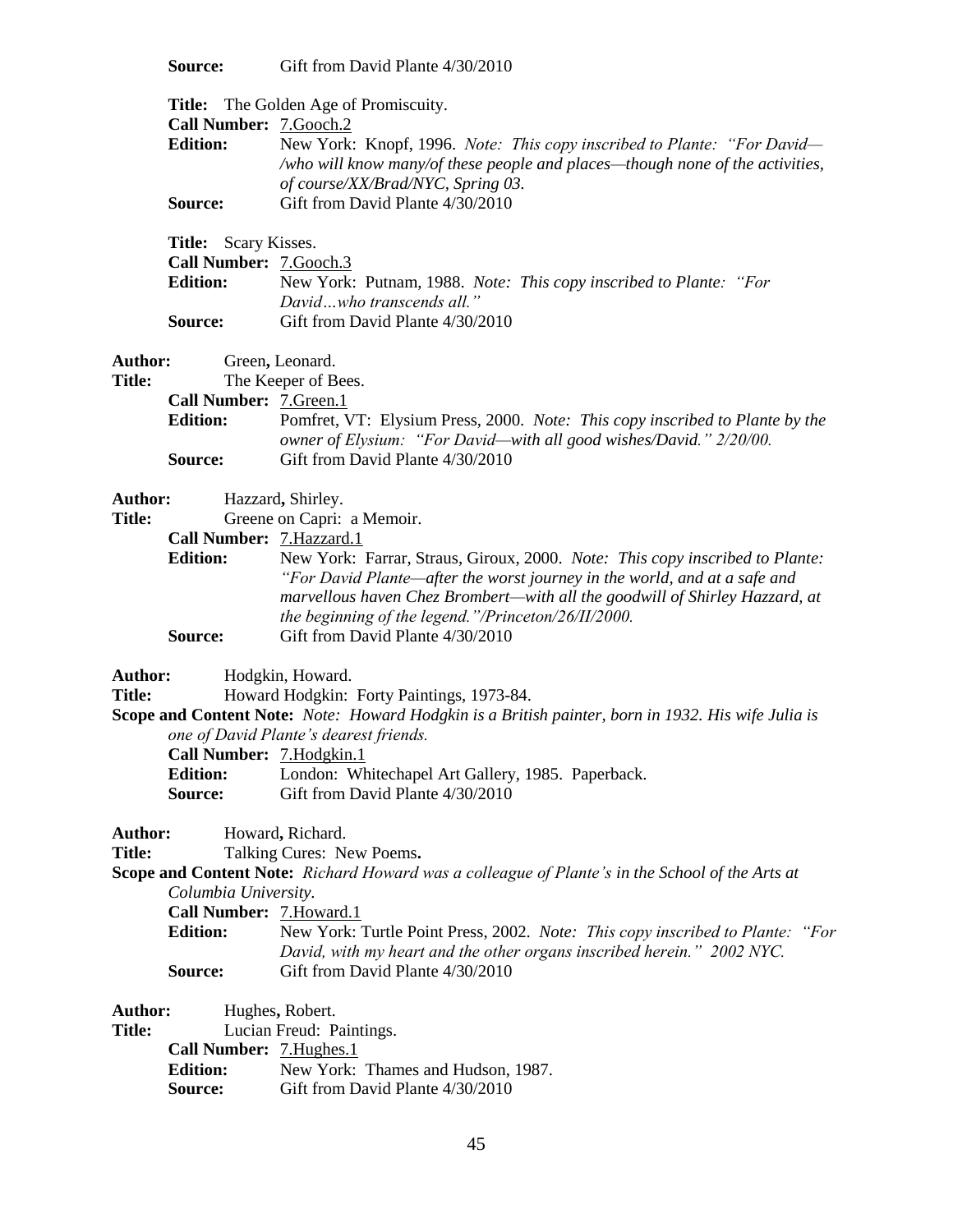Author: Hustvedt, Siri. **Title:** A selection of 3 books by Hustvedt. **Scope and Content Note:** *Hustvedt is an American novelist and essayist born in 1955. She has a B.A. in history and a Ph.D. in English and has been married to the novelist Paul Auster since 1982.* **Title:** Mysteries of the Rectangle. **Call Number:** 7.Hustvedt.1 **Edition:** New York: Princeton Architectural Press, 2005. *Note: This copy inscribed to Plante: "For David who also/loves mysteries/Siri."* **Source:** Gift from David Plante 4/30/2010 **Title:** A Plea for Eros: Essays. **Call Number:** 7.Hustvedt.2 **Edition:** New York: Picador, 2006. Paperback. *Note: This copy inscribed to Plante: "For my dear David/Eros goes on--/Love, Siri."* **Source:** Gift from David Plante 4/30/2010 **Title:** What I Loved. **Call Number:** 7.Hustvedt.3 **Edition:** New York: Holt, 2003. *Note: This copy inscribed to Plante: "For my soul mate,/David/Love Siri."* **Source:** Gift from David Plante 4/30/2010 **Author:** James, Henry. **Title:** The Notebooks of Henry James. Edited by F.O. Matthiessen and Kenneth B. Murdock. **Scope and Contents Note:** *Henry James and his work have been a major influence on the life and work of David Plante.* **Call Number:** 7.James.1 **Edition:** New York: Oxford University Press, 1947. *Note: This copy penciled on the flyleaf: "David Plante 1976."* **Source:** Gift from David Plante 4/30/2010 **Author:** Kirkeby**,** Per. **Title:** Recent Paintings. In Cooperation with Michael Werner Gallery: April 27—June 11, 1999. **Call Number:** 7.Kirkeby.1 **Edition:** New York: Knoedler & Company, 1999. Paperback **Source:** Gift from David Plante 4/30/2010 Author: Koorland, Vivienne. **Title:** Exhibition of Small Paintings from the Nineties. **Scope and Content Note**: *Vivienne Koorland (b. 1957) is a South African painter who lives and works in New York City.* **Call Number:** 7.Koorland.1 **Edition:** Cape Town, South Africa: University of Cape Town, Irma Stern Museum, 1998. Hardcover. *Note: Tucked into the flyleaf of the book is a post card invitation to the exhibit. This copy inscribed to Plante: "Sept. 24, 2006/To dear David/for a lovely studio visit/so happy to meet you,/with best wishes,/Vivienne Koorland."* **Source:** Gift from David Plante 4/30/2010 **Author:** Lebowitz**,** Fran. **Title:** Due Panda a New York. **Call Number:** 7.Lebowitz.1 **Edition:** Milan: Fabbri Editore, 1998. Paperback. Italian language edition. *Note: This copy inscribed to Plante: "Fran Lebowitz/For David/Your Pal, Fran Lebowitz."*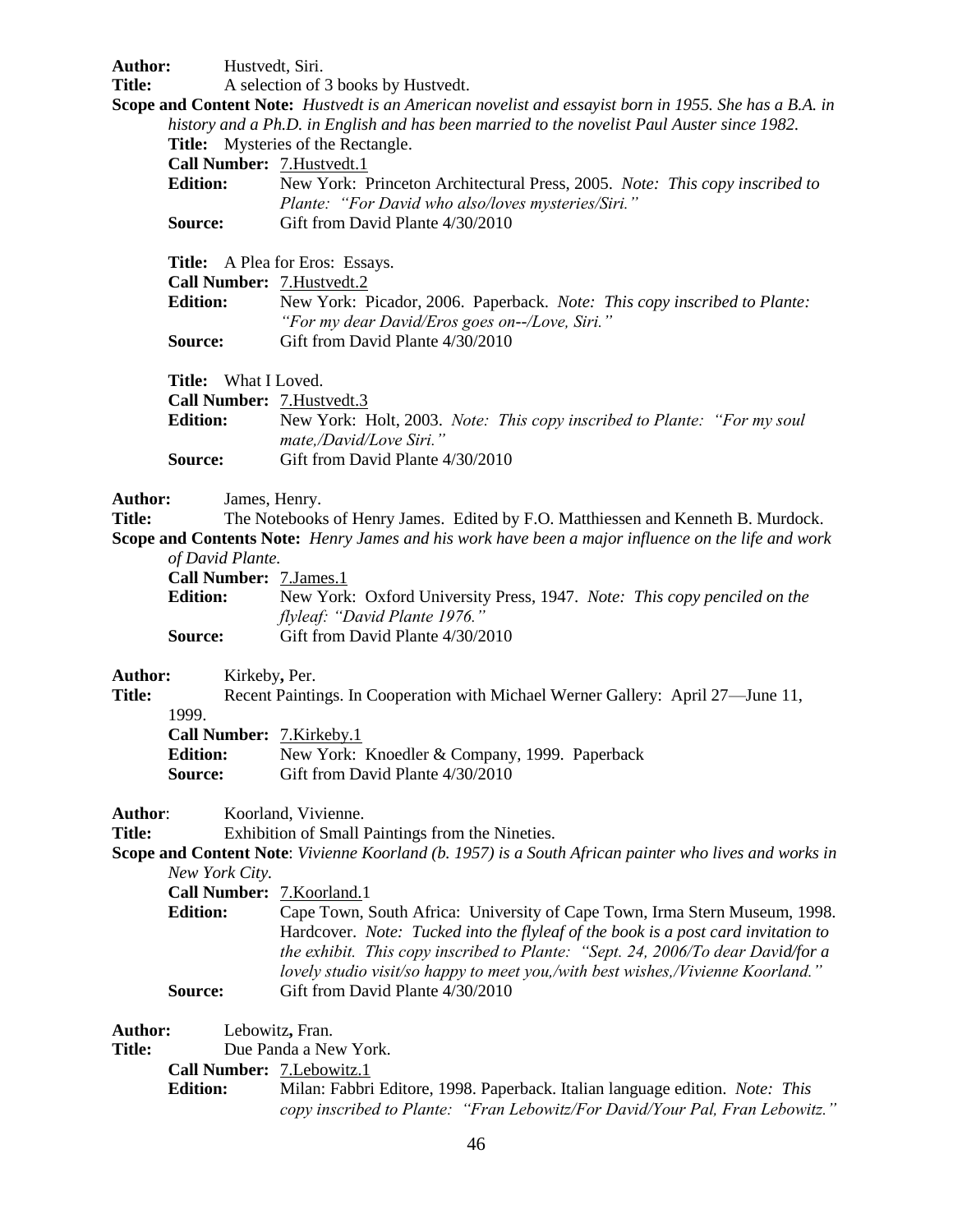**Source:** Gift from David Plante 4/30/2010

| Author:                  |                                                                                                              | Loos, Anita.                                                                            |  |  |
|--------------------------|--------------------------------------------------------------------------------------------------------------|-----------------------------------------------------------------------------------------|--|--|
| <b>Title:</b>            |                                                                                                              | A selection of 4 books by Loos and a biography of her.                                  |  |  |
|                          | <b>Scope and Content Note:</b> Loos is a writer in whom Plante is interested; he used her work in one of the |                                                                                         |  |  |
|                          | courses he taught at Columbia University.                                                                    |                                                                                         |  |  |
|                          |                                                                                                              | Title: But—Gentlemen Marry Brunettes.                                                   |  |  |
|                          | Call Number: 7.Loos.1                                                                                        |                                                                                         |  |  |
|                          | <b>Edition:</b>                                                                                              | New York: Brentano's, 1928. First edition. Note: In pencil on the flyleaf:              |  |  |
|                          |                                                                                                              | "David Plante, London, 1987."                                                           |  |  |
|                          | Source:                                                                                                      | Gift from David Plante 4/30/2010                                                        |  |  |
|                          |                                                                                                              | Title: Gentlemen Prefer Blondes.                                                        |  |  |
|                          | Call Number: 7.Loos.2                                                                                        |                                                                                         |  |  |
|                          | <b>Edition:</b>                                                                                              | New York: Brentano's, 1926. Note: In pencil on the flyleaf: "David Plante,              |  |  |
|                          |                                                                                                              | London, 1986.                                                                           |  |  |
|                          | Source:                                                                                                      | Gift from David Plante 4/30/2010                                                        |  |  |
|                          |                                                                                                              |                                                                                         |  |  |
|                          | Title: A Mouse is Born.                                                                                      |                                                                                         |  |  |
|                          | Call Number: 7.Loos.3                                                                                        |                                                                                         |  |  |
|                          | <b>Edition:</b>                                                                                              | Garden City, New York: Doubleday, 1951. First edition. Note: In pencil on the           |  |  |
|                          |                                                                                                              | flyleaf: "David Plante, London, 1986."                                                  |  |  |
|                          | Source:                                                                                                      | Gift from David Plante 4/30/2010                                                        |  |  |
|                          |                                                                                                              |                                                                                         |  |  |
|                          |                                                                                                              | Title: No Mother to Guide Her.                                                          |  |  |
|                          | Call Number: 7.Loos.4                                                                                        |                                                                                         |  |  |
|                          | <b>Edition:</b>                                                                                              | London: Arthur Barker Ltd., 1961. First edition. Note: In pencil on the flyleaf:        |  |  |
|                          | Source:                                                                                                      | "David Plante, London, 1986."<br>Gift from David Plante 4/30/2010                       |  |  |
|                          |                                                                                                              |                                                                                         |  |  |
|                          |                                                                                                              | Title: Anita Loos: A Biography by Gary Carey.                                           |  |  |
|                          | Call Number: 7.Loos.5                                                                                        |                                                                                         |  |  |
|                          | <b>Edition:</b>                                                                                              | New York: Knopf, 1988. First edition.                                                   |  |  |
|                          | Source:                                                                                                      | Gift from David Plante 4/30/2010                                                        |  |  |
|                          |                                                                                                              |                                                                                         |  |  |
| Author:                  |                                                                                                              | Malaurie, Jean                                                                          |  |  |
|                          |                                                                                                              | Title: Ultima Thule: de la Découverte à L'Invasion.                                     |  |  |
|                          |                                                                                                              | Call Number: 7. Malaurie. 1                                                             |  |  |
|                          | <b>Edition:</b>                                                                                              | $2nd$ ed., rev. and expanded. Editions du Chene, 2000, c1990. Note: This copy           |  |  |
|                          |                                                                                                              | inscribed by the author to Paul Auster.                                                 |  |  |
|                          | Source:                                                                                                      | Gift from David Plante 4/30/2010                                                        |  |  |
|                          |                                                                                                              |                                                                                         |  |  |
| Author:<br><b>Title:</b> |                                                                                                              | Mehrotra, Arvind Krishna.<br>The Transfiguring Places: Poems by Arvind Krisha Mehrotra. |  |  |
|                          |                                                                                                              | Call Number: 7. Mehrota.1                                                               |  |  |
|                          | <b>Edition:</b>                                                                                              | Delhi: Ravi Dayal, 2003, c1998. Note: This copy inscribed to Plante: "To                |  |  |
|                          |                                                                                                              | David—on meeting him--/Arvind/NY Oct. 03."                                              |  |  |
|                          | Source:                                                                                                      | Gift from David Plante 4/30/2010                                                        |  |  |
|                          |                                                                                                              |                                                                                         |  |  |
| Author:                  | Mitzel.                                                                                                      |                                                                                         |  |  |
| <b>Title:</b>            |                                                                                                              | Inferno Heights: a Novel.                                                               |  |  |
|                          | Call Number: 7. Mitzel. 1                                                                                    |                                                                                         |  |  |
|                          | <b>Edition:</b>                                                                                              | Boston: Calamus Books, 2009. Paperback. Note: This copy inscribed to Plante:            |  |  |
|                          |                                                                                                              | "For David Plante/Mitzel."                                                              |  |  |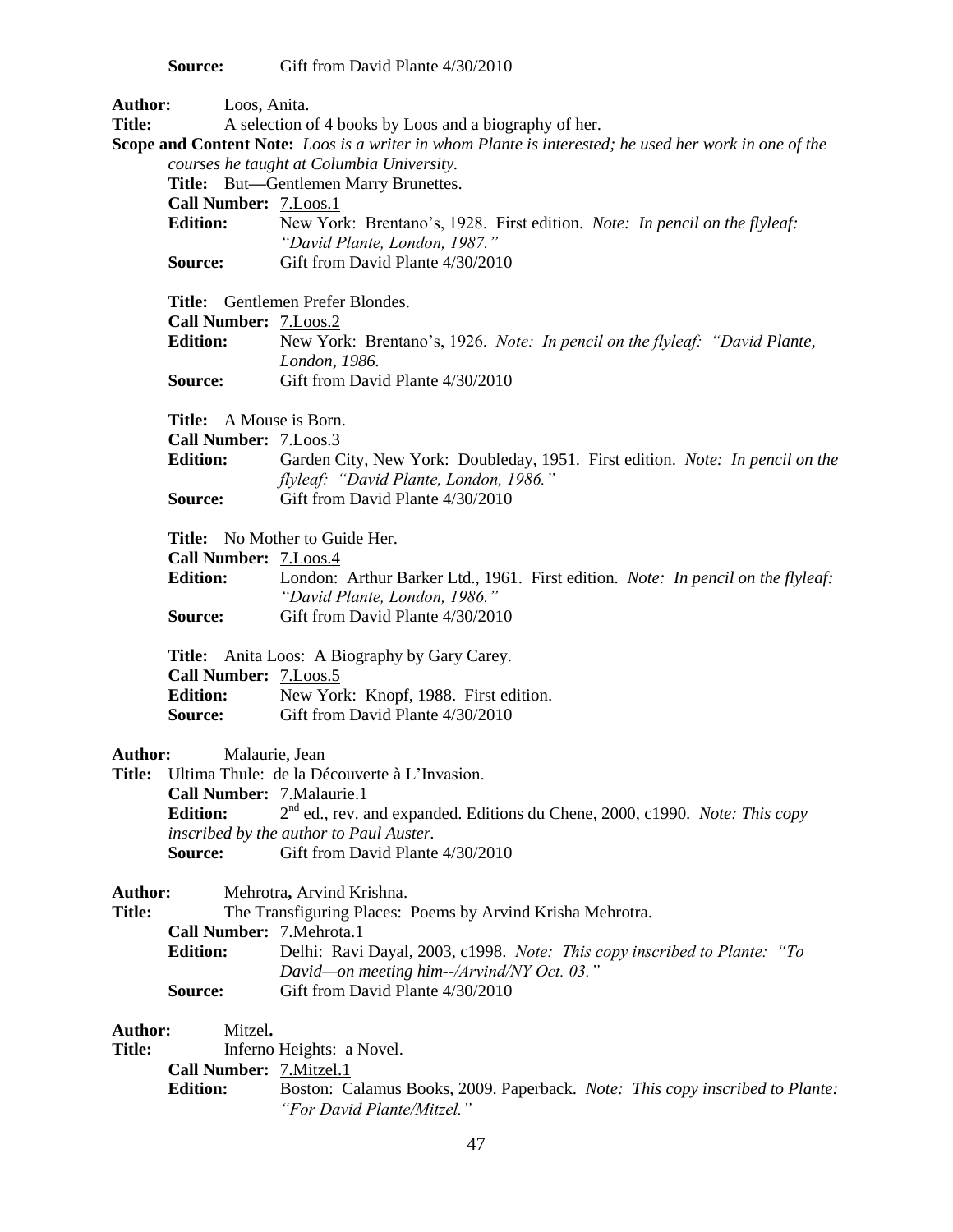**Source:** Gift from David Plante 4/30/2010

| <b>Author:</b>                  |                                                              |                                                                                                                                                                                                                                                                                                                                                                                   |  |
|---------------------------------|--------------------------------------------------------------|-----------------------------------------------------------------------------------------------------------------------------------------------------------------------------------------------------------------------------------------------------------------------------------------------------------------------------------------------------------------------------------|--|
| <b>Title:</b>                   | O'Gorman, Ned.<br>A selection of 3 books by O'Gorman.        |                                                                                                                                                                                                                                                                                                                                                                                   |  |
| <b>Edition:</b>                 |                                                              | Scope and Content Note: O'Gorman is an American poet born in New York in 1929. In 1966 he<br>founded the Children's Storefront School in Harlem, which he directed until 1998.<br>Title: Five Seasons of Obsession: New & Selected Poems.<br>Call Number: 7.0'Gorman.1a<br>New York: Books & Co., 2001. Hardcover. Note: This copy inscribed to                                   |  |
|                                 | Source:                                                      | Plante: "For David/with love/& extraordinary/sense/of being/at one/eh!/Ned O."<br>This copy also includes a card tucked in the book which is a handwritten<br>reminder of a dinner invitation.<br>Gift from David Plante 4/30/2010                                                                                                                                                |  |
|                                 | <b>Edition:</b>                                              | <b>Title:</b> Five Seasons of Obsession: New & Selected Poems. N.Y.: Books & Co., 2001.<br>Call Number: 7.O'Gorman.1b<br>New York: Books & Co., 2001. Hardcover. Note: This copy inscribed to<br>Plante: "For David/who exactly/knew then/what desire/is & put it/down for<br>$me/to$ see when/I knew nothing/of desire &/for that lesson/you are beloved/by<br>me/Ned April 03." |  |
|                                 | Source:                                                      | Gift from David Plante 4/30/2010                                                                                                                                                                                                                                                                                                                                                  |  |
|                                 | <b>Edition:</b><br>Source:                                   | Title: The Other Side of Loneliness: a Spiritual Journey.<br>Call Number: 7.0'Gorman.2<br>New York: Arcade, 2006. Hardcover. Note: This copy signed by the author.<br>Gift from David Plante 4/30/2010                                                                                                                                                                            |  |
| <b>Author:</b><br><b>Title:</b> | <b>Edition:</b>                                              | Oldenburg, Claes.<br>Claes Oldenburg/Coosje van Bruggen.<br>Scope and Content Note: Catalog of an exhibit at Pace Wildenstein.<br>Call Number: 7.Oldenburg.1<br>New York: Pace Wildenstein, 2002.<br><b>Source:</b> Gift from David Plante 4/30/2010                                                                                                                              |  |
| <b>Author:</b><br><b>Title:</b> | Ovid.<br>Call Number: 7.Ovid.1<br><b>Edition:</b><br>Source: | The Metamorphoses of Ovid: a New Verse Translation by Allen Mandelbaum.<br>San Diego, CA: Harcourt, 1993. First edition. Paperback. Note: Tucked inside<br>the book is a Christmas card from the staff of the NYPL, including director Paul<br>LeClerc.<br>Gift from David Plante 4/30/2010                                                                                       |  |
| Author:<br><b>Title:</b>        | Pera, Pia.<br>Call Number: 7.Pera.1<br><b>Edition:</b>       | L'Arcipelago di Longo Mai.<br>Scope and Content Note: The author lives in Lucca, Italy.<br>Milan: Baldini & Castoldi, 2000. Paperback. Italian language edition. Note:<br>This copy inscribed to Plante and Nikos Stangos: "A David & Nikos/                                                                                                                                      |  |

- */Belona 2001/Pia.*
- **Source:** Gift from David Plante 4/30/2010

| Author:       | Roma, Thomas.                   |
|---------------|---------------------------------|
| <b>Title:</b> | A selection of 4 books by Roma. |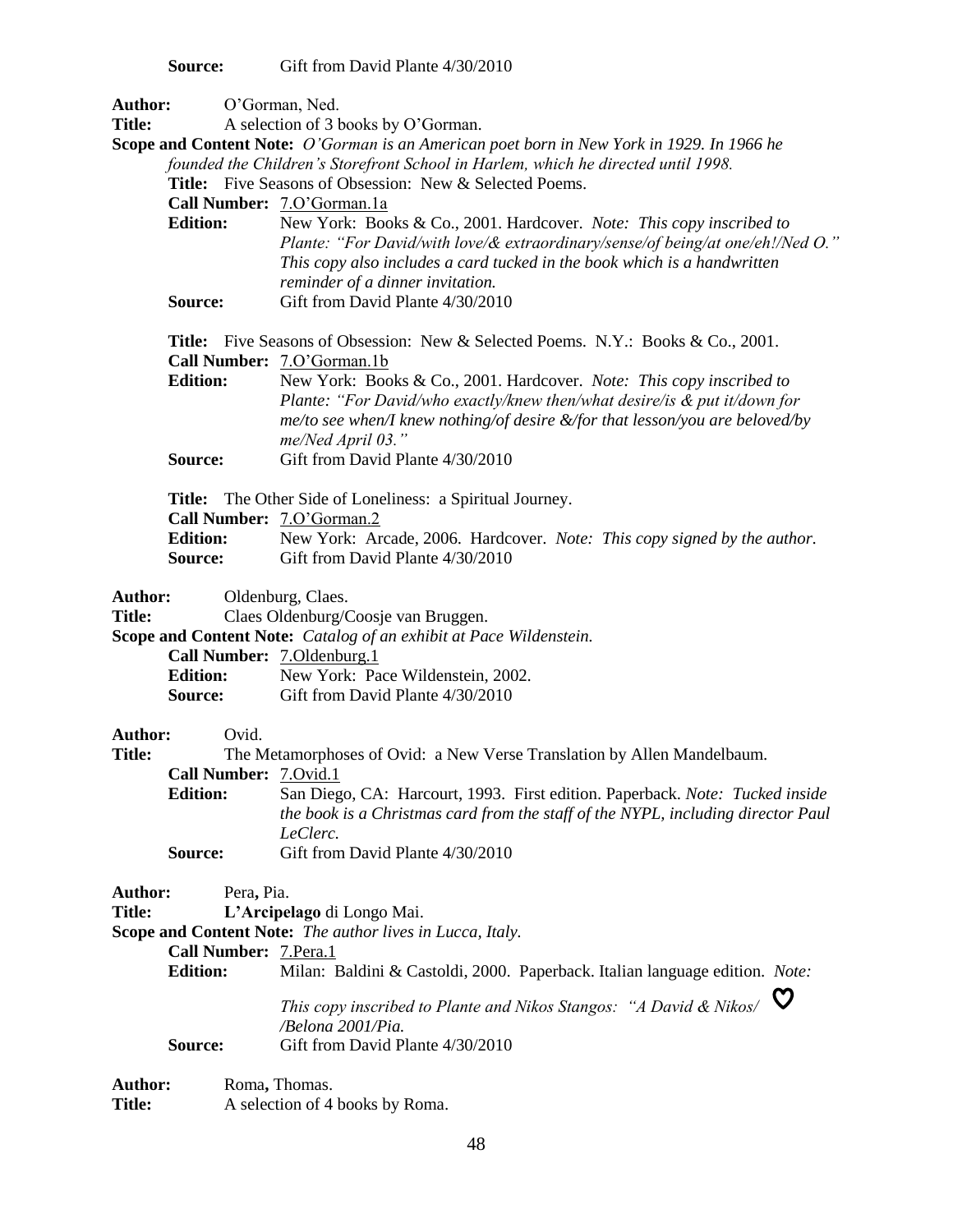**Scope and Content Note:** *Roma is a photographer who has had two solo exhibitions at MOMA and has also had his work exhibited at the International Center of Photography in New York. He teaches the visual arts at Columbia University's School of the Arts.*

**Title:** Come Sunday: Photographs.

**Call Number:** 7.Roma.1

| <b>Edition:</b> | New York: Museum of Modern Art, 1996. Hardcover. Note: This copy                 |
|-----------------|----------------------------------------------------------------------------------|
|                 | inscribed to Plante: "For David,/with appreciation/ $\&$ /affection--/Tom Roma." |
| <b>Source:</b>  | Gift from David Plante 4/30/2010                                                 |

**Title:** Higher Ground.

| <b>Call Number: 7. Roma.2</b>   |                                                                                                  |
|---------------------------------|--------------------------------------------------------------------------------------------------|
| <b>Edition:</b>                 | New York: D.A.P., 1998. First edition. Hardcover. This copy inscribed to                         |
|                                 | Plante: "For David,/with love--/Tom Roma."                                                       |
| <b>Source:</b>                  | Gift from David Plante 4/30/2010                                                                 |
|                                 | <b>Title:</b> House Calls with William Carlos Williams, M.D. Text by Robert Cole, Photographs by |
|                                 | Thomas Roma, Poetry by William Carlos Williams.                                                  |
| <b>Call Number:</b> 7. Roma. 3  |                                                                                                  |
| <b>Edition:</b>                 | Brooklyn, N.Y.: Powerhouse Books, 2008. First edition.                                           |
| <b>Source:</b>                  | Gift from David Plante 4/30/2010                                                                 |
|                                 |                                                                                                  |
| <b>Title:</b> Sicilian Passage. |                                                                                                  |

**Call Number:** 7.Roma.4

|                | .                                                                                 |
|----------------|-----------------------------------------------------------------------------------|
| Edition:       | New York: Powerhouse Books, 2003. First edition. <i>Note: This copy inscribed</i> |
|                | to Plante: "For David./with love--/Tom Roma."                                     |
| <b>Source:</b> | Gift from David Plante 4/30/2010                                                  |

**Author:** Rorem**,** Ned.

Title: A selection of 5 books by Rorem.

**Scope and Content Note:** *Rorem is a Pulitzer Prize winning composer and diarist who was President of the American Academy of Arts and Letters from 2000 to 2003.*

|                                 | <b>Title:</b> Facing the Night: A Diary (1999-2005) and Musical Writings. |
|---------------------------------|---------------------------------------------------------------------------|
| <b>Call Number:</b> 7. Rorem. 1 |                                                                           |
| <b>Edition:</b>                 | Emeryville, CA: Shoemaker & Hoard, 2006. Hardcover.                       |
| Source:                         | Gift from David Plante 4/30/2010                                          |

**Title:** The Final Diary: 1961-1972.

**Call Number:** 7.Rorem.2

| <b>Edition:</b> | New York: Holt, 1974. First edition. Hardcover. |  |
|-----------------|-------------------------------------------------|--|
| <b>Source:</b>  | Gift from David Plante 4/30/2010                |  |

**Title:** Lies**:** A Diary, 1986-1999.

| <b>Call Number:</b> 7. Rorem. 3 |                                                                                   |
|---------------------------------|-----------------------------------------------------------------------------------|
| <b>Edition:</b>                 | Washington, D.C.: Counterpoint, 2000. First edition. Hardcover. <i>Note: This</i> |
|                                 | copy inscribed to Plante: "Ned Rorem/loves/David Plante/7 Nov 00."                |
| <b>Source:</b>                  | Gift from David Plante 4/30/2010                                                  |

**Title:** Other Entertainment: Collected Pieces.

**Call Number:** 7.Rorem.4

**Edition:** New York: Simon, l996. *Note: This copy inscribed to Plante: "To the only David/in the world/Ned/Feb '02 see p.28."* **Source:** Gift from David Plante 4/30/2010

**Title:** The Paris Diary and the New York Diary: 1951-1961. **Call Number:** 7.Rorem.5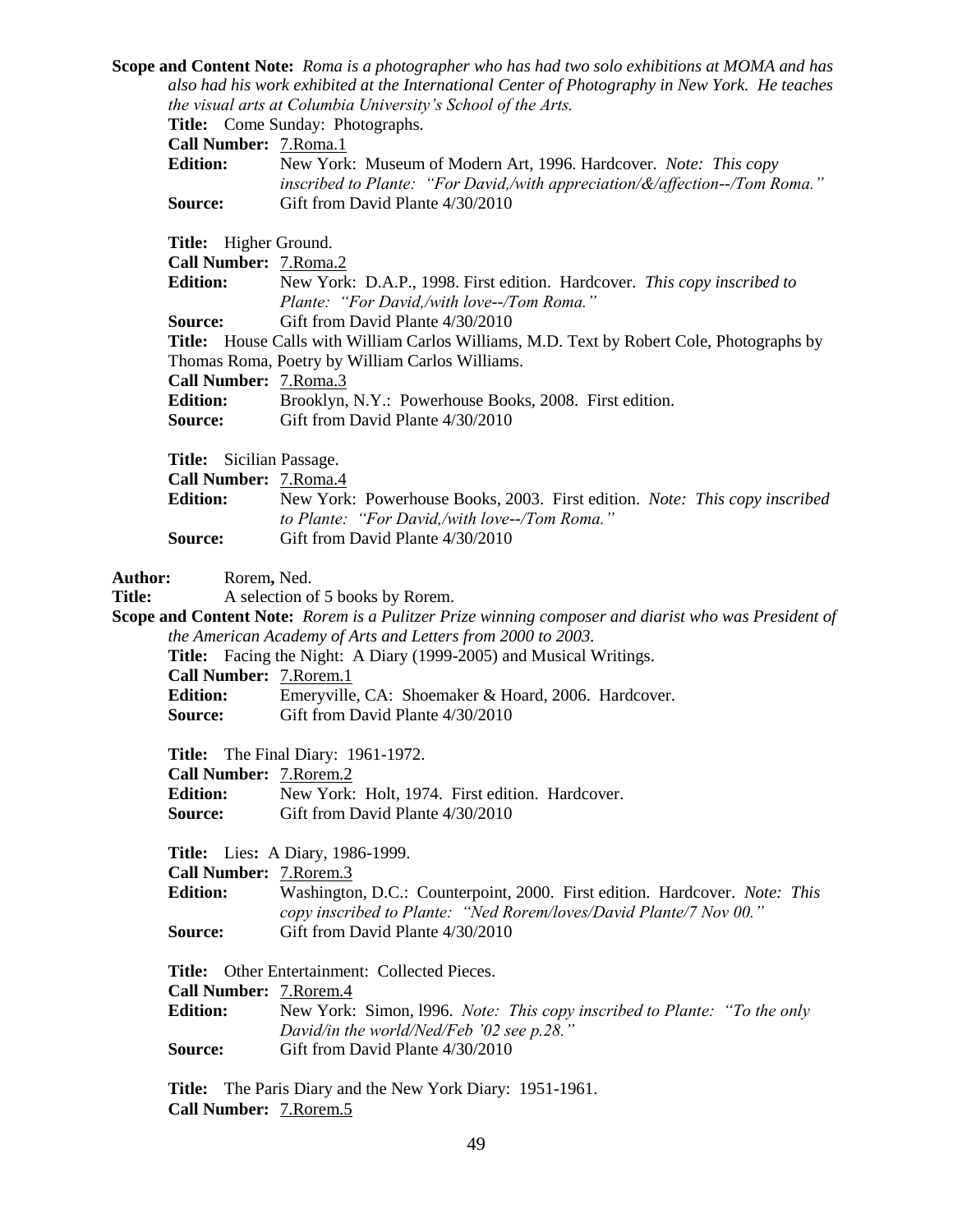| <b>Edition:</b> | New York: Da Capo Press, 1998. Paperback. |
|-----------------|-------------------------------------------|
| Source:         | Gift from David Plante 4/30/2010          |

| <b>Author:</b> |                                | Rose, Bernice.                                                       |
|----------------|--------------------------------|----------------------------------------------------------------------|
| <b>Title:</b>  |                                | A Century of Modern Drawing from the Museum of Modern Art, New York. |
|                | <b>Call Number:</b> 7. Rose. 1 |                                                                      |
|                | <b>Edition:</b>                | London: British Museum Publications, 1982.                           |
|                | <b>Source:</b>                 | Gift from David Plante 4/30/2010                                     |

| Author:       |                 | Rosenfels, Paul.                                                                                        |
|---------------|-----------------|---------------------------------------------------------------------------------------------------------|
| <b>Title:</b> |                 | A selection of 2 books by Rosenfels.                                                                    |
|               |                 | Scope and Content Note: Rosenfels is a psychologist who was one of the first American social scientists |
|               |                 | to defend homosexuality in print as a valid lifestyle.                                                  |
|               |                 | <b>Title:</b> Love and Power: The Psychology of Interpersonal Creativity.                               |
|               |                 | Call Number: 7. Rosenfels. 1                                                                            |
|               | <b>Edition:</b> | New York: Libra Publishers, 1966. <i>Note: This copy inscribed to Plante and</i>                        |
|               |                 | Nikos Stangos, though it is unclear if the inscription is from the author because                       |
|               |                 | the handwriting is illegible: "London 20. VIII.74/To David & Nikos--/Love &                             |
|               |                 | power/The nature of creativity/you both know so well/Name illegible."                                   |
|               | Source:         | Gift from David Plante 4/30/2010                                                                        |
|               |                 |                                                                                                         |
|               |                 | <b>Title:</b> Psychoanalysis and Civilization.                                                          |
|               |                 | <b>Call Number: 7. Rosenfels. 2</b>                                                                     |

**Edition:** New York: Libra, 1962. *Note: This copy inscribed to Nikos Stangos, though it is unclear if the inscription is from the author because the handwriting is illegible: "London 20 VIII 74/To Nikos/it all started/with the Greeks, and we/shall always be grateful/Name illegible."* **Source:** Gift from David Plante 4/30/2010

**Author:** Rosenthal, Nan.

**Title:** Anselm Kiefer: Works on Paper in the Metropolitan Museum of Art.

**Scope and Content Note:** *Kiefer is a German artist born in 1945.*

**Call Number:** 7.Rosenthal.1

**Edition:** New York: Metropolitan Museum of Art, 1998. **Source:** Gift from David Plante 4/30/2010

**Author:** Strickland**,** Rennard.

**Title:** A selection of 2 books by Strickland.

**Scope and Content Note:** *Strickland is Professor Emeritus of Law at the University of Oregon. A legal historian of Osage and Cherokee heritage, he was the founding director of the Center for the Study of American Indian Law and Policy at the University of Oklahoma. He was acquainted with David Plante when Plante was Writer-in-Residence at the University of Tulsa.*

**Title:** The Indians in Oklahoma.

**Call Number:** 7.Strickland.1

**Edition:** Norman OK: University of Oklahoma Press, 1980. Hardcover in a slipcase. *Note: This copy inscribed to Plante: "For David--/A book which says/what I think and feel/about the Indians in/my state—Cherokee to Blackfood-- /Rennard/October 1981."*

**Source:** Gift from David Plante 4/30/2010

**Title:** A Trumpet of Our Own: Yellow Bird's Essays on the North American Indian. Selections from the Writings of the Noted Cherokee Author John Rollin Ridge. Compiled and edited by David Farmer & Rennard Strickland.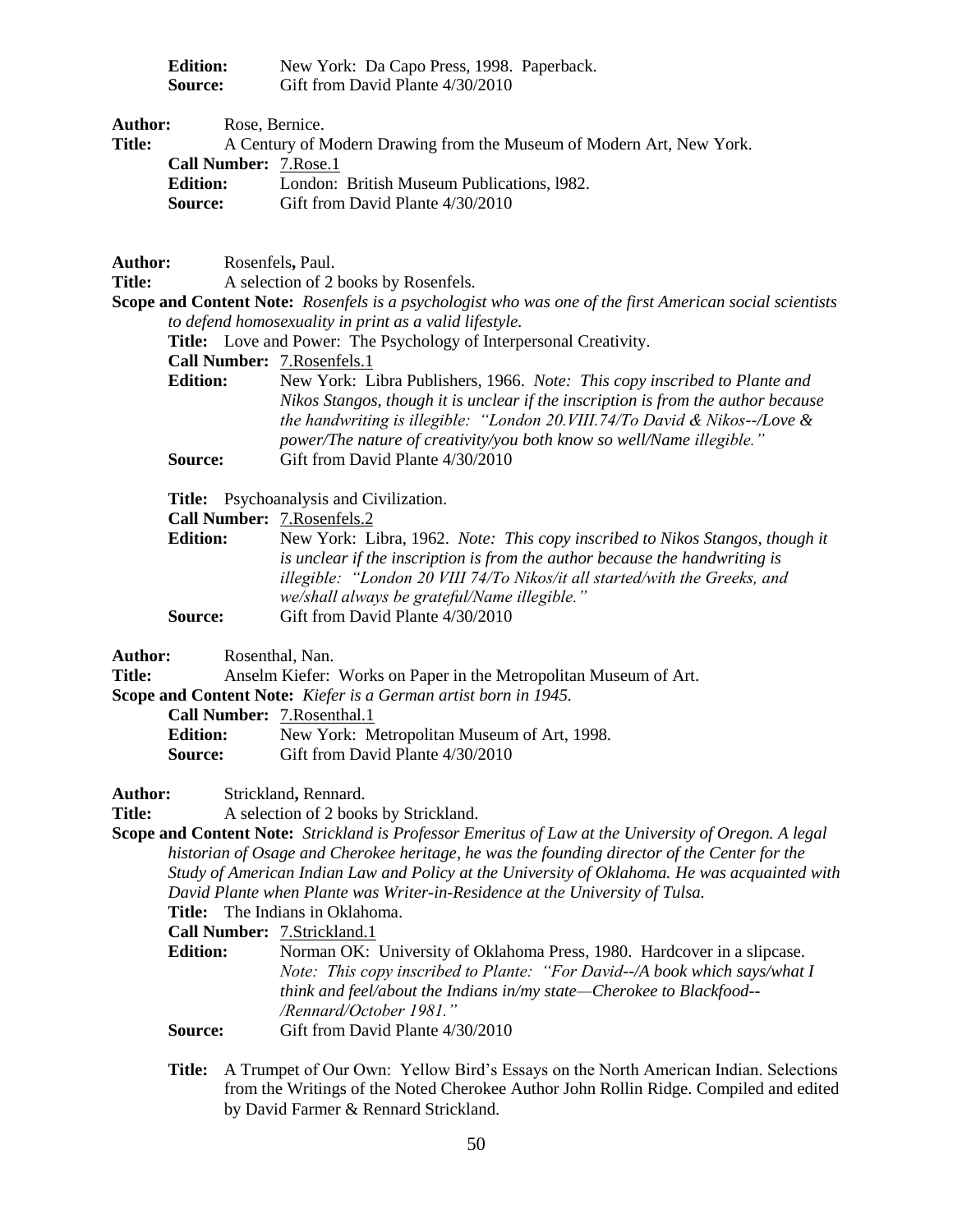|                          | Call Number: 7.Strickland.2                                                                                                                                                                           |
|--------------------------|-------------------------------------------------------------------------------------------------------------------------------------------------------------------------------------------------------|
| <b>Edition:</b>          | San Francisco: The Book Club of California, 1981. Hardcover. Limited edition.                                                                                                                         |
|                          | This copy inscribed to Plante: "Tulsa, Oklahoma/For David Plante--/The                                                                                                                                |
|                          | biography of the first mixed-blood Indian novelist presented by one of his tribe to<br>one of another tribe—From Cherokee to Blackfoot with the deepest respect,<br>Lennard Strickland/October 1982." |
| Source:                  | Gift from David Plante 4/30/2010                                                                                                                                                                      |
| Author:<br><b>Title:</b> | Van Dyck, Karen.<br>The Rehearsal of Misunderstanding: Three Collections by Contemporary Green Women<br>Poets. Translated and with an introduction by Karen Van Dyck.                                 |
|                          |                                                                                                                                                                                                       |

**Call Number:** 7.Van Dyck.1

**Edition:** Hanover, NH: Wesleyan University Press, 1998. *Note: This copy inscribed to Plante: For David/and for Greek poetry/with new/friendship,/Karen."* **Source:** Gift from David Plante 4/30/2010

**Author:** Vergas, Costas.

**Title:** A Stroll in Athens.

**Scope and Content Note:** *This is a commemorative volume in English and Greek of the Olympic Games held in Athens in 2004. Of particulat interest because Plante owns an apartment in Athens; Nikos Stangos was Greek; they had a home together on the Greek island of Paros; and Stangos is buried in Athens.*

| <b>Call Number: 7. Vergas. 1</b> |                                  |
|----------------------------------|----------------------------------|
| <b>Edition:</b>                  | Vergas Publications, 2004.       |
| <b>Source:</b>                   | Gift from David Plante 4/30/2010 |

**Author:** Warner, Marina.

**Title:** Phantasmagoria**:** Spirit Visions, Metaphors, and Media Into the Twenty-First Century. **Call Number:** 7.Warner.1 **Edition:** New York: Oxford University Press, 2006. *Note: This copy inscribed to Plante: "Dear David--/Who has acquaintance with such things ~/In great* 

|         | friendship~/Marina/27 October 2006." |
|---------|--------------------------------------|
| Source: | Gift from David Plante 4/30/2010     |

Author: Woodard, Leslie.

**Title:** The Silver Crescent.

**Scope and Content Note:** *Woodard directs the undergraduate creative writing program at Columbia University.* 

**Call Number:** 7.Woodard.1

| <b>Edition:</b> | New York: Gorgeous Notions Press, 2006. Hardcover. <i>Note: This copy</i> |
|-----------------|---------------------------------------------------------------------------|
|                 | <i>inscribed to Plante: "For David/with love and thanks!/Leslie."</i>     |
| <b>Source:</b>  | Gift from David Plante 4/30/2010                                          |

**Author:** Wynne, Rob. **Title:** "Afterglow." **Call Number:** 7.Wynne.1 **Edition:** Munich: Galerie Oliver Schweden, 1997. Paperback. *Note: Tucked inside is a card inscribed to Plante and Nikos Stangos.* **Source:** Gift from David Plante 4/30/2010

**Author:** Ziegler**,** Alan.

**Title:** A selection of 2 books Ziegler.

**Scope and Content Note:** *Alan Ziegler was the head of the School of the Arts at Columbia University when Plante taught there.*